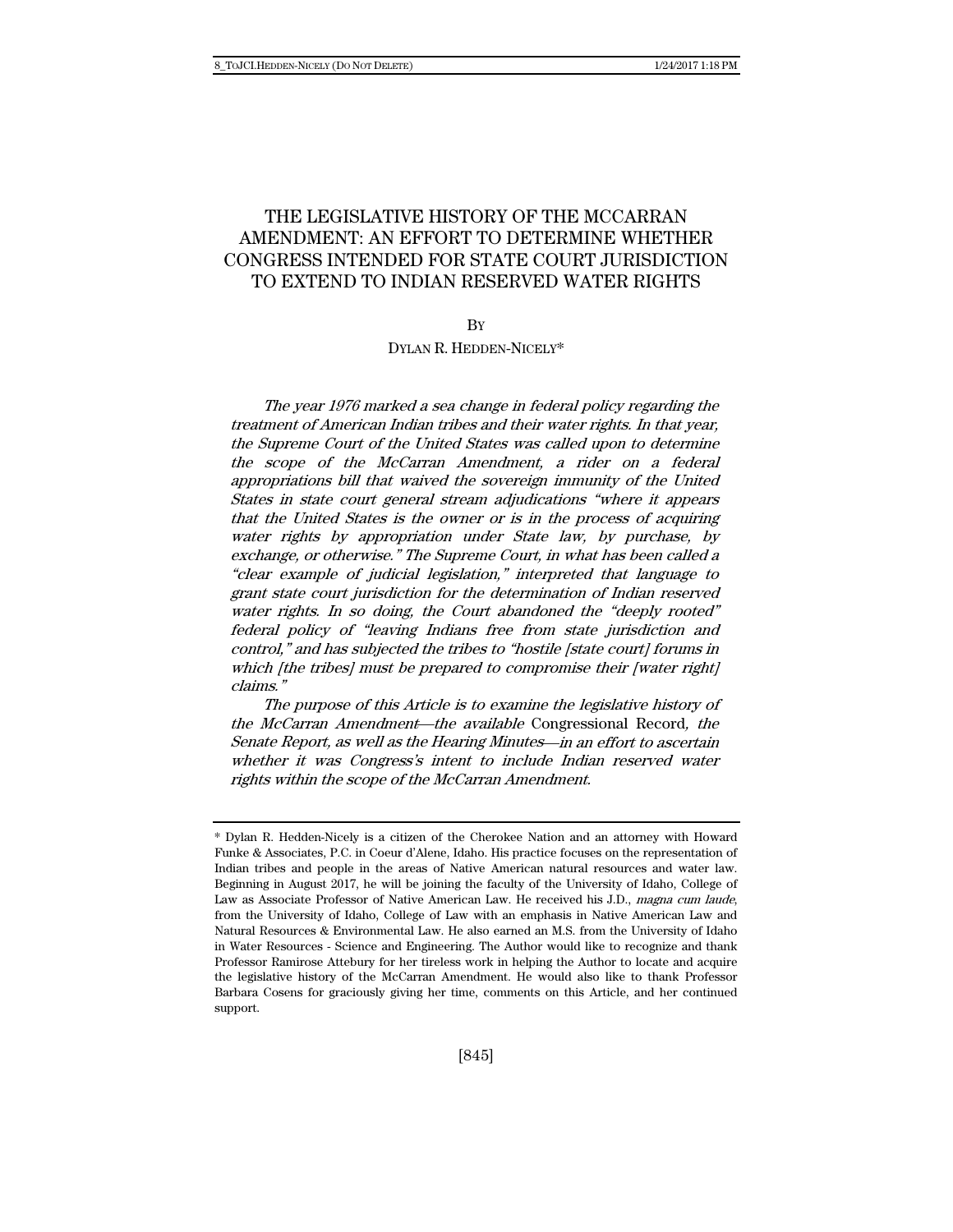The legislative history indicates that "the McCarran Amendment was meant to be interpreted narrowly, not broadly." It demonstrates that the Senators' actual concern had not to do with federal reserved water rights but instead that the United States, acting in a proprietary rather than sovereign capacity, had been acquiring an ever-increasing number of state law water rights but was refusing to enter state court proceedings to either adjudicate or administer those rights. As the presense of the federal government increased in the river basins of the West, the proponents of the McCarran Amendment became increasinly alarmed that federal claims of sovereign immunity would effectively preclude state courts from enforcing state water law, thereby causing "the years of building the water laws of the Western States . . . [to] be seriously jeopardized."

Far from a general waiver, the legislative history reveals that the sponsors of the McCarran Amendment intended to address only this narrow but politically explosive problem where the United States was claiming a "privilege of immunity that the original owner wouldn't have." Indian reserved water rights, which are reserved by the federal government in its sovereign capacity for the benefit of Indian tribes that have sovereign immunity independent of the United States, do not appear to have been considered or intended to be included by Congress as the McCarran Amendment was passed into law.

| I.   |                                                         |  |
|------|---------------------------------------------------------|--|
| II.  | THE FUNDAMENTALS: RESERVED WATER RIGHTS VS. STATE       |  |
|      |                                                         |  |
| III. | SOVEREIGN IMMUNITY AND THE DETERMINATION OF INDIAN      |  |
|      | WATER RIGHTS BEFORE THE MCCARRAN AMENDMENT  854         |  |
| IV.  | THE SUPREME COURT'S INTERPRETATION OF THE MCCARRAN      |  |
|      |                                                         |  |
| V.   | THE LEGISLATIVE HISTORY AND THE TRUE POLICY             |  |
|      |                                                         |  |
|      | The Events that Led to the Call for Congressional<br>A. |  |
|      |                                                         |  |
|      | 1. The Quinn River, Nevada: The United States           |  |
|      | Purchases State Law Rights but Refuses State            |  |
|      |                                                         |  |
|      | 2. The Colorado Adjudications: The United States        |  |
|      | Acquires State Law Water Rights Pursuant to the         |  |
|      | Reclamation Act but Refuses State Court                 |  |
|      |                                                         |  |
|      | 3. Santa Margarita River, California: The United        |  |
|      | States Purchases State Law Water Rights and then        |  |
|      | Commences a Federal Court General Stream                |  |
|      |                                                         |  |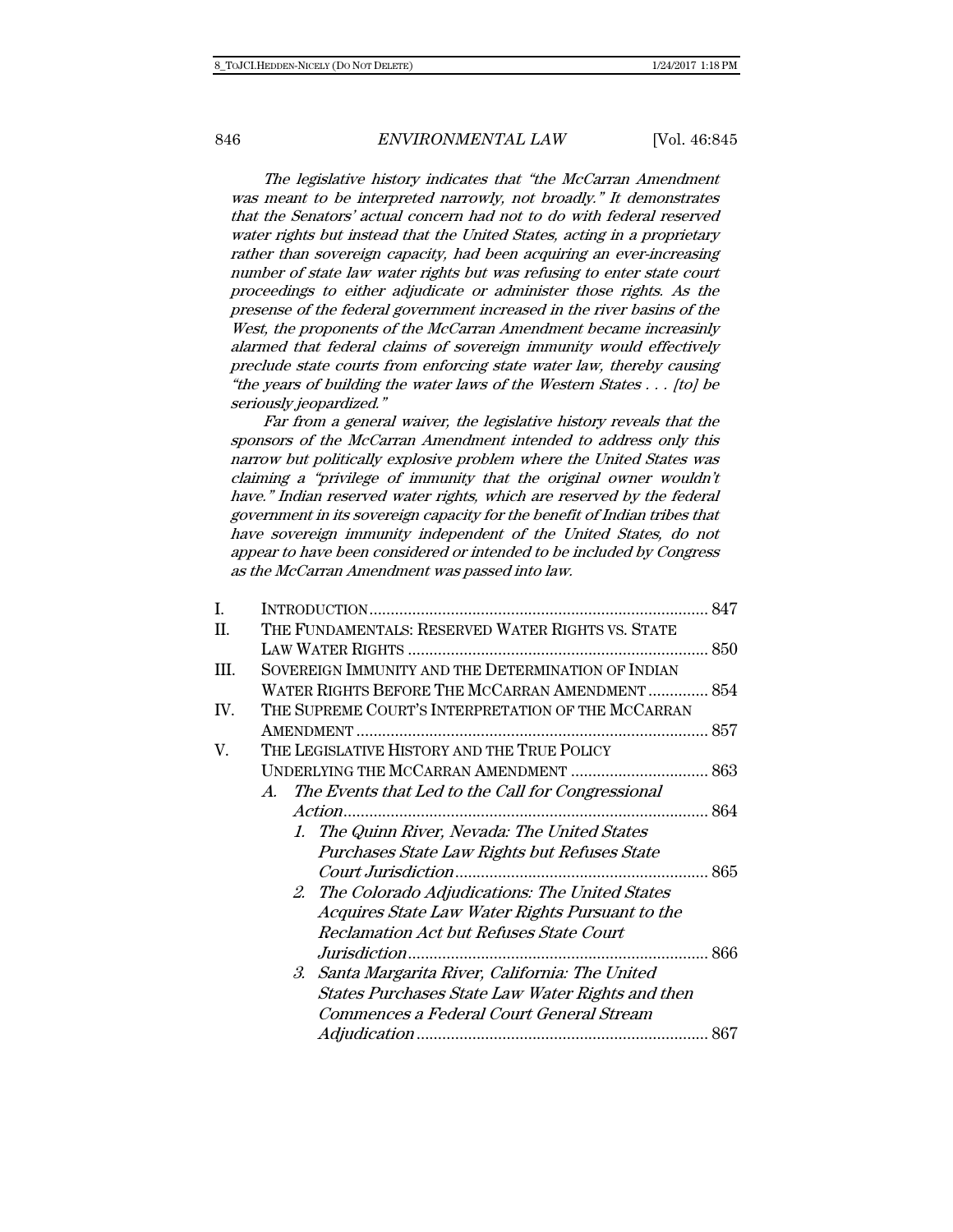| 2016] |    | <b>INDIAN RESERVED WATER RIGHTS</b>                     | 847 |
|-------|----|---------------------------------------------------------|-----|
|       | В. | The Hearings Before the Senate Subcommittee and         |     |
|       |    |                                                         |     |
|       |    | 1. The Hearings on the McCarran Amendment               |     |
|       |    |                                                         |     |
|       |    | 2. Senator Pat McCarran's Statements on the Floor of    |     |
|       |    |                                                         |     |
|       |    |                                                         |     |
|       |    | D. The Interpretation of the Departments of Justice and |     |
|       |    |                                                         | 884 |
| VI.   |    | REVISITING THE LANGUAGE OF THE MCCARRAN AMENDMENT 887   |     |
|       |    |                                                         |     |
|       |    |                                                         |     |

#### I. INTRODUCTION

Between 1971 and 1983, the Supreme Court of the United States rendered three opinions that forever changed the legal landscape in Indian Country. In what has been called "a clear example of judicial legislation," the Court considered an obscure rider on an appropriations bill that came to be known as the McCarran Amendment, $^2$  and found that it allowed for state

(a) Joinder of United States as defendant; costs

 Consent is given to join the United States as a defendant in any suit (1) for the adjudication of rights to the use of water of a river system or other source, or (2) for the administration of such rights, where it appears that the United States is the owner of or is in the process of acquiring water rights by appropriation under State law, by purchase, by exchange, or otherwise, and the United States is a necessary party to such suit. The United States, when a party to any such suit, shall (1) be deemed to have waived any right to plead that the State laws are inapplicable or that the United States is not amenable thereto by reason of its sovereignty, and (2) shall be subject to the judgments, orders, and decrees of the court having jurisdiction, and may obtain review thereof, in the same manner and to the same extent as a private individual under like circumstances: Provided, That no judgment for costs shall be entered against the United States in any such suit.

(b) Service of summons

 Summons or other process in any such suit shall be served upon the Attorney General or his designated representative.

(c) Joinder in suits involving use of interstate streams by State

 Nothing in this section shall be construed as authorizing the joinder of the United States in any suit or controversy in the Supreme Court of the United States involving the right of States to the use of the water of any interstate stream.

<sup>&</sup>lt;sup>1</sup> Mary Wallace, *The Supreme Court and Indian Water Rights*, *in* AMERICAN INDIAN POLICY IN THE TWENTIETH CENTURY 197, 210 (Vine Deloria, Jr. ed., 1985).

<sup>2</sup> Act of July 10, 1952, Pub. L. No. 495, § 208, 66 Stat. 549, 560 (codified at 43 U.S.C. § 666 (2012)). In its entirety, the McCarran Amendment reads: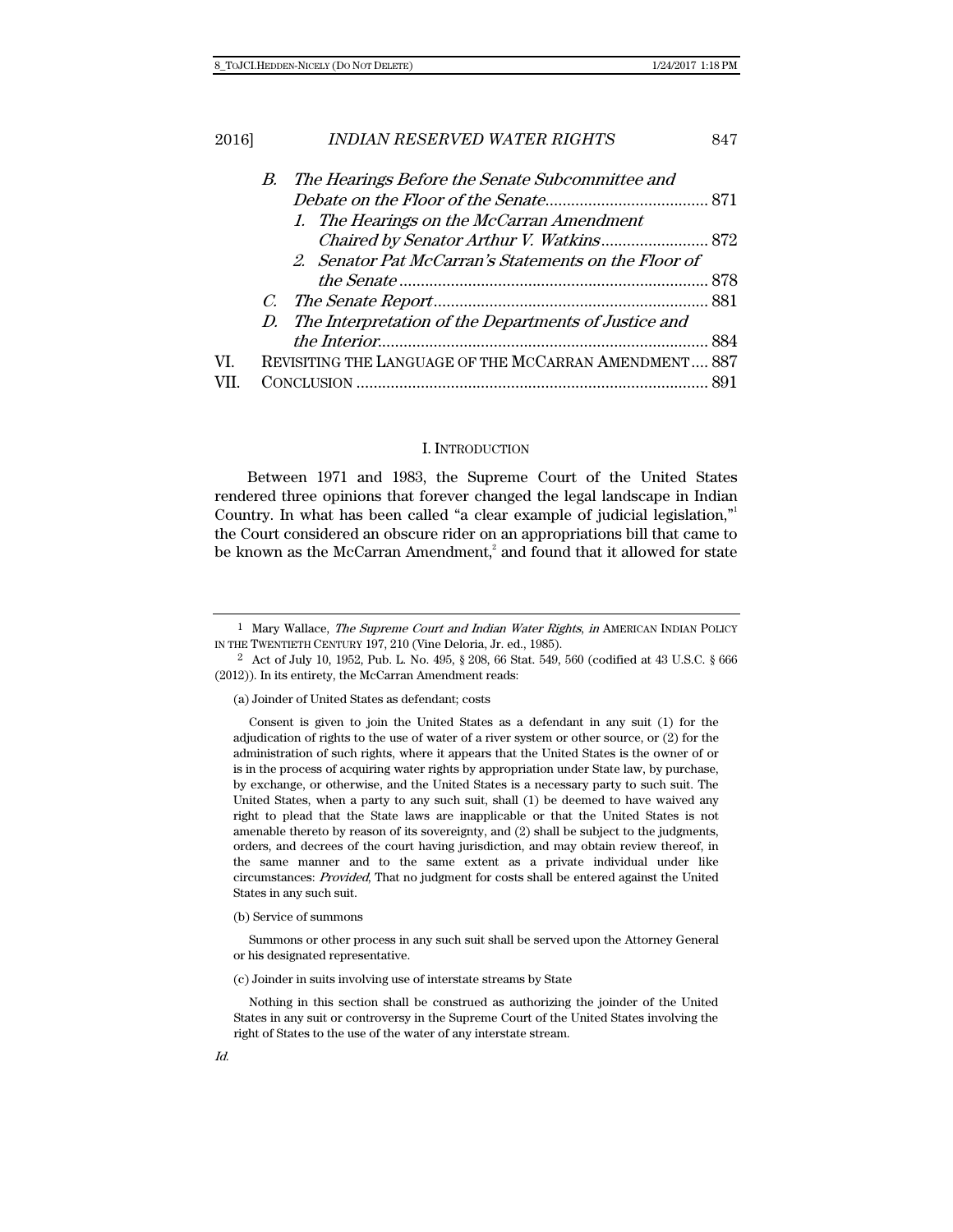court jurisdiction to determine federal and Indian reserved water rights.<sup>3</sup> In so doing, "[t]he Court reviewed a legislative history that is inconclusive at best and created a new federal policy."4

The impact of the Court's decisions cannot be overstated. The Supreme Court has long recognized a "deeply rooted" policy in the United States that Indian tribes and their rights are to be free from state court jurisdiction.<sup>5</sup> There is good reason for this: Indian tribes "owe no allegiance to the states, and receive from them no protection."6 Nowhere has this maxim been more pronounced than in the determination of reserved water rights.<sup>7</sup> The root of this treatment is that Indian tribes often have prior rights to water that has

<sup>7</sup> See, e.g., In re the General Adjudication of All Rights to Use Water in the Big Horn River System (*Big Horn I*), 753 P.2d 76, 99-100 (Wyo. 1988) (reversing the finding of the Special Master that the purpose of the Wind River Reservation was to create a permanent homeland for Shoshone and Arapahoe Indians, and instead finding that the sole purpose of the reservation was agricultural, and that the Winters v. United States, 207 U.S. 564, 577 (1908), doctrine does not include any rights to the use of groundwater); In re the General Adjudication of All Rights to Use Water in the Big Horn River System (*Big Horn III*), 835 P.2d 273, 279 (Wyo. 1992) (finding the Wind River tribes may not convert agricultural water rights to instream flow rights, despite United States Court of Appeals for the Ninth Circuit precedent expressly authorizing tribal changes in use, without complying with state law); Byers v. Wa-Wa-Ne, 169 P. 121, 128 (Or. 1917) (limiting the water rights of the Umatilla Tribes to water necessary for domestic and livestock water rights); State ex rel. Martinez v. Lewis, 861 P.2d 235, 248–51 (N.M. Ct. App. 1993) (awarding a water right for irrigated agriculture for just 2,322.4 acre-feet out of a claim by the Tribe of 17,750 acre-feet after imposing unprecedented market limits on certain crops used by the Mescalero Tribe in making its claim under the practicably irrigable acreage quantification standard); Wash. Dep't of Ecology v. Yakima Reservation Irrigation Dist., 850 P.2d 1306, 1310 (Wash. 1993) (finding that although the Confederated Bands and Tribes of the Yakama Nation reserved a water right for fish with a time immemorial priority date, that right had been substantially diminished, and the Tribe was only entitled to a quantity for the "minimum instream flow necessary to maintain anadromous fish life in the river, according to annual prevailing conditions") (the Yakima Nation renamed itself the Yakama Nation in the mid-1990s); In re SRBA (Snake River Basin Adjudication), No. 39576, Subcase No. 03-10022, slip op. at 47 (Idaho Dist. Ct. Nov. 10, 1999) (finding the Nez Perce Tribe's claims for instream flows for fish were inconsistent with the purpose of the Nez Perce Treaty of 1855, which guaranteed the Tribe the continued right of "taking fish at all usual and accustomed places," as well as finding, despite federal court precedent to the contrary, that the Nez Perce Reservation had been diminished by an agreement between the United States and the Tribe in 1893); see also Robert H. Abrams, Reserved Water Rights, Indian Rights and the Narrowing Scope of Federal Jurisdiction: The Colorado River *Decision*, 30 STAN. L. REV. 1111, 1127 (1978) (examining the impact of state court jurisdiction on the determination of reserved water rights, and arguing the primary forum should continue to be federal courts because of the possibility of state bias, the tribal perception of state courts, the historical basis for special treatment of Indians, and the federal trust responsibility over Indian property); Scott B. McElroy & Jeff J. Davis, Revisiting Colorado River Conservation District v. United States—There Must be a Better Way, 27 ARIZ. ST. L.J. 597, 615 (1995); Michael C. Blumm et al., The Mirage of Indian Reserved Water Rights and Western Streamflow Restoration in the McCarran Amendment Era: A Promise Unfulfilled, 36 ENVTL. L. 1157, 1160 (2006) [hereinafter Blumm et al., The Mirage of Indian Reserved Water Rights]; Michael C. Blumm et al., Judicial Termination of Treaty Water Rights: The Snake River Case, 36 IDAHO L. REV. 449, 450–452 (2000).

<sup>3</sup> See infra Part IV.

<sup>4</sup> Wallace, supra note 1, at 210.

<sup>5</sup> Rice v. Olson, 324 U.S. 786, 789 (1945).

<sup>6</sup> United States v. Kagama, 118 U.S. 375, 384 (1886).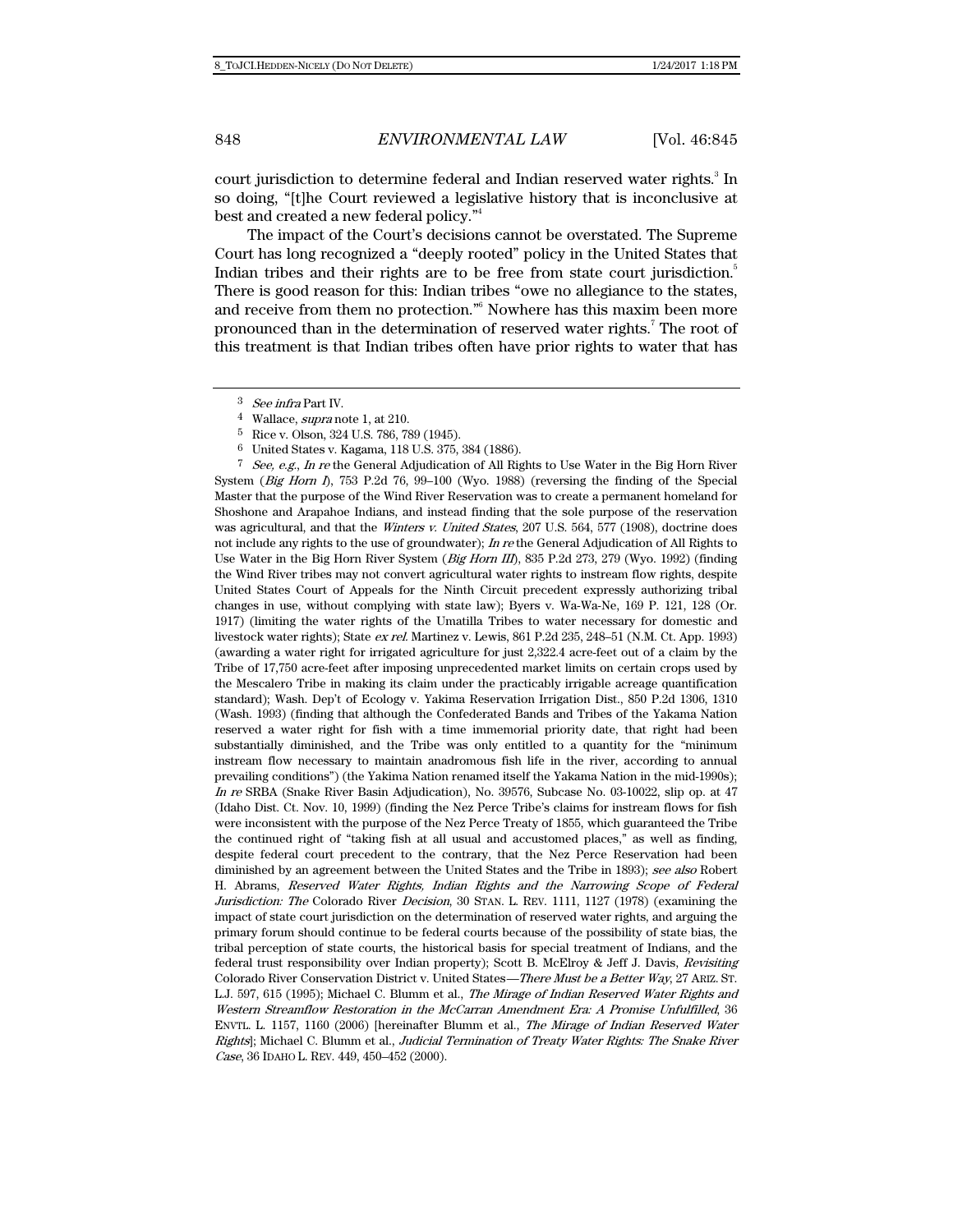long been used by non-Indian appropriators.<sup>8</sup> This creates conflict between tribal and non-Indian water users and the primary forum to resolve such conflict now rests in state courts that are "ill-equipped to deal with the political pressures arrayed against tribal efforts to reclaim water that ha[s] been used by the non-Indian community."<sup>9</sup> This pressure can cause state courts to develop "strong incentives to discriminate against federal claims in favor of state and private uses."<sup>10</sup> The ultimate outcome is that tribes are often forced "into hostile forums in which [they] must be prepared to compromise their claims."<sup>11</sup>

The question this Article addresses is whether Congress intended for this tectonic shift in federal policy regarding Indian tribes. It will explore the language and legislative history of the McCarran Amendment in an effort to ascertain its true purpose.

That legislative history shows that "the McCarran Amendment was meant to be interpreted narrowly, not broadly."12 Indeed, the language of the McCarran Amendment, together with its legislative history, suggests that the true policy underlying the McCarran Amendment was to address a narrow but politically unacceptable issue that was occurring throughout the West leading up to the early 1950s: the rapidly expanding United States government was acquiring state law water rights at an unprecedented rate but was refusing to be joined to state court proceedings that were seeking to

<sup>11</sup> Blumm et al., *The Mirage of Indian Reserved Water Rights, supra* note 7, at 1161; see, e.g., United States v. State, 23 P.3d 117, 125–29 (Idaho 2001) (finding no water right for the reservation of ninety-five islands within the Deer Flat National Wildlife Refuge for the purposes of maintaining riparian habitat and to foster isolation of migratory birds from predators, despite acknowledging "[b]y definition an island is surrounded by some amount of water"); State v. United States, 12 P.3d 1284, 1286–91 (Idaho 2000) (finding that Congress did not imply a federal reserved water right for either the wilderness portion or the nonwilderness portion of the Sawtooth National Recreation Area, despite its stated purposes to "assure the preservation and protection of the natural, scenic, historic, pastoral, and fish and wildlife values and provide for the enhancement of the recreational values associated therewith" (quoting Act of Aug. 22, 1972, Pub. L. No. 92-400, § 1(a), 86 Stat. 612, 612 (codified at 16 U.S.C. § 460aa(a) (2012))); Potlatch Corp. v. United States, 12 P.3d 1260, 1263–68 (Idaho 2000) (finding that the Wilderness Act, 16 U.S.C. §§1131–1136 (2012), reserved no water rights after having previously found the Wilderness Act had impliedly reserved all unappropriated flow (as of the creation of the areas) within Idaho's three wilderness areas); United States v. City of Challis, 988 P.2d 1199, 1204–07 (Idaho 1999) (finding that the Multiple-Use Sustained-Yield Act of 1960, 16 U.S.C. §§528–531 (2012), which broadened the purposes for which the national forests are to be managed, did not reserve "new" water rights because the Multiple-Use Sustained-Yield Act did not create a new reservation of land); United States v. Jesse, 744 P.2d 491, 494–97 (Colo. 1987) (finding that Congress did not intend to reserve instream water rights for the purposes of securing sufficient water to furnish "a continuous supply of timber" for the San Isabel and Pike National Forests); United States v. City and County of Denver, 656 P.2d 1, 24–27 (Colo. 1982) (concluding that Congress did not intend to reserve "additional water for the existing national forests with a 1960 priority date for recreational and wildlife conservation purposes" pursuant to the Multiple-Use Sustained-Yield Act, despite its broadening the purposes for which national forests are to be managed).

12 Wallace, supra note 1, at 210.

<sup>8</sup> Abrams, supra note 7, at 1146 n.217.

<sup>9</sup> McElroy & Davis, supra note 7, at 600.

 $10$  Abrams, *supra* note 7, at 1111.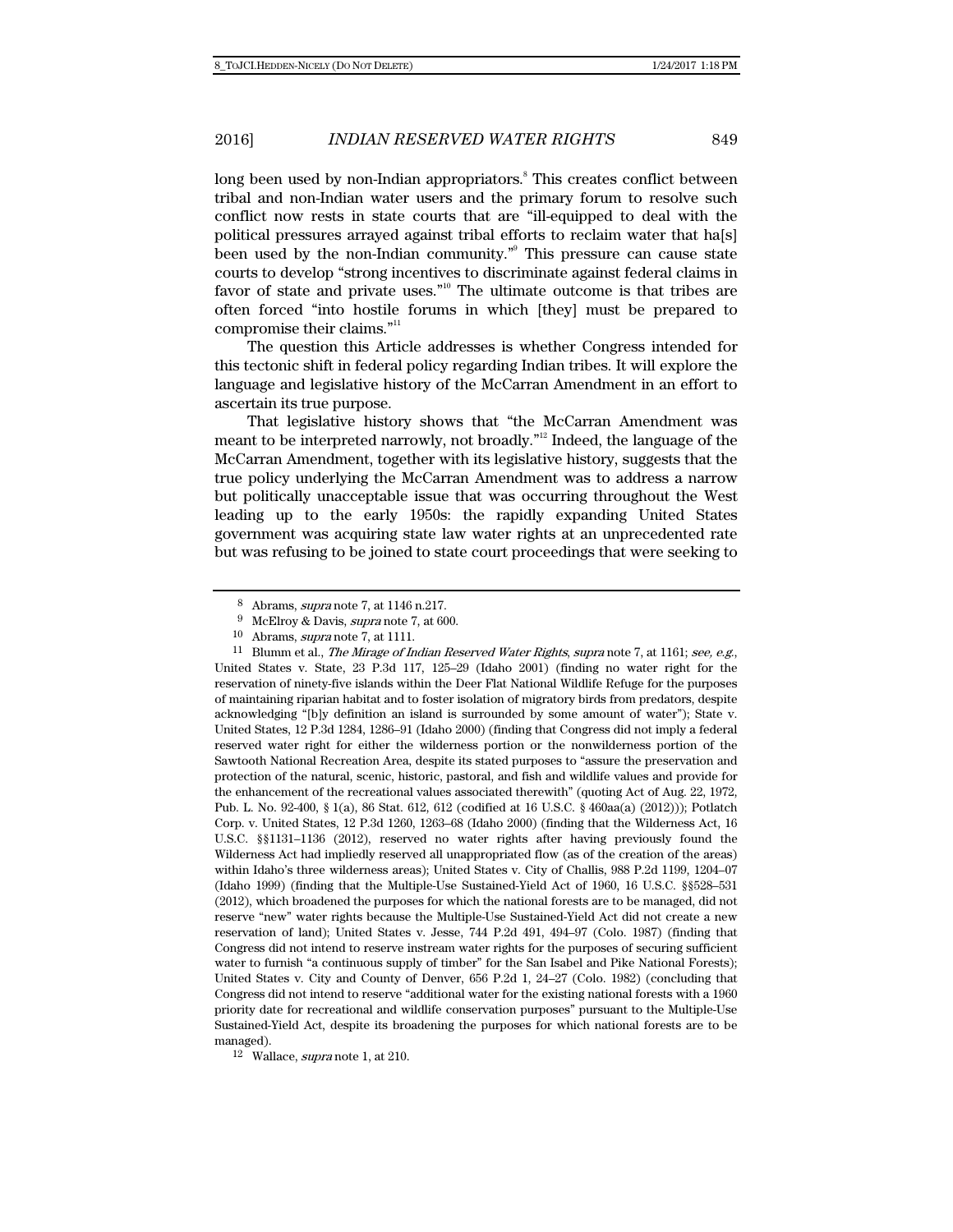either adjudicate or administer those water rights. The proponents of the McCarran Amendment argued that the federal government's claim of sovereign immunity precluded state courts from either initiating an adjudication or administering previously decreed water rights that were subsequently acquired by the United States.<sup>13</sup> This, according to the proponents of the bill, effectively paralyzed the states' ability to enforce their water laws because "all the supposedly settled water rights [were] subject to review and reexamination," whenever "the United States appear[ed] in a watershed."<sup>14</sup> The upheaval caused by the federal government's actions created considerable anxiety that "the long years of travail through which the water laws of our Western States have pased  $[\mathrm{sic}]$  . . . have been in vain."<br>  $\real^{n_{15}}$ 

The sponsors of the McCarran Amendment believed the federal claim of sovereign immunity unfair because, in those circumstances where it had acquired water rights pursuant to state law, the United States was acting in a proprietary rather than sovereign capacity but nonetheless claiming a "privilege of immunity that the original owner wouldn't have."<sup>16</sup> It was this issue, which had nothing to do with Indian tribes whose rights are reserved by the United States in its sovereign capacity and who have sovereign immunity independent of the United States $17$  that was front and center as the McCarran Amendment was considered and passed into law.

#### II. THE FUNDAMENTALS: RESERVED WATER RIGHTS VS. STATE LAW WATER RIGHTS

A typical water user in the United States acquires his or her water rights pursuant to state rather than federal law. The history of this arrangement derives from a series of federal acts, which culminated with the Desert Land Act of 1877.<sup>18</sup> The Desert Land Act allowed for federally-owned public domain "desert lands" within certain states to be acquired by United States citizens.19 However, the Act also contained the disclaimer:

<sup>13</sup> S. REP. NO. 82-755, at 5 (1951).

<sup>14</sup> A Bill to Authorize Suits Against the United States to Adjudicate and Administer Water Rights: Hearing on S. 18 Before a Subcomm. of the S. Comm. on the Judiciary, United States Senate, 82d Cong. 22 (Apr. 25, Aug. 3–8, 1951) [hereinafter Hearings] (statement of Glen G. Saunders attorney representing the National Reclamation Association).

<sup>&</sup>lt;sup>15</sup> Id. at 48 (statement of W.T. Mathews, Att'y Gen. of the State of Nevada).

<sup>16</sup> Id. at 8 (statement of Sen. Arthur V. Watkins (R-Utah)).

<sup>17</sup> COHEN'S HANDBOOK OF FEDERAL INDIAN LAW § 7.05[1][a] (Nell Jessup Newton ed., 2012) [hereinafter COHEN'S HANDBOOK]; see also United States v. Lara, 541 U.S. 193, 210 (2004) (holding that the Double Jeopardy Clause, U.S. Const. amend. V, cl. 2, did not preclude prosecution of the defendant by the federal government on the basis of his prior prosecution by the Spirit Lake Tribe because "the Tribe acted in its capacity of a separate sovereign"); United States v. Wheeler, 435 U.S. 313, 331 (1978) ("Indian tribes are 'distinct political communities' with their own mores and laws . . . which can be enforced by formal criminal proceedings in tribal courts as well as by less formal means.") (internal citations omitted).

<sup>18</sup> Ch. 107, 19 Stat. 377 (codified as amended at 43 U.S.C. §§ 321–323 (2012)).

<sup>19</sup> Id. § 1, 19 Stat. 377, 377 (codified as amended at 43 U.S.C. § 321 (2012)).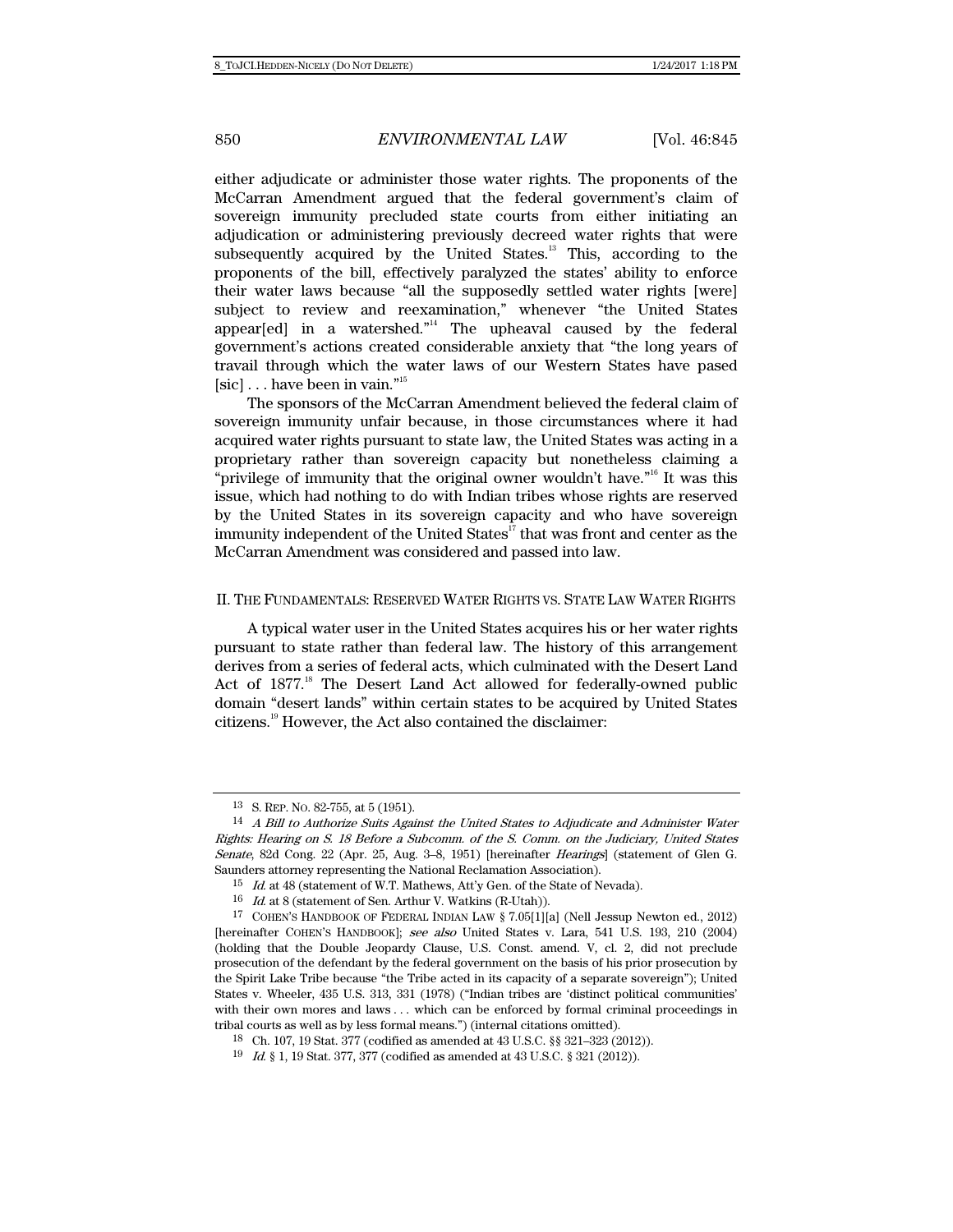That the right to the use of water by the person . . . on or to any tract of desert land . . . shall depend upon bona fide prior appropriation; and such right shall not exceed the amount of water actually appropriated, and necessarily used for the purpose of irrigation and reclamation; and all surplus water over and above such actual appropriation and use, together with the water of all lakes, rivers, and other sources of water supply upon the public lands and not navigable, shall remain and be held free for the appropriation and use of the public for irrigation, mining, and manufacturing purposes subject to existing rights.<sup>20</sup>

Based upon this language, the United States Supreme Court determined that "following the act of 1877, if not before, all nonnavigable waters then a part of the public domain became publici juris, subject to the plenary control of the designated states."<sup>21</sup>

All arid and semi-arid states in the West have adopted some form of the prior appropriation doctrine.<sup>22</sup> The prior appropriation doctrine is based upon the maxim that first-in-time is first-in-right: "[w]ater rights are ranked in the order that the right was acquired, and this priority schedule is used to distribute available water in times of shortage."<sup>23</sup>

The basis of a water right under the prior appropriation doctrine is beneficial use.<sup>24</sup> The Supreme Court has described it this way:

[O]ne acquires a right to water by diverting it from its natural source and applying it to some beneficial use. Continued beneficial use of the water is required in order to maintain the right. In periods of shortage, priority among confirmed rights is determined according to the date of initial diversion.<sup>25</sup>

Thus, the quantity of appropriative rights is limited to the amount a person actually diverts and puts to a beneficial use.<sup>26</sup> Prior appropriation jurisdictions apply the "use it or lose it" rule, meaning the water right is subject to forfeiture for nonuse.<sup>27</sup> Finally, there is no shared shortage; in times of scarcity, the most senior user gets their entire quantity of water before the next most senior receives any water.<sup>28</sup>

Reserved water rights are different. Reserved rights are one of two exceptions to the general rule of state plenary authority over water rights. $29$ 

<sup>20</sup> Id.

<sup>21</sup> Cal. Or. Power Co. v. Beaver Portland Cement Co., 295 U.S. 142, 163–64 (1935).

<sup>22</sup> COHEN'S HANDBOOK, supra note 17, § 19.01[1]; A. DAN TARLOCK, LAW OF WATER RIGHTS & RESOURCES § 5:3 (2016).

<sup>23</sup> TARLOCK, supra note 22, § 5:32.

<sup>24</sup> Colo. River Water Conservation Dist. v. United States (Colorado River), 424 U.S. 800, 805 (1976).

<sup>25</sup> Id.

<sup>26</sup> COHEN'S HANDBOOK, supra note 17, §19.01[1].

 $27$  Id.; TARLOCK, supra note 22, § 5:90.

<sup>28</sup> COHEN'S HANDBOOK, supra note 17, §19.01[1].

 $29$  See United States v. Rio Grande Dam & Irrigation Co., 174 U.S. 690, 703 (1899) ("First, that, in the absence of specific authority from Congress, a state cannot, by its legislation, destroy the right of the United States as the owner of lands bordering on a stream, to the continued flow of its waters, so far, at least, as may be necessary for the beneficial uses of the government property."). The second exception is the navigational servitude.  $Id$ . Acts governing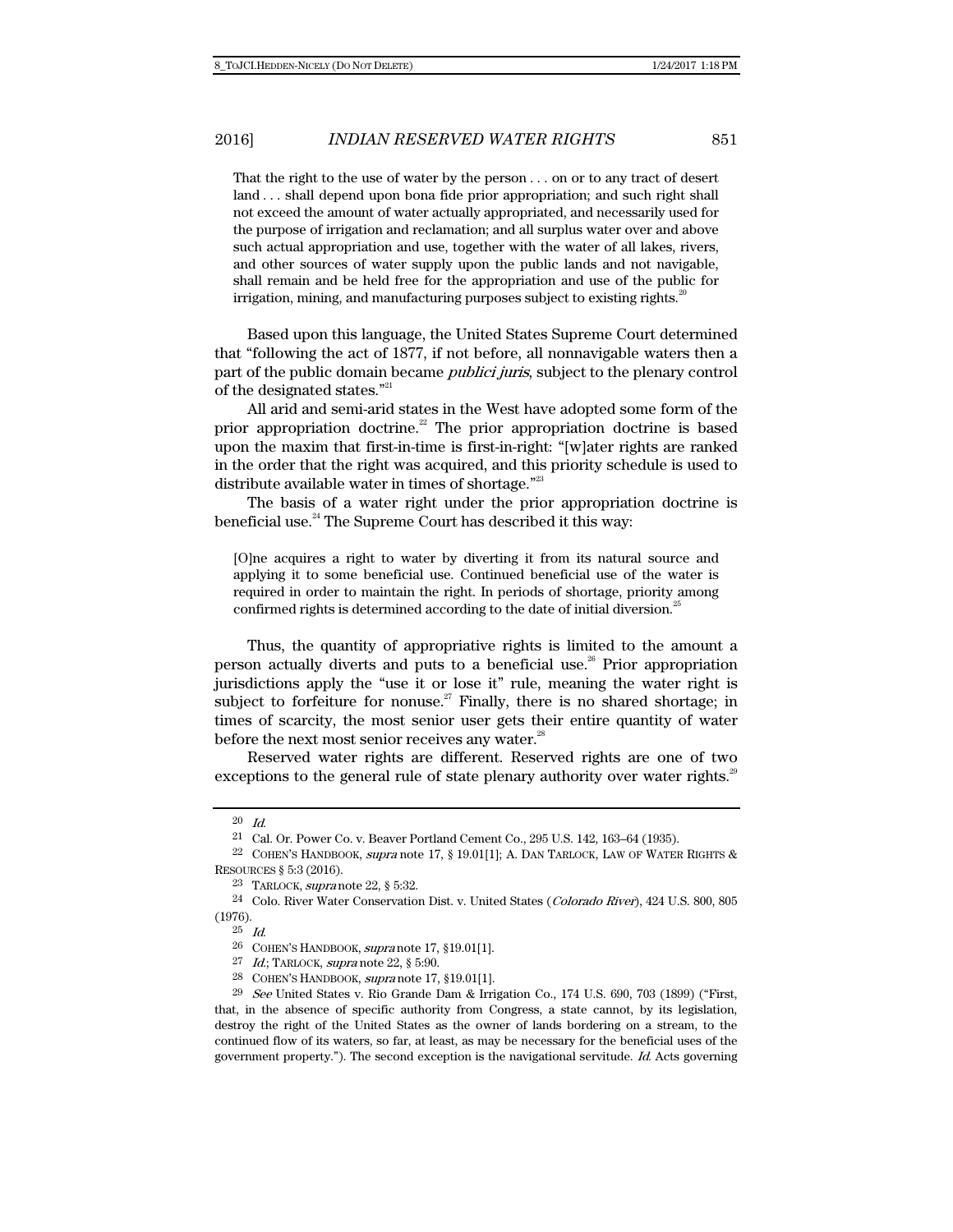The basis for reserved water rights for Indian tribes are the treaties, executive orders, congressionally ratified agreements, and other operative documents that were negotiated between the United States and each Indian Tribe for the creation of Indian reservations.<sup>30</sup> Because reserved water rights are treaty rights, the United States and the tribes set them aside pursuant to their sovereign capacity.<sup>31</sup>

Most agreements between Indian tribes and the United States are entirely silent regarding water rights. This silence was first addressed in Winters v. United States.<sup>32</sup> That case involved the Fort Belknap Reservation, which was created by congressionally ratified agreement in 1888.<sup>33</sup> However, the agreement did not discuss water rights.<sup>34</sup> Shortly after the Reservation was created non-Indian irrigators began diverting water from the Milk River, which was a primary water supply for the Reservation. $35$  In 1905, a drought caused water supply to diminish below the amount necessary to supply both the tribes and the non-Indian irrigators, causing the United States to bring  $suit<sup>36</sup>$ 

The non-Indian defendants argued that the silence in the Agreement as to water rights should be construed to mean that the tribes and United States did not intend for any water rights to be reserved along with the Fort Belknap Reservation. $37$  They argued the tribes should get their water by appropriation pursuant to the laws of the State of Montana and that since the non-Indians had begun using the water first, they were the prior appropriators.<sup>38</sup>

The Court disagreed. It stated that "[t]he case, as we view it, turns on the agreement of May, 1888, resulting in the creation of Fort Belknap Reservation."39 The Court then found:

The Indians had command of the lands and the waters—command of all their beneficial use, whether kept for hunting, "and grazing roving herds of stock," or turned to agriculture and the arts of civilization. Did they give up all this? Did they reduce the area of their occupation and give up the waters which made it valuable or adequate? . . . If it were possible to believe affirmative

water and other rights on public lands do not extend to water use on federal reservations held by the United States. Fed. Power Comm'n v. Oregon, 349 U.S. 435, 446–48 (1955).

<sup>30</sup> COHEN'S HANDBOOK, supra note 17, § 19.03[1].

<sup>31</sup> E. DE VATTEL, 3 THE LAW OF NATIONS OR THE PRINCIPLES OF NATURAL LAW 160 (James Brown Scott, ed., Charles G. Fenwick trans., Press of Gibson Bros. 1916) (1758) ("A treaty . . . is a compact entered into by sovereigns for the welfare of the state. . . . Treaties can only be entered into by the highest State authorities, by sovereigns, who contract in the name of the State.").

<sup>32 207</sup> U.S. 564 (1908).

<sup>33</sup> Id. at 567–68.

<sup>34</sup> COHEN'S HANDBOOK, supra note 17, § 19.02.

<sup>35</sup> Id.

<sup>36</sup> Id.

 $37$  Winters, 207 U.S. at 576 ("[I]t is contended, the means of irrigation were deliberately given up by the Indians and deliberately accepted by the Government.").

<sup>38</sup> Id. at 568–69.

<sup>39</sup> Id. at 575.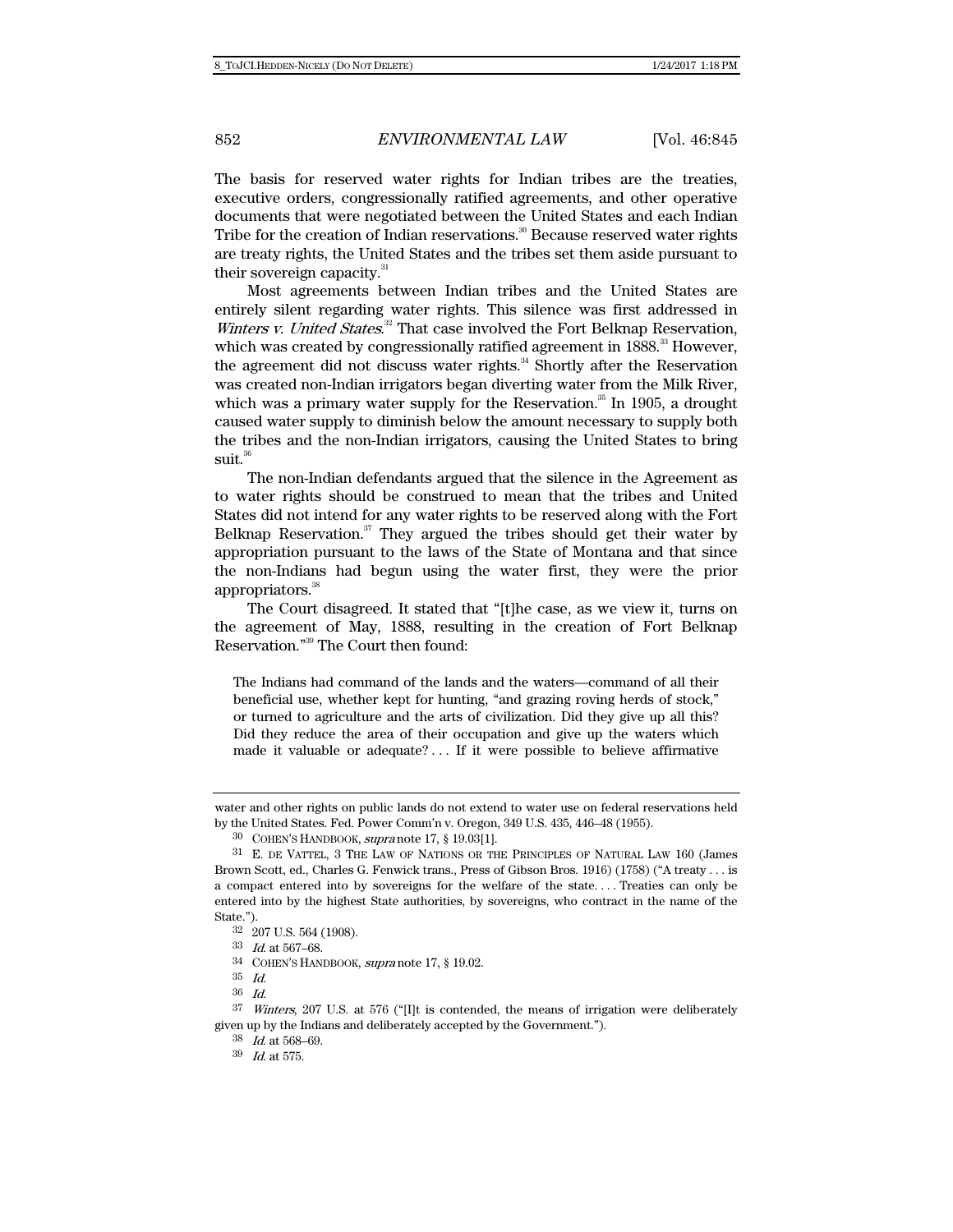answers, we might also believe that the Indians were awed by the power of the government or deceived by its negotiators. Neither view is possible.<sup>4</sup>

The Court applied the Indian law canons of construction to *imply* a water right despite no express language in the agreement:

By a rule of interpretation of agreements and treaties with the Indians, ambiguities occurring will be resolved from the standpoint of the Indians. And the rule should certainly be applied to determine between two inferences, one of which would support the purpose of the agreement and the other impair or defeat it.<sup>41</sup>

The Court found that "[t]he power of the Government to reserve the waters and exempt them from appropriation under the state laws is not denied, and could not be."42 Ultimately, the Court concluded that "the government did reserve them we have decided, and for a use which would be necessarily continued through years. This was done May 1, 1888."<sup>43</sup>

Winters v. United States forms the basis for what is now known as the Winters doctrine. Winters rights are owned by the United States in trust for the tribes<sup>44</sup> and are determined pursuant to federal rather than state law.<sup>45</sup> The doctrine is one of *implied* rights; the intent to reserve water "is inferred if the previously unappropriated waters are necessary to accomplish the purposes for which the reservation was created."46 The doctrine originally applied only to Indian tribes but was subsequently applied to non-Indian federal reservations as well. $47$  Critical to the legislative history discussion to come: since these rights were reserved pursuant to treaty, the United States reserved them in its sovereign rather than proprietary capacity.<sup>48</sup>

The primary difference between state law water rights and reserved water rights under the *Winters* doctrine is that "[u]nlike appropriation rights, reserved rights are not based on diversion and actual beneficial use. Instead, sufficient water is reserved to fulfill the purposes for which a reservation

<sup>40</sup> Id. at 576.

<sup>41</sup> Id. at 576–77.

<sup>42</sup> Id. at 577.

<sup>43</sup> Id.

<sup>44</sup> Id.

<sup>45</sup> COHEN'S HANDBOOK, supra note 17, § 19.05[1].

<sup>46</sup> Cappaert v. United States, 426 U.S. 128, 139 (1976). Cappaert also held that reserved water rights may be expressed rather than implied. Id.

<sup>&</sup>lt;sup>47</sup> See id. at 138, 141 (applying the doctrine of implied rights to a tract of land surrounding Devil's Hole, a detached component of the Death Valley National Monument, to preserve a rare species of desert fish); Arizona v. California, 373 U.S. 546, 601 (1963) (recognizing that the doctrine of implied rights extends to National Recreation Areas and National Forests). Notice that the first time the Winters doctrine was applied to a non-Indian federal reservation was a full ten years after the passage of the McCarran Amendment. This important point begs the question of how the framers of the McCarran Amendment could have intended its scope to include something they did not know existed.

<sup>48</sup> COHEN'S HANDBOOK, supra note 17, § 19.03[4].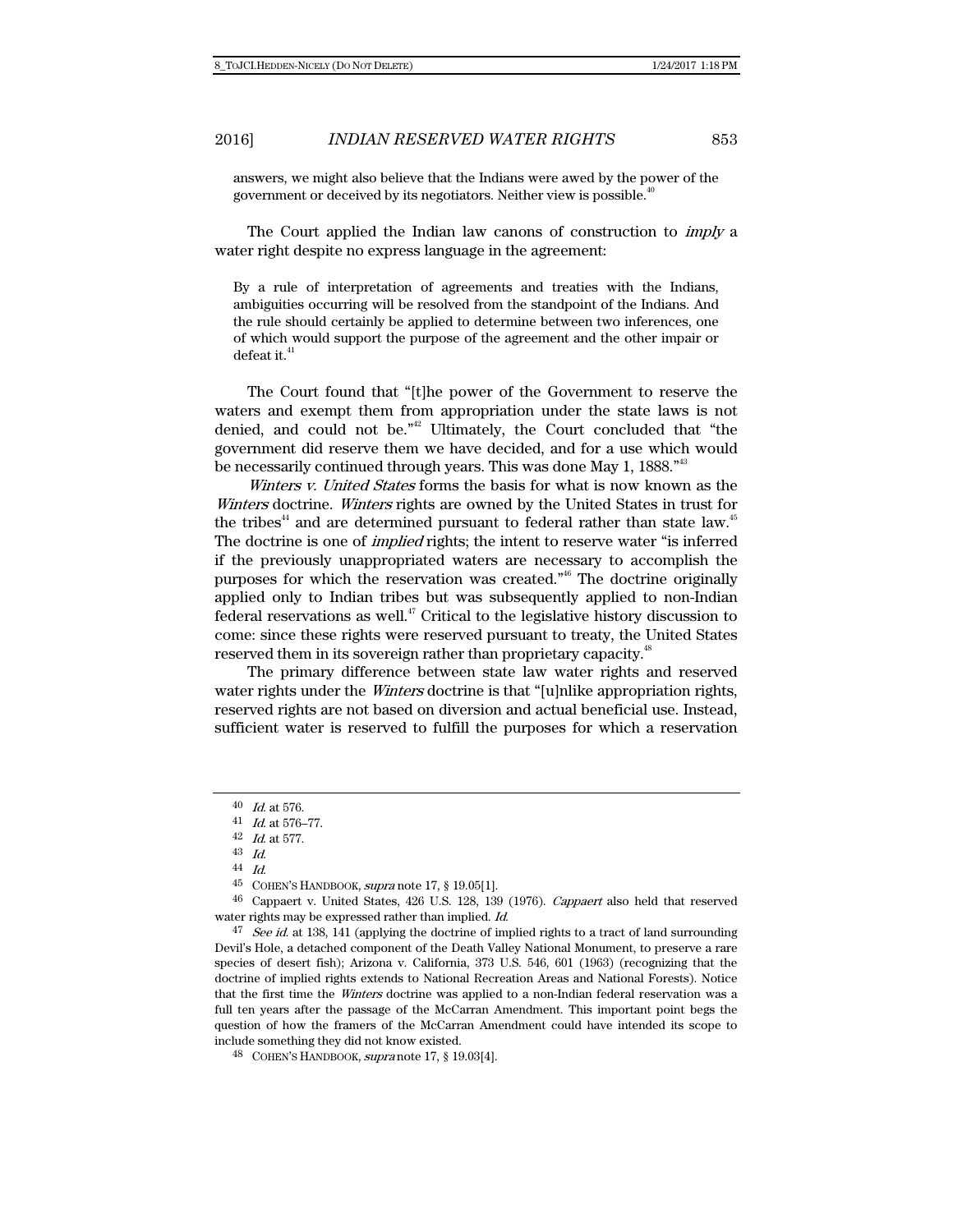was established."<sup>49</sup> This necessarily includes water for current and future needs.<sup>50</sup> As a result, reserved rights "may be asserted at any time; and they are not lost through nonuse."51 Further, reserved rights, just like state law rights, have a priority date:

But the priority of reserved rights is no later than the date on which a reservation was established, which in the case of most Indian reservations in the West, is earlier than the priority of most non-Indian water rights. Thus, a reservation established in 1865 that starts putting water to use for agricultural purposes in 1981 under its reserved rights has, in times of shortage, a priority that is superior to any non-Indian water right with a state law priority acquired after 1865. For these reasons, Indian rights are generally prior and paramount to rights derived under State law.<sup>52</sup>

Because Indian reserved water rights are invariably prior to state law rights, the quantity Indian tribes are entitled to is potentially large, and because tribal rights "are often put to actual use long after appropriation rights are established, the exercise of tribal water rights has the potential to disrupt non-Indian water uses."<sup>53</sup> As a result, "[t]o the extent that reserved rights can be narrowly construed, important state economic interests are served .... Thus, state judges in water rights adjudications will be under strong pressure to rule against the federal government's reserved rights claims."54 This pressure creates a risk that "state courts may prove incapable of protecting the important federal policies that underlie the reserved rights doctrine and will deprive the United States and Indian groups of vital water rights."55 This existential threat to reserved rights is the reason for the "deeply rooted" federal policy "of leaving Indians free from state jurisdiction and control."56

## III. SOVEREIGN IMMUNITY AND THE DETERMINATION OF INDIAN WATER RIGHTS BEFORE THE MCCARRAN AMENDMENT

Indian tribes, like the United States, enjoy sovereign immunity.<sup>57</sup> Sovereign immunity is a doctrine that precludes lawsuits against the

<sup>49</sup> Id. § 19.01[1].

<sup>50</sup> Arizona v. California, 373 U.S. at 601.

<sup>51</sup> COHEN'S HANDBOOK, supra note 17, § 19.01[1].

 $52$  Id. (footnote omitted). But see, United States v. Anderson, 736 F.2d 1358, 1362–63 (9th Cir. 1983) (restricting the priority date for some irrigation water rights appurtenant to certain lands within the reservation that had that had been sold to non-Indians and subsequently reacquired by the Tribe).

<sup>53</sup> COHEN'S HANDBOOK, supra note 17, § 19.03[1].

<sup>54</sup> Abrams, supra note 7, at 1131–32.

<sup>55</sup> Id. at 1131.

<sup>56</sup> Rice v. Olson, 324 U.S. 786, 789 (1945).

 $57$  See Michigan v. Bay Mills Indian Cmty., 134 S. Ct. 2024, 2028 (2014) ("Among the core aspects of sovereignty that tribes possess . . . is the 'common-law immunity from suit traditionally enjoyed by sovereign powers.'" (quoting Santa Clara Pueblo v. Martinez, 436 U.S. 49, 58 (1978))); Kiowa Tribe of Okla. v. Mfg. Techs., Inc., 523 U.S. 751, 760 (1998) (applying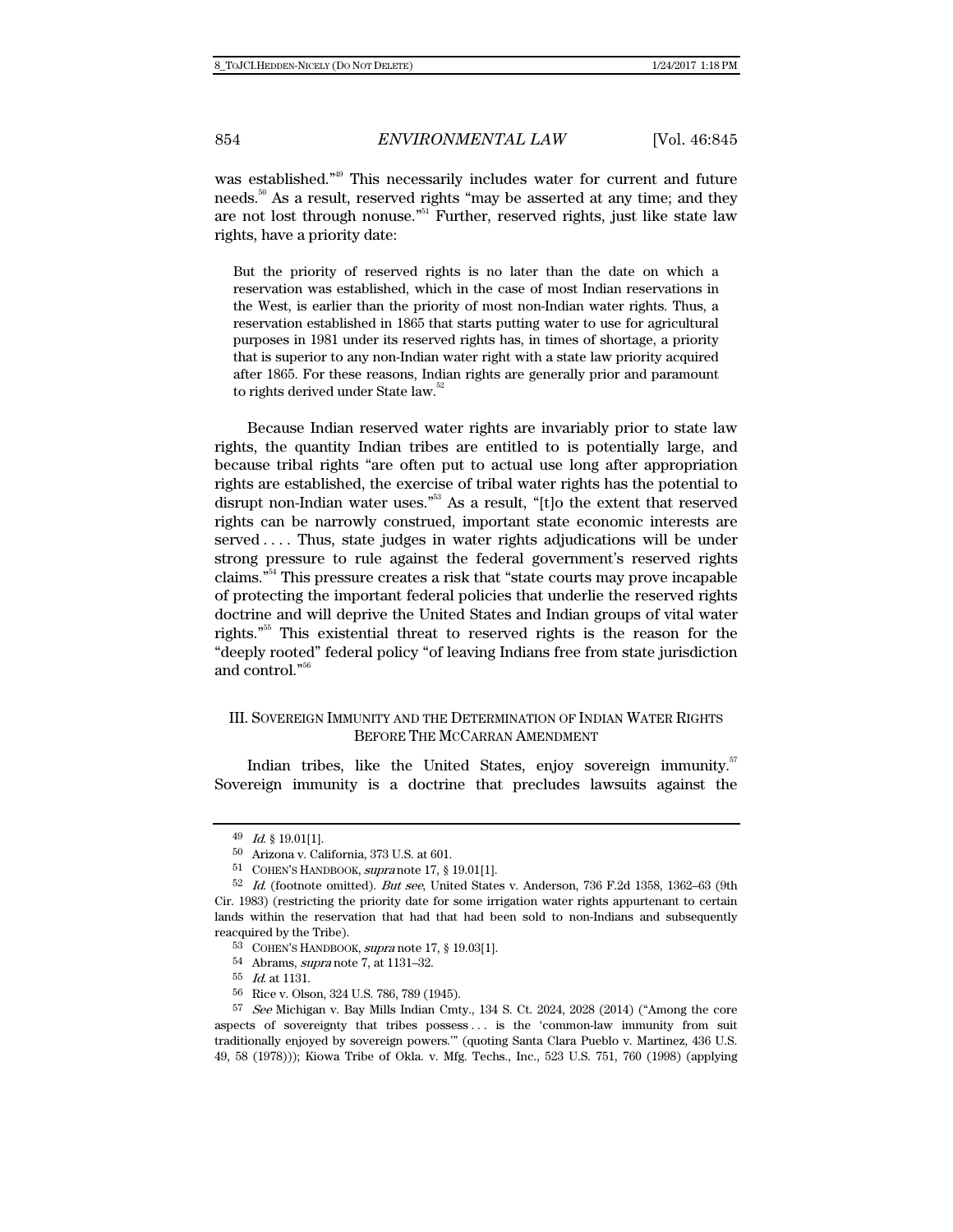sovereign absent its consent.<sup>58</sup> "The doctrine of tribal sovereign immunity is rooted in federal common law and reflects the federal Constitution's treatment of Indian tribes as governments in the Indian commerce clause."<sup>55</sup>

Only Congress may waive the sovereign immunity of the United States, and that waiver "cannot be implied but must be unequivocally expressed." $60$ Likewise, tribal sovereign immunity may only be waived by the tribal council or abrogated by Congress.<sup>61</sup> Congressional abrogation of tribal sovereign immunity once again "cannot be implied but must be unequivocally expressed."62 Similarly, a waiver of tribal sovereign immunity by a tribal council "must be 'clear.'"63

The policy considerations supporting tribal sovereign immunity are manifold. Tribal sovereign immunity is "a necessary corollary to Indian sovereignty and self-governance."<sup>64</sup> The doctrine protects treaty rights and

58 COHEN'S HANDBOOK, supra note 17, § 7.05[1][a] ("Indian tribes are immune from lawsuits or court process in both state and federal court unless 'Congress has authorized the suit or the tribe has waived its immunity.'" (quoting Kiowa Tribe of Okla., 523 U.S. at 754)). A notable exception to this general rule is the Ex parte Young doctrine, which allows suits for specific relief against federal officials acting outside the scope of their authority or pursuant to an unconstitutional statute. Ex parte Young, 209 U.S. 123, 159–60 (1908). The Supreme Court has indicated the Ex parte Young doctrine may be applicable to tribal officials acting in their official capacity as well. COHEN'S HANDBOOK, supra note 17, § 7.05[1][a] (citing Santa Clara Pueblo, 436 U.S. at 59).

59 COHEN'S HANDBOOK, supra note 17, § 7.05[1][a] (citing U.S. CONST. art. I, § 8).

tribal sovereign immunity to preclude suits against Indian tribes even for tribal conduct occurring off-reservation); Okla. Tax Comm'n v. Citizen Band Potawatomi Indian Tribe of Okla., 498 U.S. 505, 509–10 (1991) (holding that a suit filed by Potawatomi tribe for an injunction against the Oklahoma Tax Commission did not waive the sovereign immunity of the Tribe with respect to counterclaim filed by the Commission to enforce its tax code); Santa Clara Pueblo, 436 U.S. at 58–59 (holding that the Indian Civil Rights Act, 25 U.S.C. §§ 1301–1341 (2012), did not abrogate tribal sovereign immunity for tribal members to sue their tribes in federal court over alleged civil rights violations); Puyallup Tribe, Inc. v. Dep't of Game of Wash., 433 U.S. 165, 173 (1977) ("[C]ertainly, the mere fact that the Tribe has appeared on behalf of its individual members does not affect a waiver of sovereign immunity for the Tribe itself."); United States v. U.S. Fid. & Guar. Co., 309 U.S. 506, 512–13 (1940) (finding prior decree affirming a cross-action against the United States acting as trustee for the Choctaw and Chickasaw Nations void and subject to collateral attack because neither the United States nor the Tribes had waived their sovereign immunity to a cross-action by initiating a lawsuit); Turner v. United States, 248 U.S. 354, 357–58 (1919) ("Like other governments . . . the Creek Nation was free from liability for injuries to persons or property due to mob violence or failure to keep the peace.").

<sup>60</sup> United States v. King, 395 U.S. 1, 4 (1969).

 $61$  Kiowa Tribe, 523 U.S. at 754 ("As a matter of federal law, an Indian tribe is subject to suit only where Congress has authorized the suit or the tribe has waived its immunity").

<sup>62</sup> Santa Clara Pueblo, 436 U.S. at 58–59 (quoting United States v. Testan, 424 U.S. 392, 399 (1972)).

<sup>63</sup> C & L Enters., Inc. v. Citizen Band Potawatomi Indian Tribe of Okla., 532 U.S. 411, 418 (2001) (quoting Okla. Tax Comm'n v. Citizen Band Potawatomi Indian Tribe of Okla., 498 U.S. 505, 509 (1991)).

<sup>64</sup> Three Affiliated Tribes of the Fort Berthold Reservation v. Wold Eng'g, P.C., 476 U.S. 877, 890 (1986).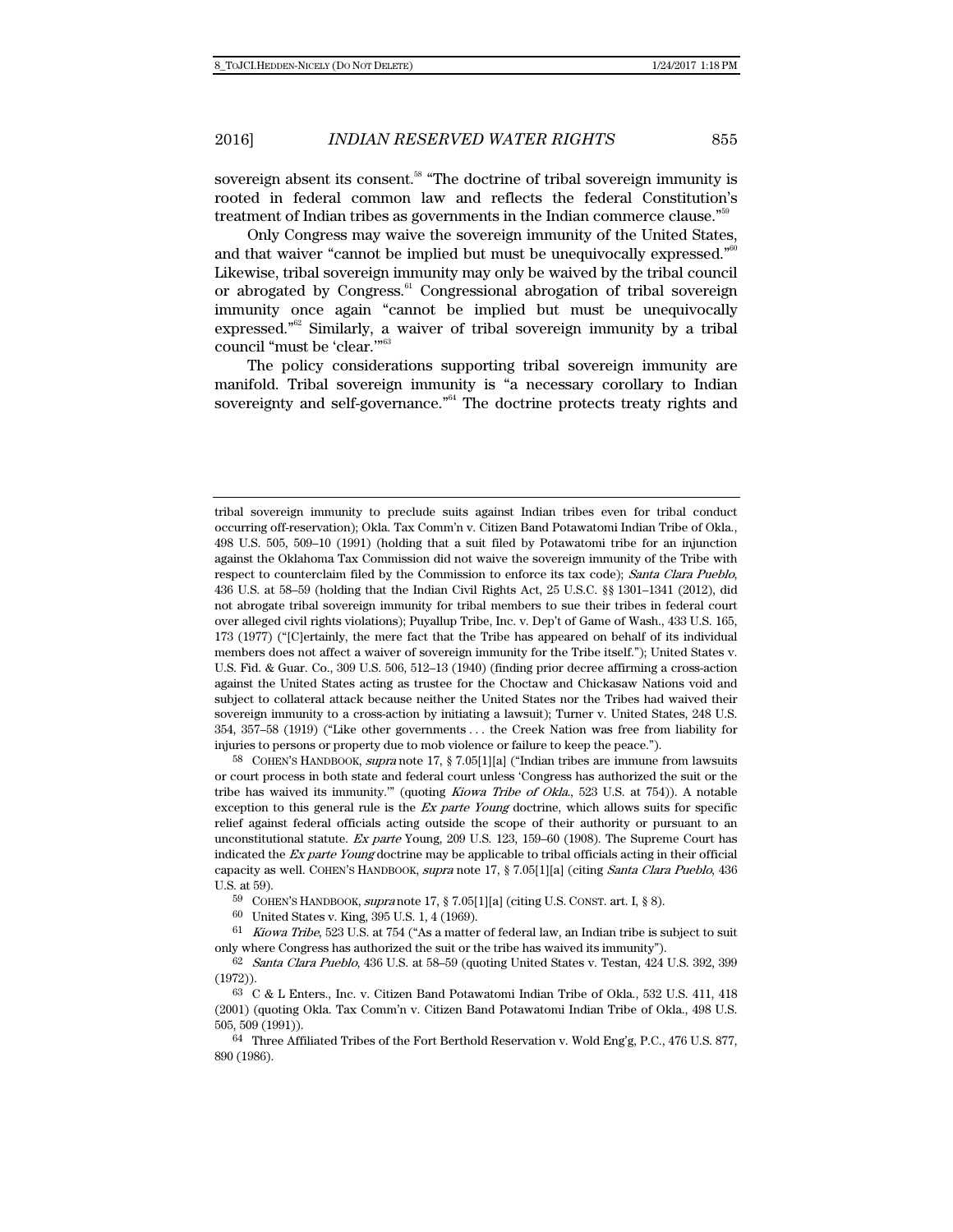resources, which the United States has a duty to protect.<sup>65</sup> Sovereign immunity serves as a critical shield that "protects tribes' often weak economic foundations from erosion by eliminating costs associated with defending lawsuits; it is therefore critical to the development of strong tribal economics and other tribal and federal interests."66

Sovereign immunity traditionally kept Indian tribes and their water rights out of state court. Before 1976, the United States would "proceed . . . as plaintiffs or . . . appear specially" in order to "evidence to the court the interest [of the United States]."67 Ultimately, "the matter [would be] settled on the basis of stipulating [the federal] rights as they relate to all others," $68$ and "a decree is entered recognizing those interests."69 This process typically gave Indian tribes control of when and where its rights would be quantified.<sup>7</sup> It allowed tribes to develop the funding necessary to engage in a water rights adjudication.<sup>71</sup> Further, since these adjudications were not typically general adjudications, the number of parties involved was more manageable and

70 An unfortunate exception to this general proposition arises when the United States, against whom tribes do not have sovereign immunity, initiates lawsuits for the adjudication of tribal rights without the consent or participation of the tribes. For example, the United States initiated a federal court water rights adjudication in 1913 on behalf of both the Pyramid Lake Paiute as well as the Newlands Reclamation Project. Nevada v. United States, 463 U.S. 110, 116 (1983). The Pyramid Lake Paiute were not a party to the adjudication. The United States "claimed 10,000 cubic feet of water per second for the project and a claim to 500 cubic feet per second for the Reservation." Id. 500 cubic feet per second was not sufficient for the Tribe's needs, and it became apparent the United States favored its fiduciary obligations to the federal irrigation project over those of the Tribe.  $Id$ . at 116, 119, 141. Nonetheless, when the United States attempted to later claim additional water on behalf of the Tribe, the Supreme Court found it was barred by res judicata.  $Id$  at 145. This case hails from a different era when the relationship between the United States and Indian tribes looked much different than today. It nonetheless underscores the many competing interests of the United States and the need for tribal involvement in water rights adjudications to adequately protect tribal interests.

71 The fact that the water rights of an Indian tribe may be haled into state court at any time has drastic impacts on tribal economic development. Although the United States enters adjudications on behalf of the tribes, the national policies often take precedence over the needs of an individual tribe. Because of this, tribes are often compelled to hire their own legal counsel to ensure their rights and interests are adequately represented. However, it is "the policy of the Department of the Interior not to use federally appropriated funds to pay for private counsel to represent Indian tribes." 25 C.F.R. § 89.40 (2015). Although there are exceptions to that policy, id. § 89.41, tribes typically pay a large portion of the costs to defend their water rights in state court. This places the tribes, often the poorest communities in the nation, in an impossible position. They can repurpose funds often earmarked for economic development to their water rights effort—assuming such funds exist—or they can rely upon the United States to sufficiently protect their rights.

<sup>65</sup> Andrea M. Seielstad, The Recognition and Evolution of Tribal Sovereign Immunity Under Federal Law: Legal, Historical, and Normative Reflections on a Fundamental Aspect of American Indian Sovereignty, 37 TULSA L. REV. 661, 688 (2002).

<sup>66</sup> Id. at 739.

<sup>67</sup> Hearings, supra note 14, at 3 (statement of William H. Veeder, Special Assistant to the Att'y Gen. of the United States).

<sup>68</sup> Id. at 3.

<sup>69</sup> Id. at 4.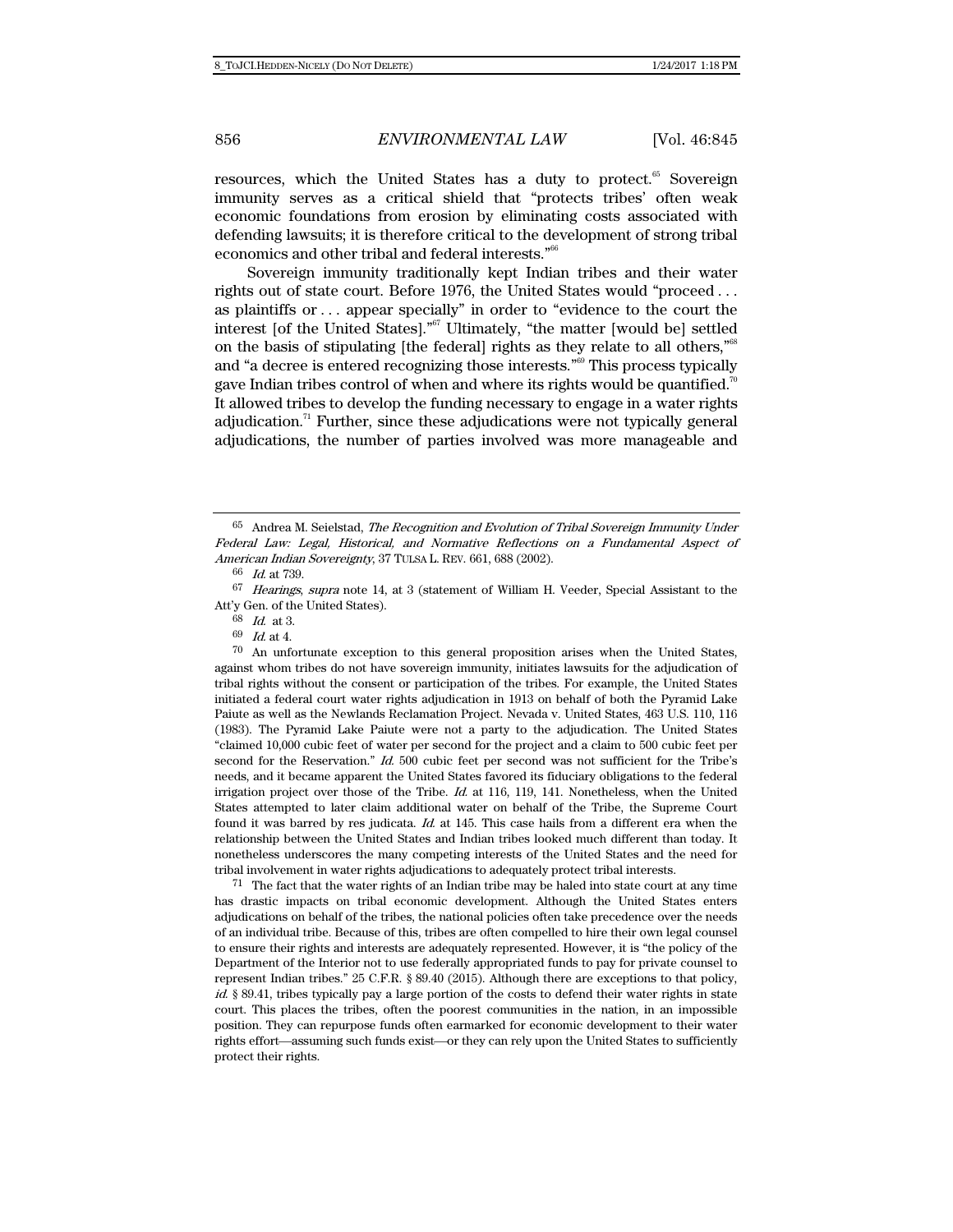could be litigated in less time and at less expense.<sup>72</sup> Most importantly, it allowed the tribes to make their case in federal court.

It was against the backdrop of this firmly entrenched precedent that the Supreme Court was asked to determine whether the scope of the McCarran Amendment included the reserved water rights of the United States and America's Indian tribes.

#### IV. THE SUPREME COURT'S INTERPRETATION OF THE MCCARRAN AMENDMENT

The Supreme Court's slow expansion of the McCarran Amendment took place over twelve years and three decisions. The process began with United *States v. District Court*<sup>3</sup> (*Eagle County*), wherein the Court found that non-Indian federal reserved water rights for the White River National Forest were included within the scope of the McCarran Amendment.<sup>74</sup> The Court's analysis turned on an examination of section (a) of the McCarran Amendment, $75$  which states in part:

<sup>72</sup> In comparison, general adjudications are massive undertakings. For example, Idaho's Snake River Basin Adjudication commenced in 1987, and the final unified decree was entered on August 25, 2014, and contained 158,591 water right decrees. Clive J. Strong, SRBA Retrospective: A 27-Year Effort, ADVOCATE, Nov./Dec. 2014, at 28, 28 (Idaho State Bar). Of those, about 130,500 partial decrees were based upon state law and about 15,000 were disallowed state law water rights and claims. Id. It also contained 1,346 water right decrees based upon federal law. Id. Importantly, approximately 11,700 additional federal law claims were disallowed. Id. In coming to this final decree, the court handled 43,822 contested cases, the Idaho Supreme Court issued 36 opinions, and the United States Supreme Court issued one opinion. Id. The SRBA is said to have been the fastest of its kind. Adjudications in Wyoming and Washington took approximately 37 years to determine 25,000 and 3,000 claims respectively. Id. Meanwhile, the Montana general stream adjudication, which commenced in 1979 and expects to include approximately 219,000 water right claims, is not expected to conclude until 2028. Id. at 29 n.2. Similarly, in Arizona, approximately 82,000 claims have been filed in the Gila River Adjudication, which commenced in 1974 and is currently about 33% completed. Id. at 29 n.3. Likewise, the Little Colorado Adjudication commenced in 1978 in Arizona state court, contains around 14,000 claims, and is approximately 55% complete. Id. The Arizona adjudications have been called a "procedural nightmare." McElroy & Davis, supra note 7, at 613. New Mexico has thirteen adjudications currently ongoing, all of which were commenced between 1956 and 1970. Strong, supra note 72, at 29 n.4.

<sup>73 401</sup> U.S. 520 (1971). A companion case to Eagle County was United States v. District Court (Water Division No. 5), 401 U.S. 527 (1971). However, the Court's analysis in that decision was limited primarily to referencing Eagle County. Id. at 529. Although additional issues were raised, they were limited to specific questions regarding Colorado's adjudication procedures.

<sup>74</sup> Eagle County, 401 U.S. at 522–23.

 $75$  Id. at 523–24. Both the United States and the respondents briefed the legislative history of the McCarran Amendment in Eagle County. The United States argued that the legislative history supported the conclusion that the Amendment only implicated state law water rights. Brief for Petitioner at 24–30, Eagle County, 401 U.S. 520 (No. 87). The respondents, on the other hand, argued the legislative history included all water rights owned by the United States, including reserved rights. Brief for Respondents and Intervenors at 11–39, Eagle County, 401 U.S. 520 (No. 87). The Respondent's arguments were based primarily upon: remarks regarding sections of the bill that were not ultimately adopted, statements made by the representatives from the Departments of Interior and Justice, as well as a remark made by Senator McCarran indicating that purpose of the Amendment was to provide certainty that all water rights in a particular basin were comprehensively determined. Id. Ultimately, the Supreme Court did not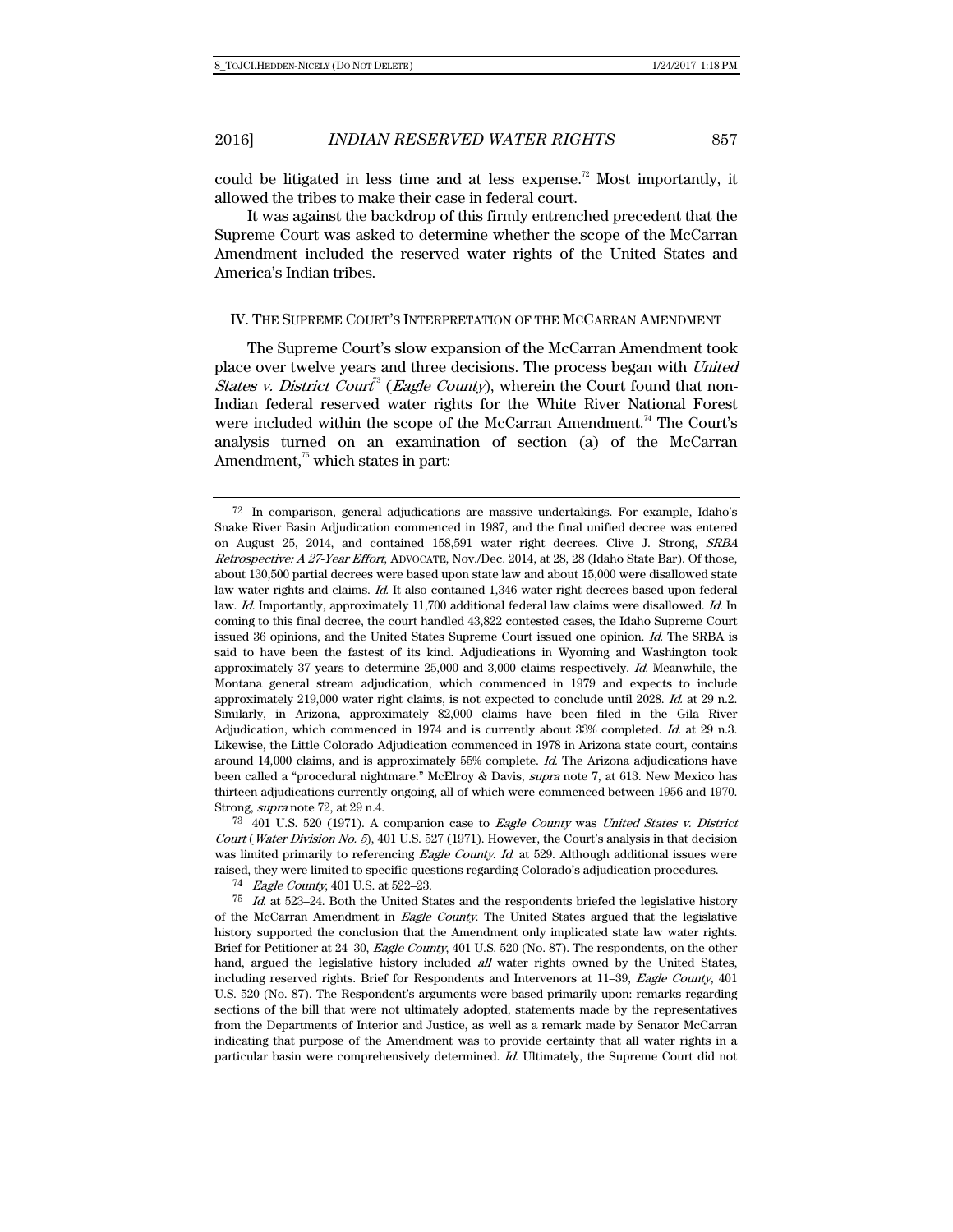Consent is given to join the United States as a defendant in any suit (1) for the adjudication of rights to the use of water of a river system or other source, or (2) for the administration of such rights, where it appears that the United States is the owner of or is in the process of acquiring water rights by appropriation under State law, by purchase, by exchange, or otherwise, and the United States is a necessary party to such suit.<sup>7</sup>

The Court began by splitting section  $(a)(1)$  from the remaining language in the Amendment and reading it in isolation. Although section  $(a)(1)$  does nothing more than define one of the two types of proceedings wherein the United States has waived its sovereign immunity—a general stream adjudication—the Supreme Court concluded the language "rights to the use of water of a river system' is broad enough to embrace 'reserved' waters."77 Based upon this interpretation of section  $(a)(1)$ , the Court concluded that the McCarran Amendment "would seem to be all-inclusive."78

The Court then turned to section  $(a)(2)$ . It read the remaining language as a single provision and then concluded "[t]his provision does not qualify § 666(a)(1), for (1) and (2) are separated by an 'or."<sup>79</sup> However, just two sentences later, the Court concluded "'the administration of such rights' in  $\S 666(a)(2)$  must refer to the rights described in [a](1) for they are the only ones which, in this context 'such' could mean; and, as we have seen, they are all-inclusive."80 In other words, the Court concluded that although the limiting language found after section  $(a)(2)$  did not apply to section  $(a)(1)$ , the "all-inclusive" language found in section  $(a)(1)$  *expanded* the more limited language in section (a)(2).

This enabled the Court to reject the United States' application of the doctrine of ejusdem generis to argue that the McCarran Amendment was only applicable to the adjudication of state law rights. Ejusdem generis applies "when specific words are followed by a general term such as 'or otherwise' and works to limit the objects encompassed by the general term to the same class as those specifically enumerated."81 The Supreme Court acknowledged that the terms "by appropriation under state law," "by purchase," and "by exchange," "would normally be appropriative rights."<sup>82</sup> As such, *ejusdem generis* should have required the term "or otherwise," be limited to other forms of state law rights. However, the Court refused to apply *ejusdem generis* to section (a)(1) because, as they read it, section

seem to rely upon any legislative history, opting instead to engage in a pure statutory construction analysis in coming to its conclusion that the McCarran Amendment included non-Indian federal reserved water rights.

<sup>76 43</sup> U.S.C. § 666(a) (2012).

<sup>77</sup> Eagle County, 401 U.S. at 523.<br> $\frac{78}{16}$  Id.

 $79$  *Id.* at 524.

<sup>80</sup> Id.

<sup>81</sup> James W. Dilworth & Frederic I. Kirgis, Jr., Comment, Adjudication of Water Rights Claimed by the United States–Application of Common-Law Remedies and the McCarran Amendment of 1952, 48 CAL. L. REV. 94, 110 (1960); see also NORMAN SINGER & SHAMBIE SINGER, 2A SUTHERLAND STATUTES AND STATUTORY CONSTRUCTION § 47.17 (7thed. 2015).

<sup>82</sup> Eagle County, 401 U.S. at 524.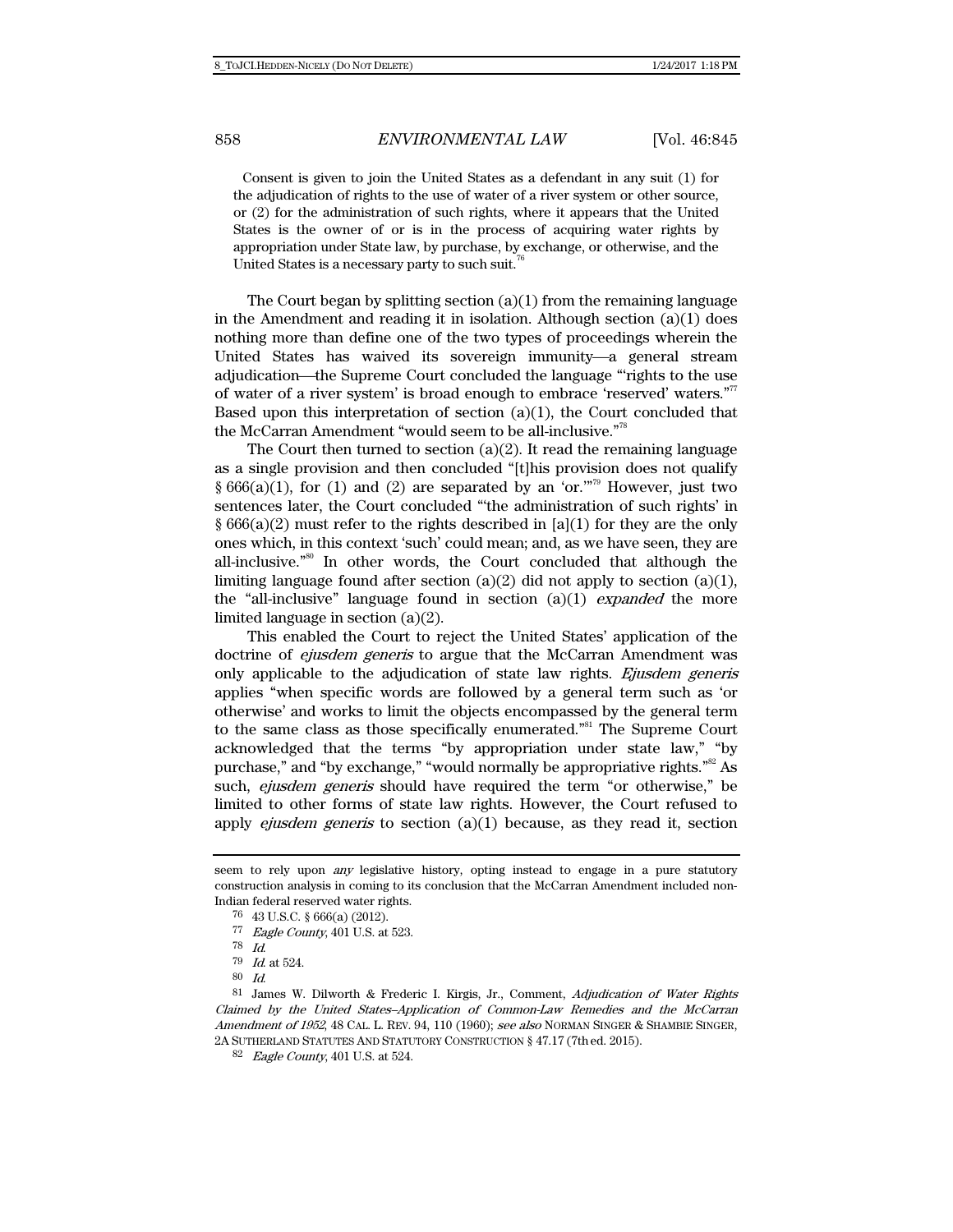$(a)(1)$  was not qualified by the language found after section  $(a)(2)$ . This allowed the Court to conclude that, "we deal with an all-inclusive statute concerning 'the adjudication of rights to the use of water of a river system, which, in  $\S 666(a)(1)$ , has no exceptions and which, as we read it, includes appropriative rights, riparian rights, and reserved rights."<sup>83</sup>

Eagle County did not involve Indian water rights, but, just five years later the State of Colorado returned to the Supreme Court in Colorado River Water Conservation District v. United States $*$  (Colorado River), to ask it to determine "whether the McCarran Amendment provided consent to determine federal reserved rights held on behalf of Indians in state court."<sup>85</sup> The Court "conclude[d] that the state court had jurisdiction over Indian water rights under the Amendment."<sup>86</sup>

In so determining, the Court did away with the confusing and convoluted statutory analysis from Eagle County and instead simply found that:

[Eagle County] held that the provisions of the McCarran Amendment... subject federal reserved water rights to general adjudication in state proceedings . . . . More specifically, the Court held that reserved rights were included in those rights where the United States was 'otherwise' the owner.<sup>87</sup>

Now having apparently acknowledged that the "or otherwise" language did apply to section  $(a)(1)$  of the McCarran Amendment, the Court did not go back and analyze whether *ejusdem generis* should limit that general term to state law rights, consistent with the specific terms listed "by purchase" and "by exchange."

While the Court acknowledged that "Eagle County... did not involve reserved rights on Indian reservations,"<sup>88</sup> it nonetheless failed to apply the "eminently sound and vital canon" of interpretation that ambiguities in federal statutes affecting Indian tribes are "to be liberally construed [with] doubtful expressions being resolved in favor of the Indians."89 That canon

<sup>83</sup> Id.

<sup>84 424</sup> U.S. 800 (1976).

<sup>85</sup> Id. at 809.

<sup>86</sup> Id.

<sup>87</sup> Id. at 810 (citing Eagle County, 401 U.S. at 524).

<sup>88</sup> Id.

<sup>89</sup> Bryan v. Itasca County, 426 U.S. 373, 392–93 (1976) (quoting N. Cheyenne Tribe v. Hollowbreast, 425 U.S. 649, 655 n.7 (1976) and Alaska Pac. Fisheries v. United States, 248 U.S. 78, 89 (1918)); see also County of Yakima v. Confederated Tribes Bands of the Yakima Indian Nation, 502 U.S. 251, 269 (1992) ("When we are faced with these two possible constructions [of a statute], our choice between them must be dictated by a principle deeply rooted in this Court's Indian Jurisprudence: '[S]tatutes are to be construed liberally in favor of the Indians, with ambiguous provisions interpreted to their benefit.'" (second alteration in original) (quoting Montana v. Blackfeet Tribe, 471 U.S. 759, 766 (1985))); N. Cheyenne Tribe, 425 U.S. at 656 (reaffirming the "judicially fashioned canon of construction that these statutes are to be read to reserve Congress's powers [to abrogate tribal rights] in the absence of a clear expression by Congress to the contrary"); McClanahan v. Ariz. State Tax Comm'n, 411 U.S. 164, 170–71, 174–75 (1973) (determining that unless expressly provided by Congress, state laws are generally not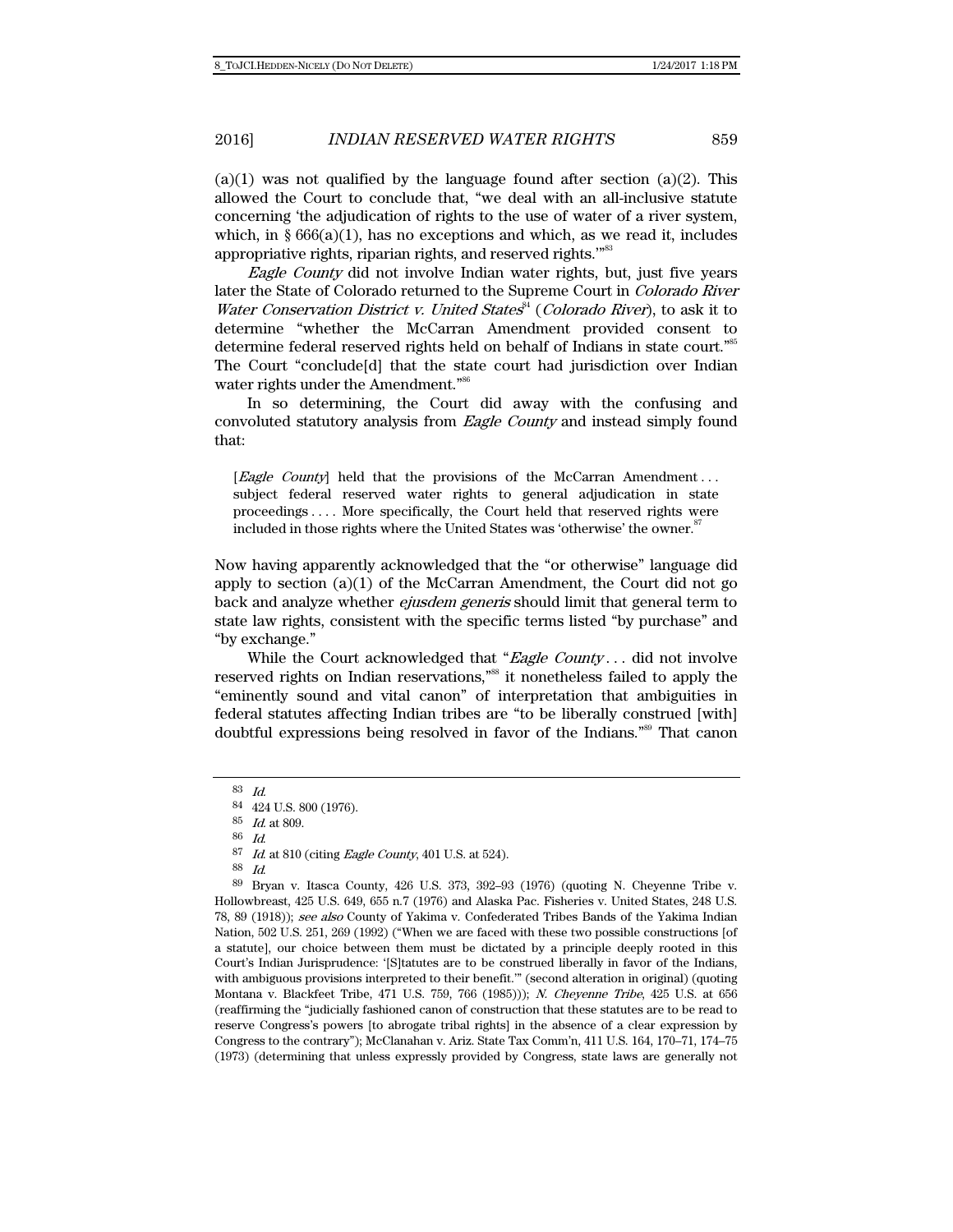did not apply in *Eagle County* because no tribe was involved but was necessary in Colorado River. However, the Court ignored this longstanding precedent and found that "viewing the Government's trusteeship of Indian rights as ownership, the logic of [Eagle County] clearly extends to such rights."<sup>90</sup>

The Court concluded that Congress intended for the McCarran Amendment to include Indian reserved water rights because the "underlying policy [of the McCarran Amendment] dictates a construction including Indian rights in its provisions."91 The Court found the policy of the Amendment was to be "an all-inclusive statute concerning the adjudication of rights to the use of a river system . . . [t]his consideration applies as well to federal water rights reserved for Indian reservations."<sup>92</sup>

The Court could point to no express legislative history that indicated Congress intended for the Amendment's waiver to include Indian water rights.93 Instead it pointed to a statement from the Senate report that indicated that "[i]n the administration and the adjudication of water rights under *State laws* . . . all water users on a stream, in practically every case, are interested and necessary parties to any court proceedings."94 The Court ignored the plain language of the Senate report that clearly limited its scope to water rights acquired under state law. Instead, the Court argued that the "ubiquitous nature of Indian water rights in the Southwest," leads to the

90 Colorado River, 424 U.S. at 810.

 $\frac{91}{92}$  *Id.* 

Id. (citation and internal quotation marks omitted).

93 A review of the briefing in *Colorado River* demonstrates that although the United States analyzed the legislative history, it did not analyze whether the legislative history demonstrated that Congress intended for the McCarran Amendment to include reserved water rights held in trust for Indian tribes. Brief of the United States at 22–30, Colorado River, 424 U.S. 800 (Nos. 74- 940, 74-949). Instead, the federal analysis of the legislative history primarily focused on the separate question of whether the McCarran Amendment precluded the United States from initiating water rights adjudications in federal court. Id. In contrast, the Colorado River Water Conservation District extensively briefed the legislative history of the McCarran Amendment, highlighting the few places in that history that indicated Indian reserved water rights were included within the Amendment's scope. Reply Brief for Petitioners at 15–30, Colorado River, 424 U.S. 800 (Nos. 74-940, 74-949). Those instances included the language of the Senate Report and the remarks of the Department of the Interior that the Supreme Court ultimately cited to support its conclusion that the McCarran Amendment included Indian reserved water rights.

94 Colorado River, 424 U.S. at 810–11 (emphasis added) (quoting S. REP. NO. 82-755, at 4–5 (1951)).

applicable to Indians on a reservation, and any ambiguity should be interpreted in favor of the Indians); Squire v. Capoeman, 351 U.S. 1, 6–7 (1956) ("Doubtful expressions are to be resolved in favor of the weak and defenseless people who are the wards of the nation, dependent upon its protection and good faith." (quoting Worcester v. Georgia, 31 U.S. 515, 582 (1832))); Carpenter v. Shaw, 280 U.S. 363, 366–67 (1930) ("[I]n general tax exemptions are not to be presumed and statutes conferring them are to be strictly construed . . . the contrary is the rule to be applied to tax exemptions secured to the Indians . . . . Such provisions are to be liberally construed"); Alaska Pac. Fisheries, 248 U.S. at 89 (stating as a "general rule[,] that statutes passed for the benefit of dependent Indian tribes or communities are to be liberally construed, doubtful expressions being resolved in favor of the Indians"); Choate v. Trapp, 224 U.S. 665, 675 (1912) (holding that statutory "construction . . . is liberal; doubtful expressions . . . are to be resolved in favor [of the Indians]").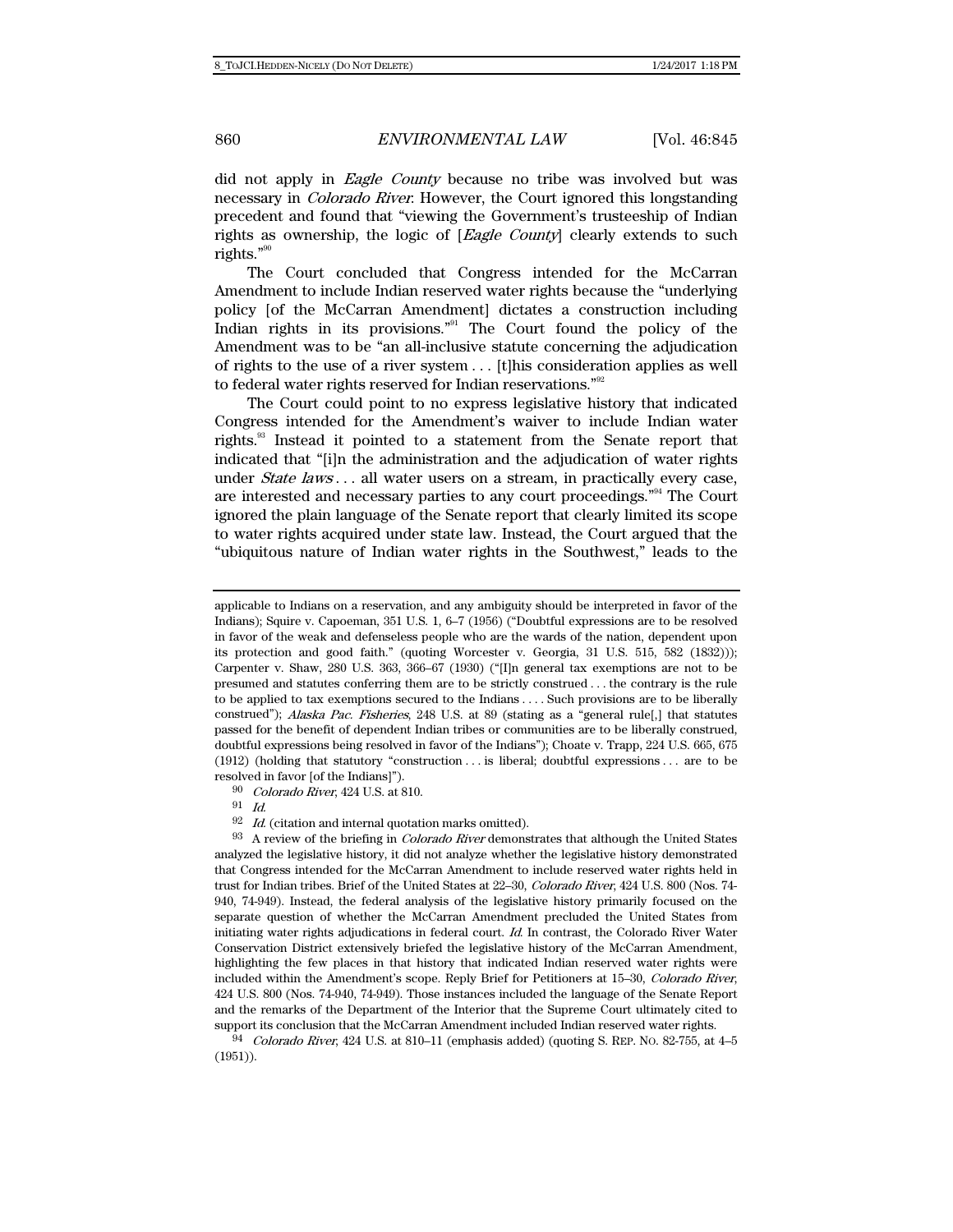conclusion that "a construction of the Amendment excluding those rights . . . would enervate the Amendment's objective."<sup>95</sup> The Court then concluded its analysis of the legislative history with a negative inference, stating that "the Senate report on the Amendment took note of a recommendation in a Department of the Interior report that no consent to suit be given as to Indian rights and rejected the recommendation."96 Based upon this scant legislative history, the Court concluded that the "underlying policy" of the Amendment "dictates a construction including Indian rights."<sup>97</sup> A curious conclusion from a Court that, a few weeks later, would require "some [affirmative] mention" by Congress where "such a sweeping change in the status of tribal government and reservation Indians [is allegedly] contemplated by Congress."98

The final case, Arizona v. San Carlos Apache Tribe of Arizona,<sup>99</sup> (San Carlos Apache Tribe) was decided seven years later. There, the Court addressed the question of whether "concurrent federal suits brought by [the San Carlos Apache Tribe and the Northern Cheyenne], rather than by the United States, and raising only Indian claims, [are] subject to dismissal under the doctrine of *Colorado River*?"<sup>100</sup> The Tribes and the United States made several arguments that a stay of their federal suit would not be appropriate:

(1) Indian rights have traditionally been left free of interference from the States. (2) State courts may be inhospitable to Indian rights. (3) The McCarran Amendment, although it waived United States sovereign immunity in state comprehensive water adjudications, did not waive Indian sovereign immunity. .

. . (4) Indian water rights claims are generally based on federal rather than state law. (5) Because Indian water claims are based on the doctrine of 'reserved rights' and take priority over most water rights created by state law, they need not, as a practical matter, be adjudicated inter sese with other water rights, and could simply be incorporated into the comprehensive state decree at the conclusion of the state proceedings.<sup>101</sup>

<sup>95</sup> Id. at 811.

<sup>96</sup> Id. at 812.

<sup>97</sup> Id. at 810.

<sup>98</sup> Bryan v. Itasca County, 426 U.S. 373, 381 (1976). The Court in Bryan was asked to determine whether the Act of Aug. 15, 1953, Pub. L. No. 83-280, § 4, 67 Stat. 588, 589 (codified as amended at 28 U.S.C. § 1360 (2012)), granted congressional authorization for states to tax tribal trust lands. Bryan, 426 U.S. at 375. In determining that it did not, Justice Brennan, who also authored the Court's decision in Colorado River, found that "the total absence of congressional intent [in either the text or legislative history of the Act of Aug 15, 1953] . . . has significance in the application of the canons of construction applicable to statutes affecting Indian immunities." Id. at 381. Justice Brennan concluded that "some mention would normally be expected if such a sweeping change in the status of tribal government and reservation Indians had been contemplated by Congress." Id.

<sup>99 463</sup> U.S. 545 (1983).

 $100\quad$   $Id.$  at 549.

 $101$  *Id.* at 567–67.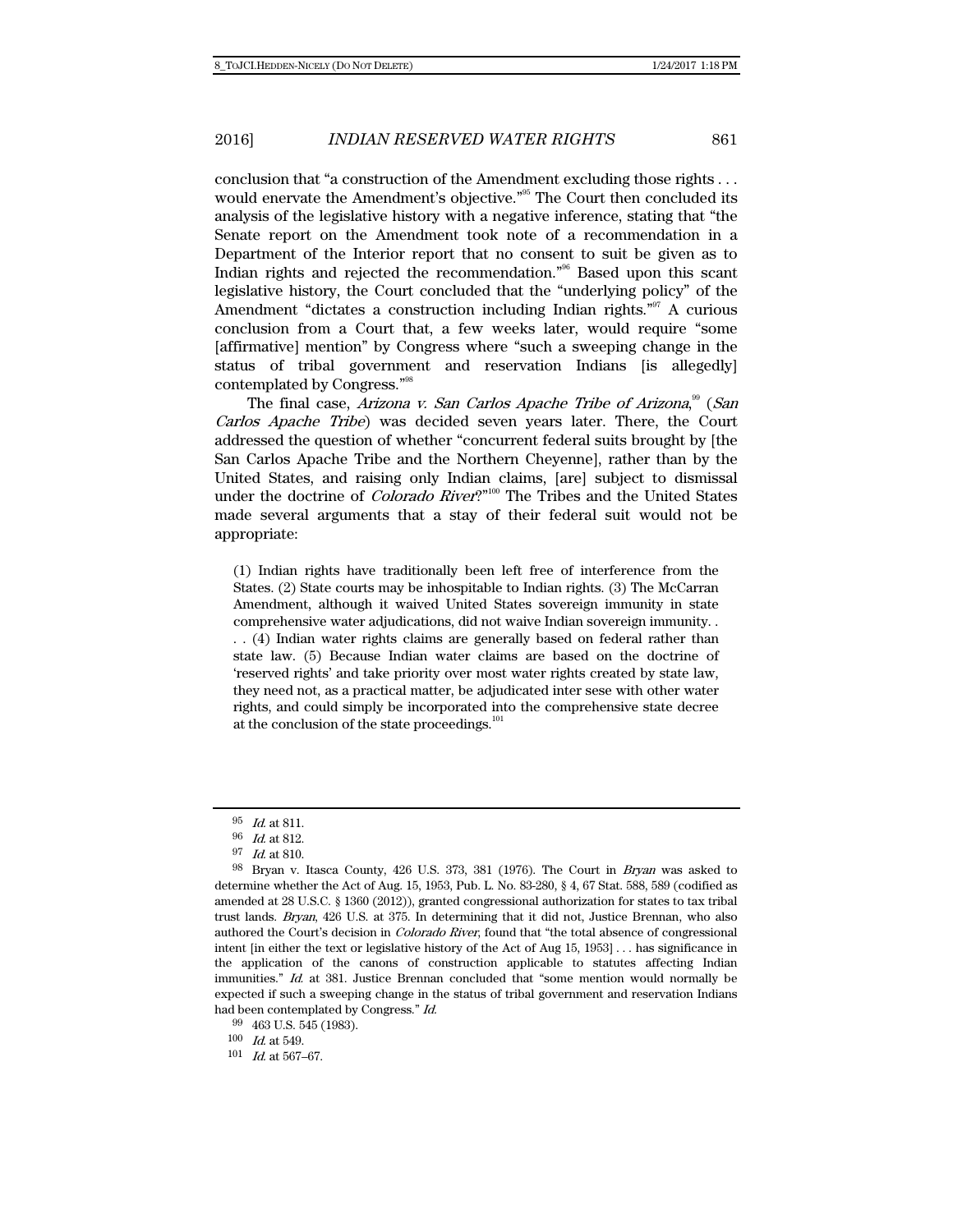The Court found that while "[e]ach of these arguments has a good deal of force . . . [they all] founder on one crucial fact: If the state proceedings have jurisdiction over the Indian water rights at issue here, as appears to be the case, then concurrent federal proceedings are likely to be duplicative and wasteful, generating 'additional litigation through permitting inconsistent dispositions of property.'"102

Although the Court pointed out that "the fact that a federal suit was brought by Indians on their own behalf and sought only to adjudicate Indian rights should be figured into the balance,"103 it nevertheless determined that adjudication of Indian rights in federal court "will be neither practical nor wise as long as it creates the possibility of duplicative litigation, tension and controversy between the federal and state forums, hurried and pressured decisionmaking, and confusion over the disposition of property rights."104 Ultimately, the Court found that "the most important consideration in any federal water suit concurrent to a comprehensive state proceeding," was not its "deeply rooted" policy of "leaving the Indians free from state jurisdiction,"105 but instead "must be 'the policy underlying the McCarran Amendment" of avoiding piecemeal litigation.<sup>106</sup>

Both the Tribe and the United States argued against this by pointing to a seemingly reasonable solution: the federal court can determine the Indian water rights while the state court determines the non-Indian federal rights and state law rights.<sup>107</sup> Once the Indian rights are determined, they could be incorporated into the final state decree.<sup>108</sup> In answer to this suggestion, the Court stated "[t]he problem with these scenarios, however, is that they assume a cooperative attitude on the part of the state courts, state legislatures, and state parties which is neither legally required nor realistically always to be expected."109 In other words, the Court implicitly reaffirmed its long held understanding that Indian tribes "receive . . . no protection" from the states or their courts.<sup>110</sup> However, rather than using this as a reason to narrowly construe state court jurisdiction over Indian tribes, as it normally would, the Supreme Court used it in this case as a reason to liberally construe state court jurisdiction to the detriment of the tribal parties.

The Supreme Court concluded by reiterating:

 We also emphasize, as we did in Colorado River, that our decision in no way changes the substantive law by which Indian rights in state water adjudications must be judged. State courts, as much as federal courts, have a solemn obligation to follow federal law. Moreover, any state court decision alleged to

 $109$  *Id.* at 568–69.

 $102$  *Id.* at 567 (footnote omitted) (quoting *Colorado River*, 424 U.S. at 819).

 $103\quad$   $Id.$  at 569.

<sup>104</sup> Id.

<sup>105</sup> Rice v. Olson, 324 U.S. 786, 789 (1945).

<sup>106</sup> San Carlos Apache Tribe, 463 U.S. at 569 (quoting Colorado River, 424 U.S. at 820).

 $107$  *Id.* at 568.

<sup>108</sup> Id.

<sup>110</sup> United States v. Kagama, 118 U.S. 375, 384 (1886).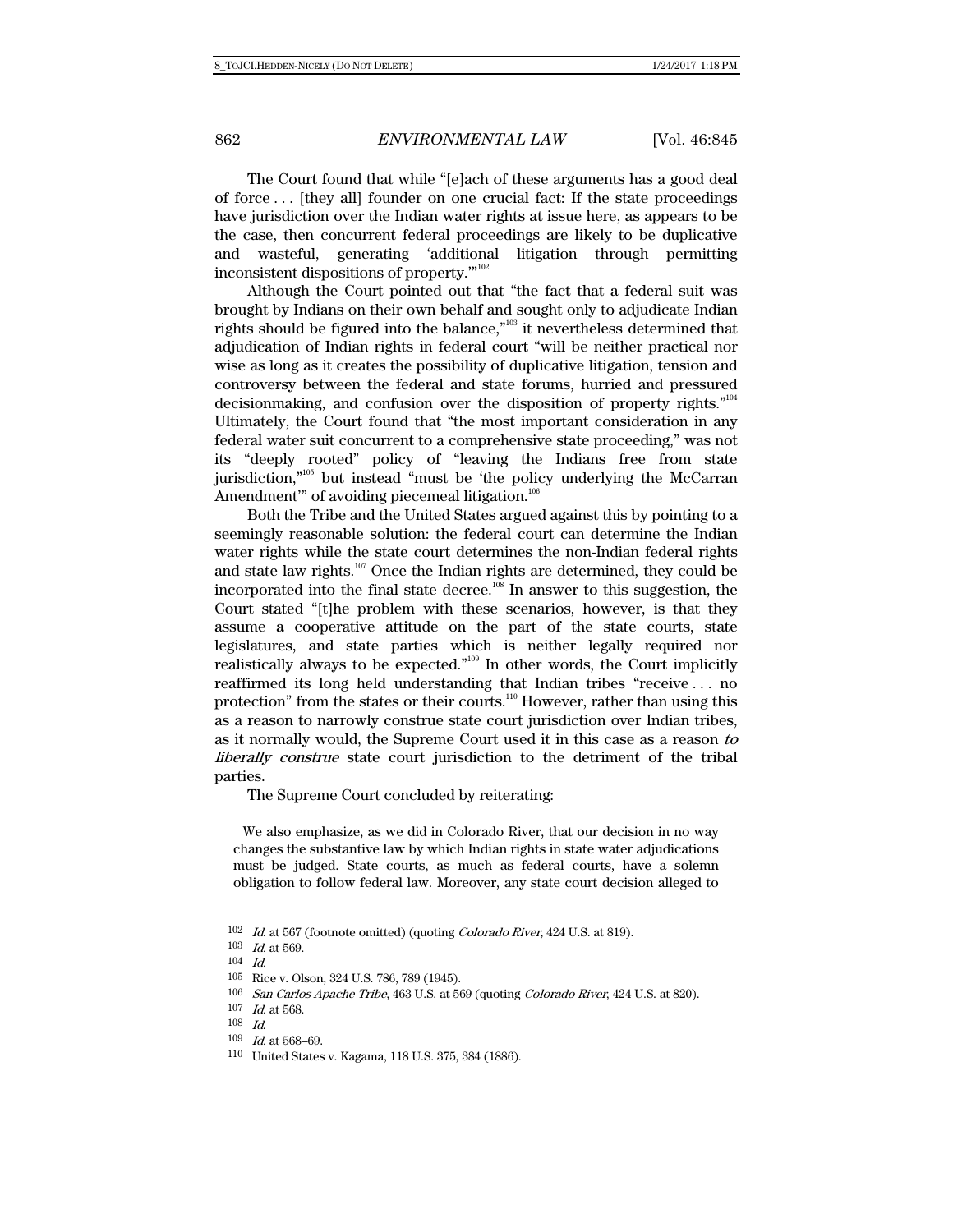abridge Indian water rights protected by federal law can expect to receive, if brought for review before this Court, a particularized and exacting scrutiny commensurate with the powerful federal interests in safeguarding those rights from state encroachment.<sup>111</sup>

The Court's decision that the "or otherwise" language in the McCarran Amendment includes reserved water rights was ultimately driven by its conclusion that the policy underlying the McCarran Amendment was to be an "all-inclusive statute concerning the adjudication of rights to the use of a river system $"$ <sup>112</sup> in order to avoid piecemeal litigation.<sup>113</sup> However, the legislative history suggests the intent was for the McCarran Amendment to be much narrower in scope.

## V. THE LEGISLATIVE HISTORY AND THE TRUE POLICY UNDERLYING THE MCCARRAN AMENDMENT

To support its ultimate conclusions in Colorado River, the Supreme Court relied upon two facets of the legislative history: statements from representatives of the executive branch and a single out-of-context statement from the Senate Report that "[i]n the administration of and the adjudication of water rights under State laws . . . all water users on a stream, in practically every case, are interested and necessary parties to any court proceedings. $n<sup>114</sup>$  However, this "legislative history ... is inconclusive at best."115 This alone should have directed a different result in light of the Supreme Court's "eminently sound and vital canon[s]"<sup>116</sup> that statutes affecting Indian tribes "be liberally construed, [with] doubtful expressions being resolved in favor of the Indians."117 Furthermore, none of the legislative history cited by the Court contained any affirmative statement that Congress intended for the waiver to include reserved rights. One would expect at least "some mention . . . if such a sweeping change in the status of tribal government and reservation Indians had been contemplated by Congress."118 However, most importantly, the legislative history—when considered as a whole—does not seem to support the Supreme Court's ultimate conclusions. Instead, it demonstrates that "the McCarran Amendment was meant to be interpreted narrowly, not broadly."119

The legislative history of the McCarran Amendment-often referred to as S. 18—can be broken into four component parts. First, the record

<sup>111</sup> San Carlos Apache Tribe, 463 U.S. at 571.

<sup>112</sup> Id. at 550–51 (quoting Colorado River, 424 U.S. 800, 810 (1976)).

<sup>113</sup> Colorado River, 424 U.S. at 823.

<sup>114</sup> Id. at 810–12 (emphasis added) (quoting S. REP. NO. 82-755, at 4–5 (1951)).

<sup>115</sup> Wallace, supra note 1, at 210.

<sup>116</sup> Bryan v. Itasca County, 426 U.S. 373, 392 (1976) (quoting N. Cheyenne Tribe v. Hollowbreast, 425 U.S. 649, 655 n.7 (1976)).

<sup>117</sup> Id. (quoting Alaska Pac. Fisheries v. United States, 248 U.S. 78, 89 (1918)); see also cases cited supra note 89.

<sup>118</sup> Bryan, 426 U.S. at 381.

<sup>119</sup> Wallace, supra note 1, at 210.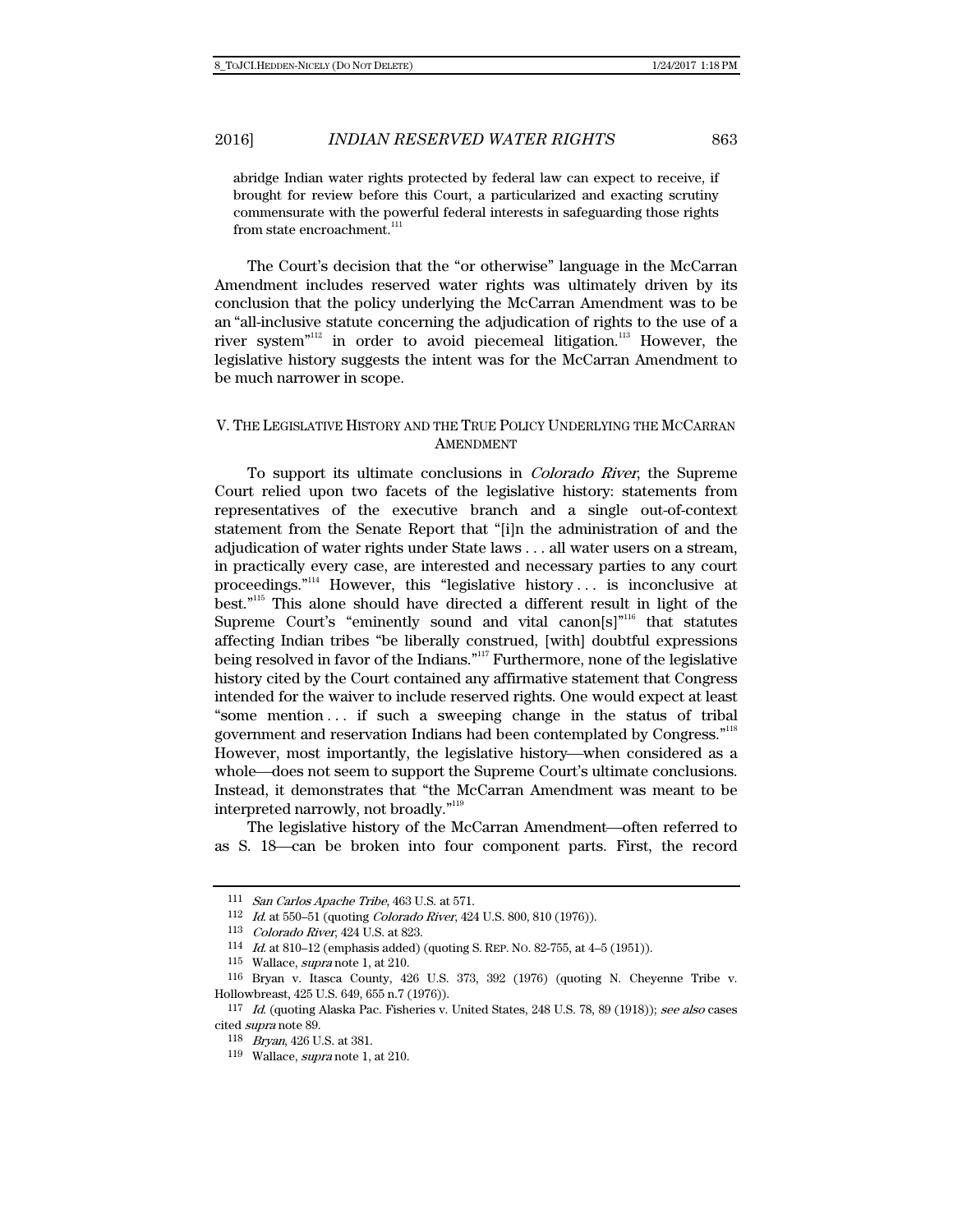contains information regarding a number of events that led to and precipitated the call for the development of the McCarran Amendment.<sup>120</sup> These events are important because they drove the development of the law, and therefore interpretation of the McCarran Amendment should be considered through the context of those events. Second, the Senate held three days of hearings, headed by Senator Arthur V. Watkins (R-Utah).<sup>121</sup> In addition to those hearings, the bill was debated on the floor of the Senate by Senator Pat McCarran (D-Nev.).<sup>122</sup> The hearings and the debate are rich with statements made by the Senators, as well as both the proponents and opponents of the proposed bill, which are very probative as to the purpose and intent behind the bill. Third, the Senate published a report on the proposed bill.123 Finally, the executive branch, through the Department of Justice and Department of the Interior, provided their interpretation of the effect of the bill.<sup>124</sup> The executive branch's analysis of the bill is important because it was a primary factor in the Supreme Court's examination of the legislative history of the McCarran Amendment. It also exposes a tension between the executive branch and Senate in their respective interpretation of the McCarran Amendment.

#### A. The Events that Led to the Call for Congressional Action

The *Congressional Record* contains mention of three separate water controversies, all in the West, that seem to have precipitated the development of the McCarran Amendment. These controversies arose on the Quinn River in Nevada (Senator McCarran's home state), in several adjudications in Colorado, and in the Santa Margarita River watershed in California. Importantly, in all three cases, the United States had acquired state law water rights through either purchase or by appropriation under state law, and then proceeded to use its sovereign immunity to preclude any state court adjudication or administration of those rights. This irresponsible and unfair practice acted to paralyze the state courts' ability to control state law water rights in those basins, which created significant political backlash against the United States and likely resulted in Congress taking action and passing the McCarran Amendment.

<sup>120</sup> See infra Part V.A.

 $121$  See infra Part V.B.1.

 $122$   $\,$   $\,$  *infra Part V.B.2.* 

 $123$   $\,$   $\,$  *infra Part V.C.* 

 $124$  See infra Part V.D.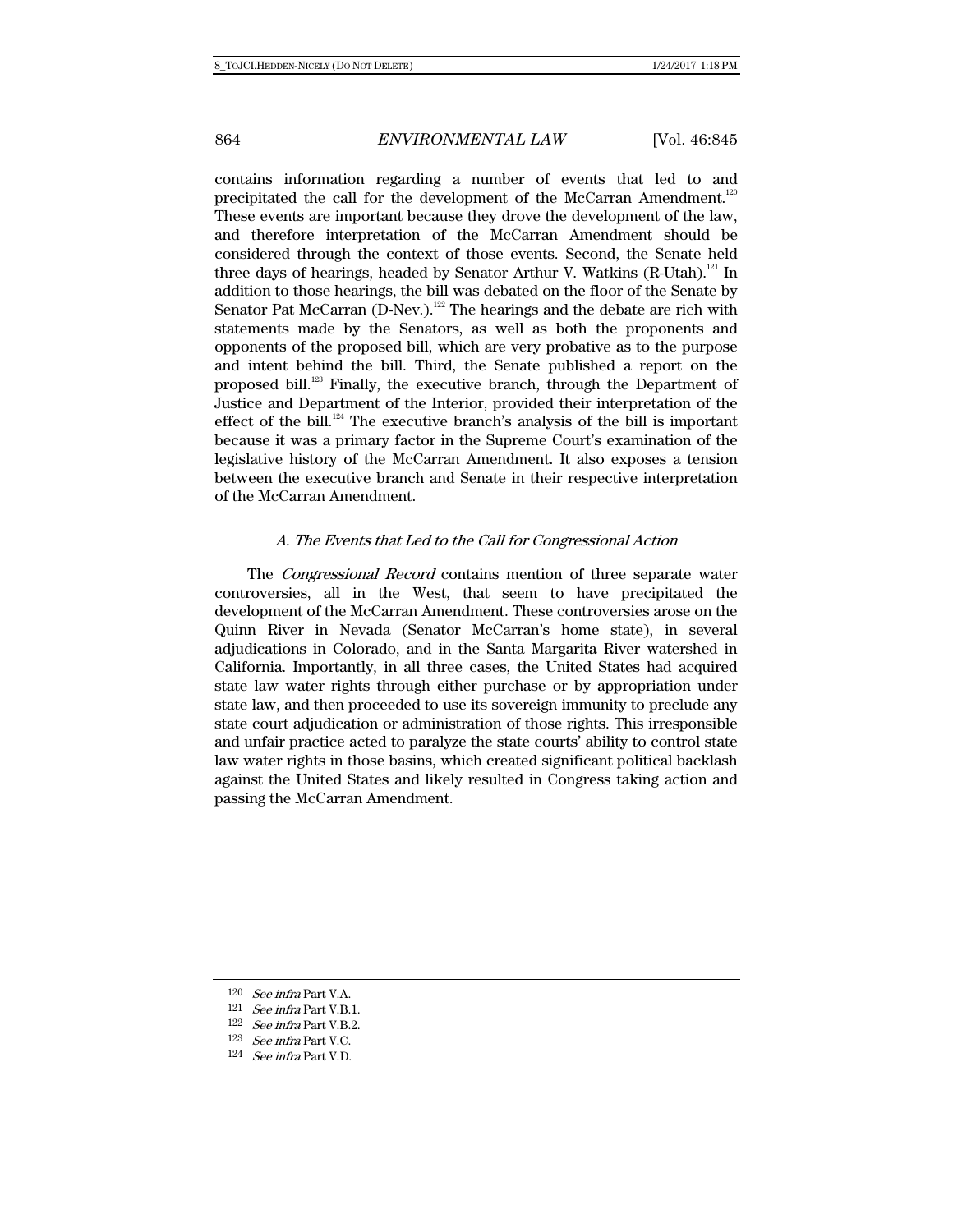## 1. The Quinn River, Nevada: The United States Purchases State Law Rights but Refuses State Court Jurisdiction

The Quinn River is a small intermittent river located in the northwestern portion of Senator McCarran's home state of Nevada.<sup>125</sup> It is approximately 100 miles long and has a drainage area of approximately 6,710 square miles.<sup>126</sup> However, the region is very arid and water is scarce in the Quinn River watershed. In 2015, the Quinn River had an average annual discharge of approximately eight cubic-feet-per-second (cfs), as measured at the United States Geological Survey Gage located near McDermitt, Nevada.<sup>127</sup> The flows drop to around two cfs between July and September.<sup>128</sup>

The relative scarcity of water in this watershed has long caused controversy.129 An adjudication of the water rights in the basin commenced in 1907.<sup>130</sup> "Several years after the entry of the decree the United States, through the Bureau of Indian Affairs, Department of the Interior, United States Government, purchased certain lands and water rights on the Quinn River."131 After the United States purchased these rights, a dispute arose regarding the decree:

[The Indian Service], as user of said three water rights and lands . . . was made party defendant by order of the State court. . . . The Indian service objected to the jurisdiction of the State court, notwithstanding its water rights had theretofore been adjudicated by that court, prior of course to the purchase thereof by the United States . . . .<sup>1</sup>

The United States removed the case to federal court, which held the sovereign immunity of the United States precluded state court jurisdiction.<sup>133</sup>

 $^{125}$  U.S. Bureau of Land Mgmt., *Quinn River Valley 100K Quad,* http://www.nv.blm.gov/LandRecords/map.php?quad=quinn\_river\_valley (last visited Nov. 19, 2016).

<sup>126</sup> U.S. Geological Survey, Boundary Descriptions and Names of Regions, Accounting United and Cataloging Units, http://water.usgs.gov/GIS/huc\_name.html (last visited Nov. 19, 2016).

<sup>127</sup> U.S. Geological Survey, USGS Surface-Water Annual Statistics for Nevada, http://waterdata.usgs.gov/nv/nwis/annual/?referred\_module=sw&site\_no=103530001& por\_103530001\_103017=2692792,00060,103017,2014,2016&year\_type=W&format=html \_table&date\_format=YYYY-MM-DD&rdb\_compression=file&submitted\_form

<sup>=</sup>parameter\_selection\_list (last visited Nov. 19, 2016) (U.S. Geological Survey Gage No. 103530001).

<sup>128</sup> U.S. Geological Survey, USGS Surface-Water Monthly Statistics for the Nevada, http://waterdata.usgs.gov/nv/nwis/monthly/?referred\_module=sw&site\_no=103530001&am p;por\_103530001\_103017=2692792,00060,103017,2014-07,2016-05&format=html\_table& date\_format=YYYY-MM-DD&rdb\_compression=file&submitted\_form=parameter\_ selection\_list (last visited Nov. 19, 2016) (U.S. Geological Survey Gage No. 103530001).

<sup>129</sup> Hearings, supra note 14, at 47 (statement of Mr. Mathews).

<sup>130</sup> Id. 131 Id.

<sup>132</sup> Id. at 47–48.

<sup>133</sup> Id. at 48.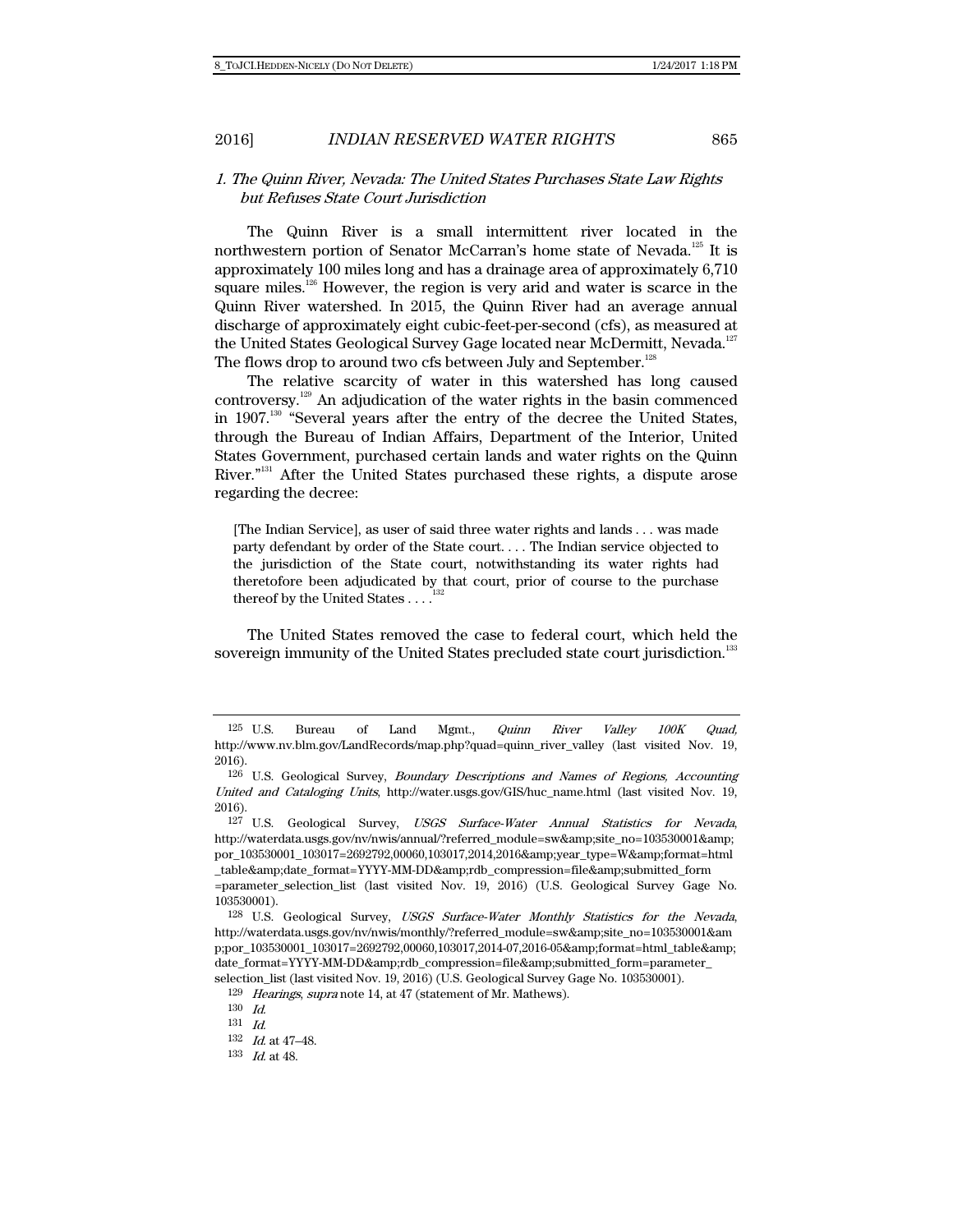The case was remanded back to the state court and, as of the hearings on S. 18, "the action ha[d] not proceeded further."<sup>134</sup>

A number of commenters have speculated that this controversy directly led to the drafting of the McCarran Amendment.<sup>135</sup> In the hearing on the bill, William H. Veeder, Special Assistant to the Attorney General of the United States—who was tasked with testifying against S. 18 on behalf of the Department of Justice—made the comment that "Mr. Skeen's client in Nevada and he and I talked about that client a long time, and Mr. Skeen admitted he was a little worried about the statute of limitations in that case, and that is why he drew up the bill and submitted it to Senator McCarran for introduction. He is the one who drew the bill."136 The record also contains a letter from the Attorney General of the State of Nevada, W.T. Mathews, supporting S. 18 and providing information on the Quinn River situation. $137$ Much of that letter was ultimately incorporated into the official Senate Report on S. 18.<sup>138</sup>

# 2. The Colorado Adjudications: The United States Acquires State Law Water Rights Pursuant to the Reclamation Act but Refuses State Court **Jurisdiction**

Starting in the late 1800s through 1969, Colorado's practice was to adjudicate water rights on a rolling basis in seventy water districts.139 Some of these districts contained federal irrigation projects that had been developed pursuant to the Reclamation Act.<sup>140</sup> Importantly, the Reclamation Act requires the United States to acquire water rights for irrigation projects pursuant to state law.141 One such adjudication took place in the early 1940s in Colorado Water District Number 36, which is the district that includes the Blue River, $142$  a primary source of Denver's water supply.<sup>143</sup> Initially, the United States entered the case and filed claims.<sup>144</sup> However, it later withdrew

139 Gregory J. Hobbs, Jr., Colorado's 1969 Adjudication and Administration Act: Settling In, 3 U. DENV. WATER L. REV. 1, 3, 5–9 (1999).

140 43 U.S.C. §§ 371–616yyyy (2012).

141 Id. § 383; see also California v. United States, 438 U.S. 645, 665 (1978) ("From the legislative history of the Reclamation Act of 1902 it is clear that . . . the Secretary would have to appropriate, purchase, or condemn necessary water rights in strict conformity with state law.").

142 Hearings, supra note 14, at 26 (statement of Mr. Saunders).

143 Denver Water, Water Supply, http://www.denverwater.org/SupplyPlanning/WaterSupply/ (last visited Nov. 19, 2016).

144 Hearings, supra note 14, at 26 (describing the statement of Mr. Saunders). The record is not clear what claims were filed by the United States. However, the Bureau of Reclamation administers the Green Mountain Dam located on the Blue River for irrigation purposes, which is part of the Colorado-Big Thompson Reclamation Project. Bureau of Reclamation, Green Mountain Dam, http://www.usbr.gov/projects/index.php?id=174 (last visited Nov. 19, 2016). That

<sup>134</sup> Id.

<sup>135</sup> See, e.g., Dilworth & Kirgis, supra note 81, at 104.

<sup>&</sup>lt;sup>136</sup> Hearings, supra note 14, at 14 (statement of Mr. Veeder). Interestingly, the record is not clear on who the fabled Mr. Skeen is. In fact, for someone credited with being the author of the McCarran Amendment, Mr. Skeen is markedly absent from history.

 $137$  *Id.* at 44–49 (statement of Mr. Mathews).

<sup>138</sup> Dilworth & Kirgis, supra note 81, at 104.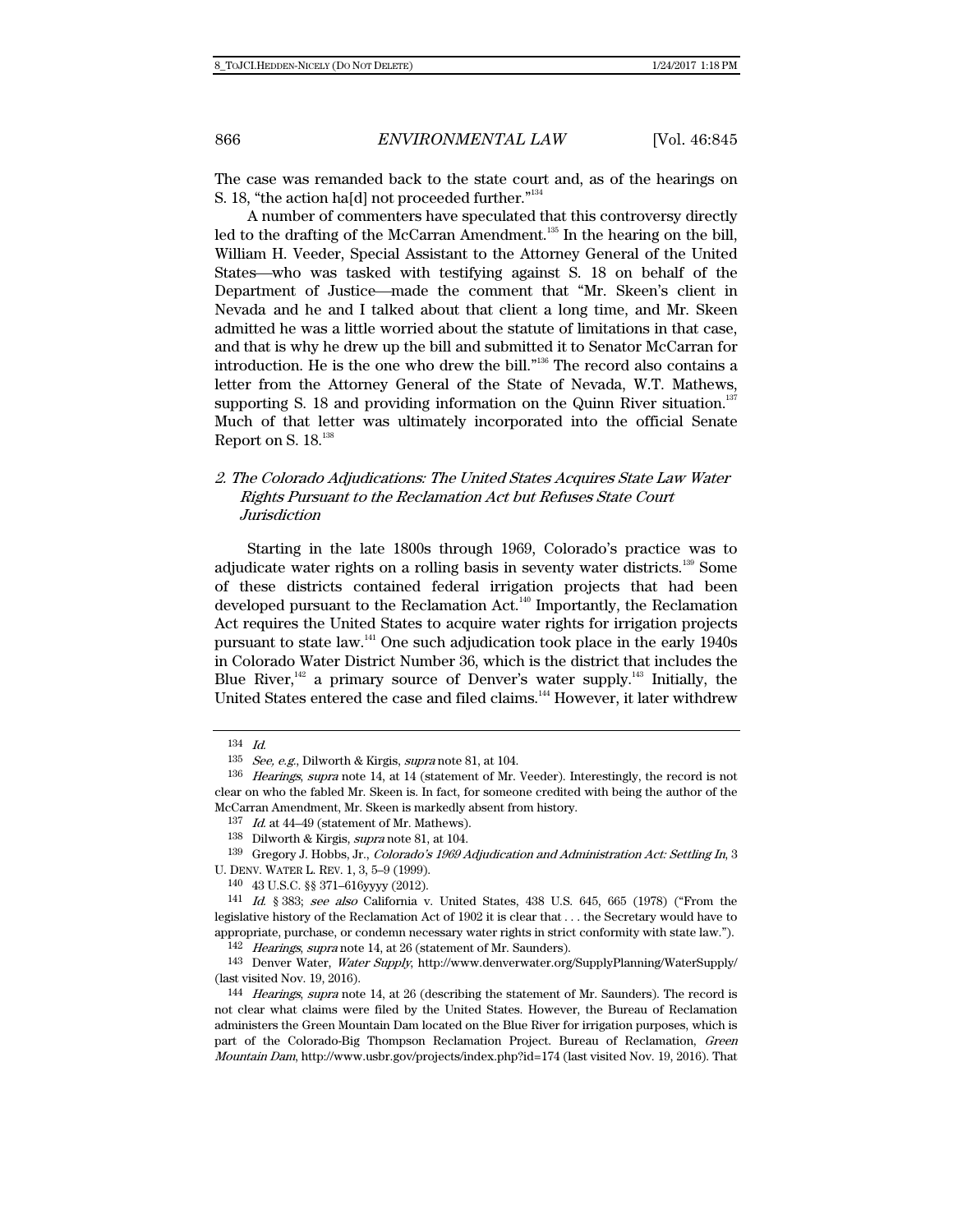from the state court proceeding and initiated a new suit in federal court.<sup>145</sup> Glenn G. Saunders, the attorney representing the National Reclamation Association before the Senate hearing, also represented parties that were "on the other side" of the United States in the Water District Number 36 adjudication. $146$  He argued that:

 The United States came into this proceeding, and the whole thing could have been decided so far as district 36 was concerned in that proceeding, but at a later time the Department of Justice . . . withdrew from the proceeding. Later the United States started a new proceeding of its own in the United States district court  $\dots$ .<sup>147</sup>

Mr. Saunders also highlighted the situation in Colorado Water District Number 51, which includes the Colorado-Big Thompson irrigation project.<sup>148</sup> Mr. Saunders stated that "the city and county of Denver has completely adjudicated water rights which run down south and over into Denver. Those water rights are completely adjudicated."<sup>149</sup> Subsequent to that decree, the United States filed suit in federal district court seeking to

quiet the title of the United States for itself with reference to the city and county of Denver and others . . . and declare their respective rights subject and subordinate to the rights of the United States with respect to the Colorado-Big Thompson project, and forever enjoin them or any of them from encroaching upon or in any way interfering with those rights. $\frac{1}{10}$ 

According to Mr. Saunders, "the prayer of [the United States'] complaint . . . would stop us from exercising adjudicated rights. . . . In effect this complaint requires us to *relitigate* in the United States district court every water right that we have adjudicated."<sup>151</sup>

# 3. Santa Margarita River, California: The United States Purchases State Law Water Rights and then Commences a Federal Court General Stream **Adjudication**

By far, the controversy that received the most attention during consideration of S. 18 was the "socialistic growth"<sup>152</sup> of federal authority over water rights that "nearly caused a revolution" in the Santa Margarita

dam was constructed between 1938 and 1943. Id. It is likely that the claims filed by the United States were for water rights appurtenant to this project.

<sup>145</sup> Hearings, supra note 14, at 26 (statement of Mr. Saunders).

<sup>146</sup> Id. at 26 (statement of Mr. Veeder).

 $147$  *Id.* at 26 (statement of Mr. Saunders).

<sup>148</sup> Id. at 30–31.

<sup>149</sup> Id.

<sup>150</sup> Id. at 31.

<sup>151</sup> Id. (emphasis added).

<sup>152</sup> Letter from George F. Yackey, Gen. Manager, Fall Brook Pub. Util. Dist., to the Fall Brook Pub. Util. Dist. (June 15, 1951), in Hearings, supra note 14, at 77.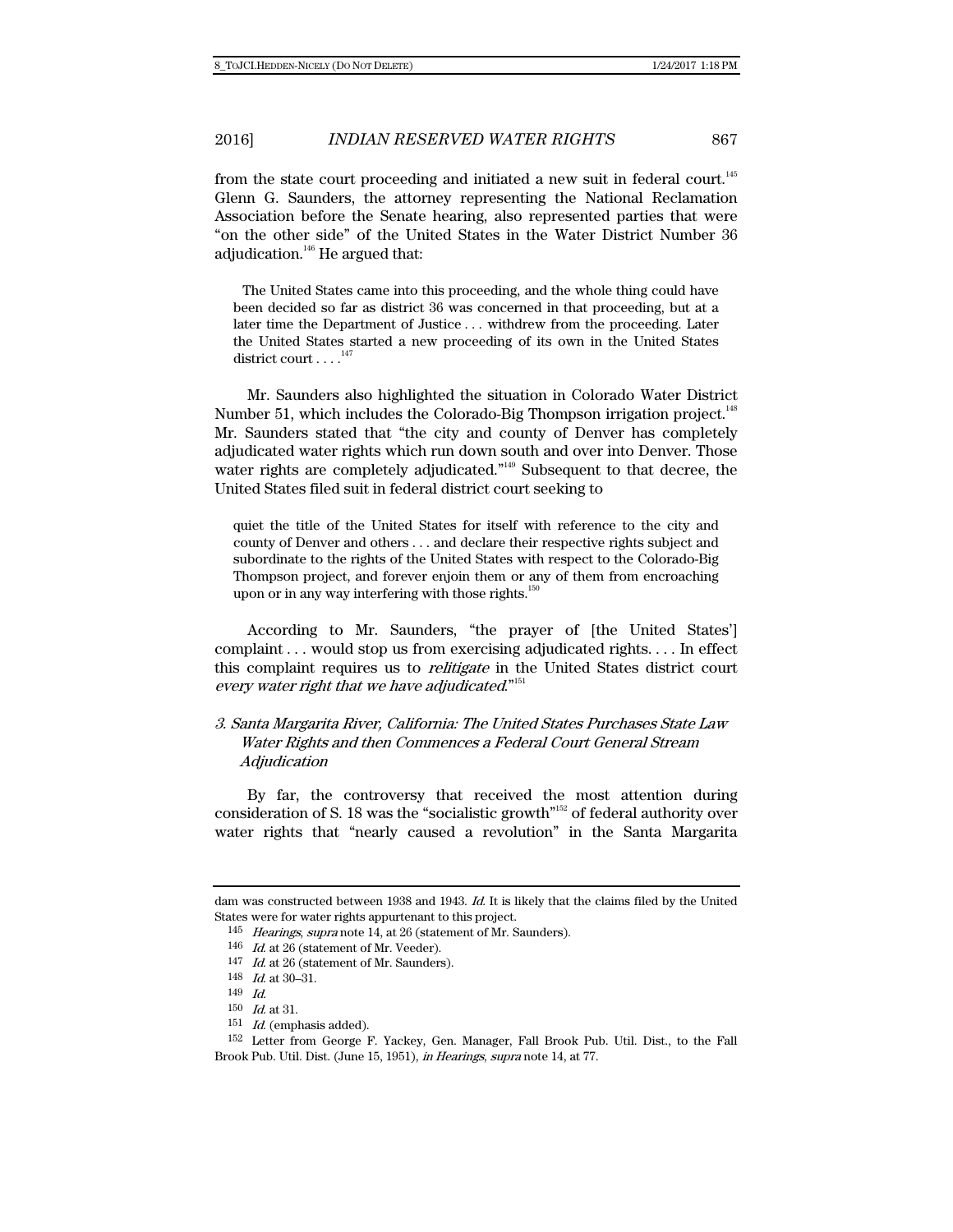watershed in the early 1950s.<sup>153</sup> According to the United States Geological Survey, the Santa Margarita River is a small intermittent stream with a drainage area of just 723 square miles above the gage located near Ysidora, California.154 The recorded average annual flow of the Santa Margarita River has been as high as  $337$  cfs in 1993, and as low as  $3.13$  cfs in  $2013$ .<sup>155</sup> The United States Geological Survey's mean monthly statistics indicate that the flow in the stream gets as low as 2.8 cfs in August and 2.3 cfs in September.<sup>156</sup>

The Santa Margarita River flows through Camp Pendleton, the "West Coast's Premiere Expeditionary Training Base" of the United States Marine Corps.157 The United States purchased the Santa Margarita Rancho in the early 1940s for the purpose of developing a 135,000 acre base to house and train  $28,000$  marines.<sup>158</sup> As part of that purchase, the United States acquired state law water rights that had been previously decreed by a California state court.159 Consistent with California law, the Rancho had been decreed a riparian right to 66.6% of the water in the stream while another major land owner was to receive the remaining  $33.3\%$ .<sup>160</sup> However, according to the Saturday Evening Post, the two large landowners, "respecting tradition so hoary that it amounts to common law in the State . . . , recognized the water rights of all the other farmers along the way."<sup>161</sup> As of 1951, the Santa Margarita serviced approximately 16,000 water users in addition to the Camp Pendleton Marine Base.<sup>162</sup>

Shortly after developing the base, the United States initiated a federal lawsuit where it "asked that its title be quieted to the water [of the Santa Margarita River]. It ask[ed] [for] 35,000 acre-feet, which . . . is probably in excess of the total water available in the stream."163 This suit caused

<sup>153</sup> GLEN G. SAUNDERS, REFLECTIONS ON SIXTY YEARS OF WATER LAW PRACTICE 31–32 (1989).

<sup>154</sup> U.S. Geological Survey, USGS Surface-Water Annual Statistics for the Nation, http://waterdata.usgs.gov/nwis/annual/?referred\_module=sw&site\_no=11046000&por\_ 11046000\_7845=2207600,00060,7845,1923,2016&year\_type=W&format=html\_table&am p;date\_format=YYYY-MM-DD&rdb\_compression=file&submitted\_form=parameter\_ selection\_list (last visited Nov. 19, 2016).

 $155$  Id.

<sup>156</sup> U.S. Geological Survey, USGS Surface-Water Monthly Statistics for the Nation, http://waterdata.usgs.gov/nwis/monthly?referred\_module=sw&site\_no=11046000&por \_11046000\_7845=2207600,00060,7845,1923-03,2016-05&format=html\_table&date\_

format=YYYY-MM-DD&rdb\_compression=file&submitted\_form=parameter\_selection \_list (last visited Nov. 19, 2016).

<sup>157</sup> W. Rivers Conservancy, Santa Margarita River, http://www.westernrivers.org/project atlas/santa-margarita-river/ (last visited Nov. 19, 2016); U.S. Marine Corps, Marine Corps Base Camp Pendleton, http://www.pendleton.marines.mil/ (last visited Nov. 19, 2016).

<sup>158</sup> Hearings, supra note 14, at 38 (statement of Rep. Samuel W. Yorty (D-Cal.)); Ed Ainsworth & Cameron Shipp, The Government's Big Grab, SATURDAY EVENING POST, Jan. 5, 1952, reprinted in 98 CONG. REC. 125 (1952).

<sup>&</sup>lt;sup>159</sup> Ainsworth & Shipp, *supra* note 158, at 126.

<sup>160</sup> Id.

<sup>161</sup> Id.

<sup>162</sup> Stanley High, Washington Tyranny: Another Case Study, READER'S DIG., Dec. 1951, reprinted in 98 CONG. REC. 124 (1952).

<sup>163</sup> Hearings, supra note 14, at 38 (statement of Rep. Yorty). 35,000 acre-feet in a year amounts to an average flow of 48 cubic feet per second, year-round.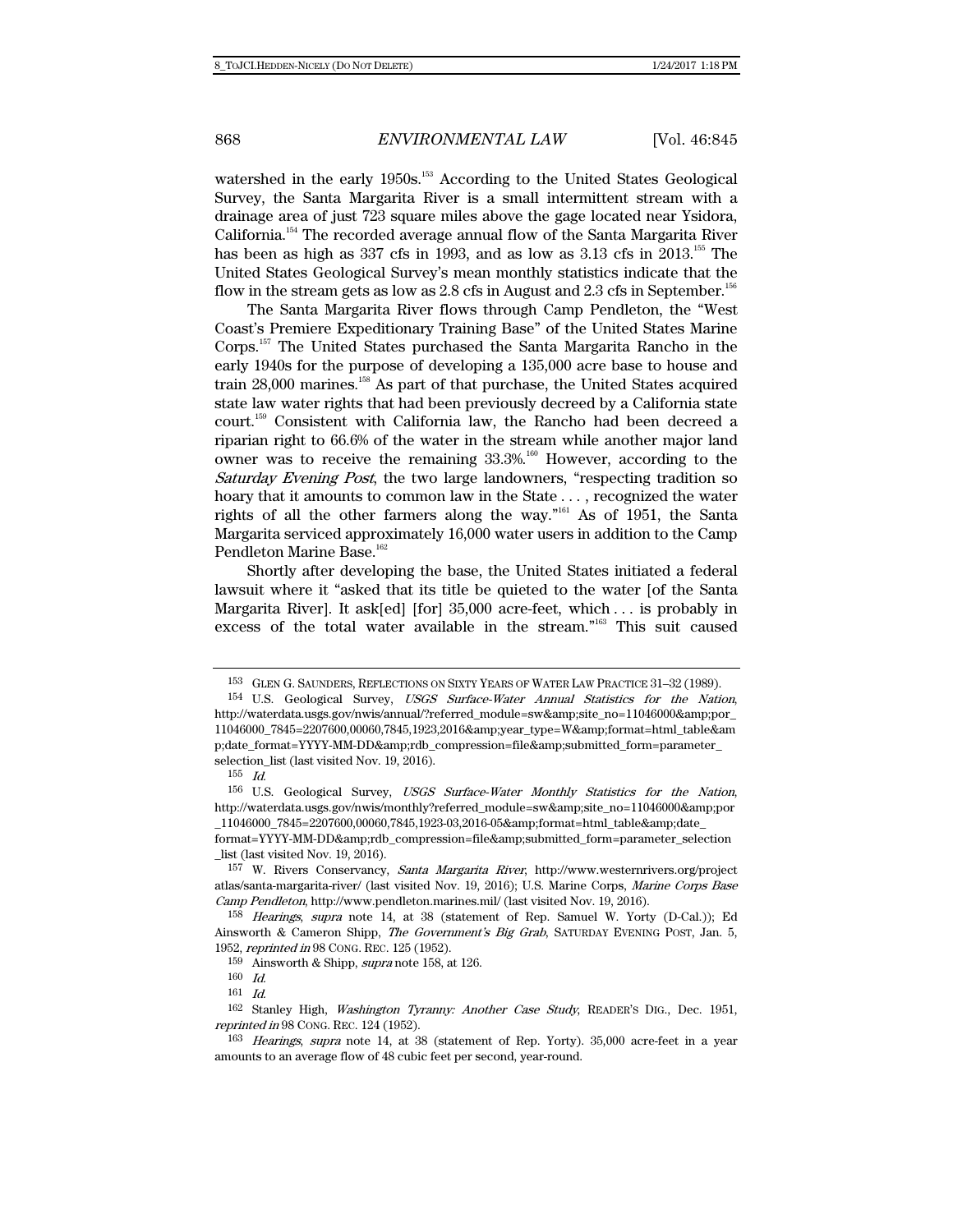considerable political backlash. Two articles were read into the Congressional Record that best exemplify public sentiment regarding this adjudication. The first, found in the Reader's Digest, was entitled Washington Tyranny: Another Case Study.<sup>164</sup> The second was a Saturday Evening Post article entitled The Government's Big Grab.<sup>165</sup> The Reader's Digest article opened with the following story:

 One day last April a United States marshal served a summons on Joe Hayes, an irrigation farmer living near Fallbrook, Calif. Hayes was informed that the Federal Government had laid claim to his privately owned water rights. The Government proposed to take over, without compensation, his entire water supply; and, to legalize this confiscation of his property, it had brought suit against him.

#### The story went on to point out:

 In addition to the farmers of the area, there are other defendants: The Fallbrook Methodist Church, which uses water for drinking purposes for its Sunday school; the Odd Fellows Lodge, which uses water in its kitchen and for the cemetery which it owns; the board of trustees of the Fallbrook Union High School; Ruth Lillie, who owns neither land nor water rights but uses water in her home in a Federal housing project; Mary Hubbard, a 90-year-old widow whose sole supply of water is brought in buckets by her neighbors.<sup>16</sup>

While, according to the *Saturday Evening Post* article, there were "helicopters bearing Government engineers and surveyors hovering over the land and frightening the farmers,"<sup>168</sup> the base was using its water "not only for thirsty Marines but for the maintenance of an 18-hole golf course . . . [and] for watering the crops of a number of commercial flower growers to whom the Navy has leased Government land."<sup>169</sup> The article argued the base didn't need the water from the Santa Margarita because "Pendleton's supply of water, most of it pumped from wells, is at present ample."170 Finally, it argued that when water does become scarce, the "long-time answer to Camp Pendleton's water needs is not the Santa Margarita River at all but the Colorado [River]."171

Given this, the Reader's Digest article concluded that the suit was not about water rights but about setting "a revolutionary precedent."172 Coming

<sup>164</sup> High, supra note 162.

<sup>165</sup> Ainsworth & Shipp, supra note 158.

<sup>166</sup> High, supra note 162, at 164.

<sup>167</sup> Id.

<sup>168</sup> Ainsworth & Shipp, supra note 158, at 125.

<sup>169</sup> High, supra note 162, at 124.

 $170$  Id.

<sup>171</sup> Id.

 $172$  *Id.* The fear of the local people and politicians was based, in large part, upon some verbiage that was included in the complaint. Specifically, the complaint asked "[t]hat this court declare and determine that all of the rights of the United States of America are paramount and superior to those of the named defendants by virtue of the riparian character of the lands above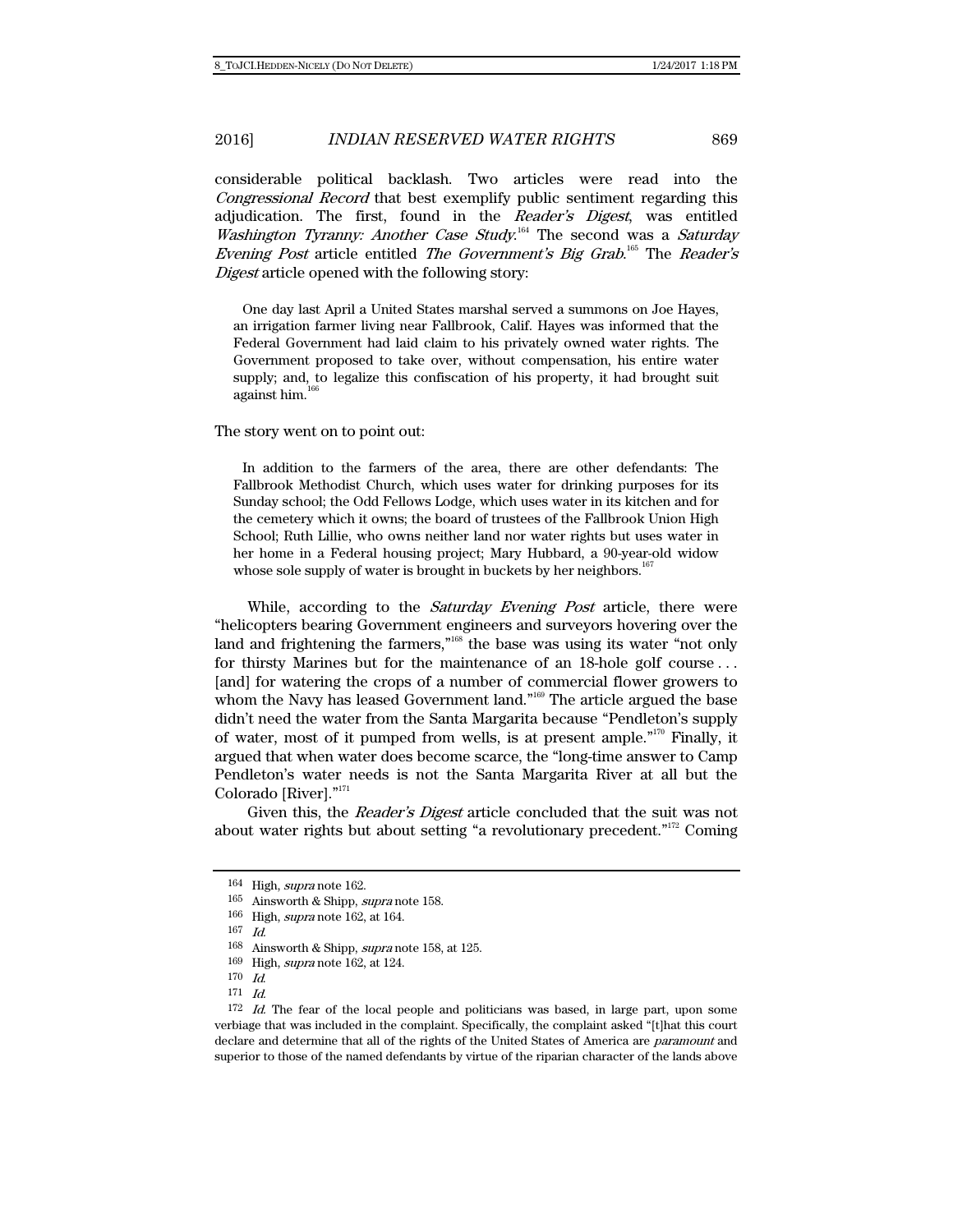to a similar conclusion, the Saturday Evening Post argued that "the Fallbrook case is also a matter of national consequence: if the Federal Government can, by sovereign authority, take California water, then it might, by the same reasoning and authority, take anything anywhere."<sup>173</sup> Both articles quoted Pennsylvania Representative John Saylor as saying "if this attempt succeeds . . . then the whole historic pattern of the United States is changed and there is no telling when they may move into the coal fields of Pennsylvania or the oil fields of Oklahoma or the ore fields of Michigan."174 The article concluded that "there seem to be those in government who believe you can do whatever you want to do, providing you make it legal."<sup>175</sup>

It cannot be overstated the amount of political pressure that was brought to bear upon the United States Department of Justice in reaction to its decision to initiate the Santa Margarita Adjudication. The matter was debated on the floor of Congress,<sup>176</sup> and it was a major issue in the hearings on the nomination of A. Devitt Vanech—Mr. Veeder's supervisor—to be Deputy Attorney General of the United States.<sup>177</sup> Most importantly, it was an issue that arose several times in the hearings on S. 18. Representative Samuel W. Yorty (D-Cal.) made a point of appearing in support of S. 18:

 I would very much like to see S. 18 enacted into law. I do not know, particularly where the Government is acting . . . [in] areas where only private rights were previously involved, the fact that the Government comes in and

when you sue a man, in a suit of this kind, you assert that your rights are superior and predominant, and that is really what suggests this issue.

 You will observe that in California decisions―and that is the source of the word "paramount," as we use it―they refer to a riparian right as a "paramount" or a "predominant" right

. . . .

 In other words, there is no basis contended that the term "paramount" has anything whatever to do with sovereignty.

Id. at 58 (statement of Mr. Veeder). As, Mr. Veeder clarified, the United States used the word "paramount" "as a word of art in water law, and not as having anything to do with sovereignty, we assert a paramount right because we are the owners of a riparian right." Id. at 59.

- 173 Ainsworth & Shipp, supra note 158, at 125.
- 174 Id.; High, supra note 162, at 125.
- 175 High, supra note 162, at 125.
- 176 E.g., 97 CONG. REC. 12,947–48 (1951); 98 CONG. REC. 120–29 (1952).

177 Hearings, supra note 14, at 69–70 (statements of Sen. William F. Knowland (R-Cal.) and Sen. Richard M. Nixon (R-Cal.)).

mentioned and the ownership of them by the United States." Hearings, supra note 14, at 40 (statement of Rep. Yorty) (emphasis added). The term "paramount" was very troubling to California residents because that term had also been used by the United States Supreme Court in United States v. California, 332 U.S. 19 (1947), in determining the United States has "paramount rights" to three-mile wide strip of submerged lands off the California Coast. Id. at 38–39. Californians, including the local United States Representative Samuel W. Yorty, were concerned that, fresh off its win in the United States Supreme Court, the United States was attempting to expand the Court's decision to water rights and other natural resources that had traditionally remained under state control. Hearings, supra note 14, at 42 (statement of Rep. Yorty). However, as clarified by Mr. Veeder: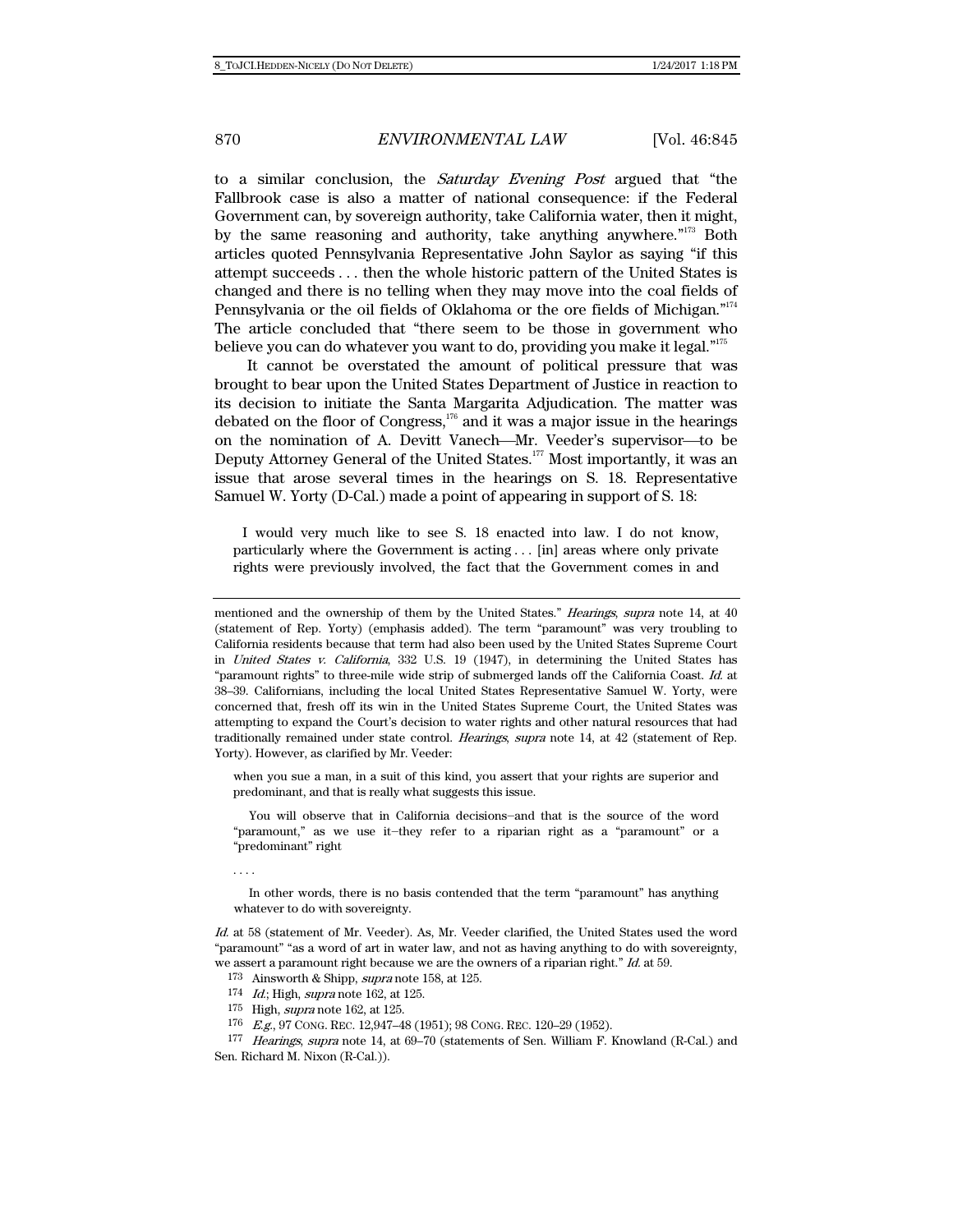precludes people from getting into court to establish what the Government rights are . . . it seems to me that where they are acting in lieu of former private owners, they should take the same disabilities as well as take the benefits.<sup>17</sup>

These three controversies made up the backdrop leading up to the hearings on the McCarran Amendment. Significantly, all of these cases involved federal ownership of state law rights rather than the reserved water rights of an Indian Tribe. The Quinn River case involved state law rights subsequently purchased by the United States; the cases in Colorado involved water rights acquired pursuant to state law as required by the Reclamation Act; and, like at the Quinn River, the Santa Margarita adjudication was for state water rights purchased by the United States. In these cases, the United States used its sovereign immunity to 1) preclude state court administration of a previously adjudicated decree; 2) refuse state court jurisdication to adjudicate water rights the United States had acquired pursuant to state law; and 3) force either the adjudication or *readjudication* of previously adjudicated state law rights in federal court. The United States' refusal to join state court adjudication and administration proceedings forced state courts onto the horns of a dilemma. These courts could either determine the government was a necessary party as it did in the Quinn River watershed, thereby precluding the continuation of the action, or move on without the United States as it did in Colorado and risk that the federal government would later argue that *res judicata* did not apply and force a readjudication of rights already adjudicated by the state court. Each case acted to effectively preclude the states' courts from enforcing state water laws "[w]herever . . . the United States appears in a watershed,"179 causing considerable concern that federal ownership of state water rights was threatening "the years of building the water laws of the Western States."180 It was these types of controversies that were on the minds of the Senators as they developed, debated, and ultimately passed the McCarran Amendment.

## B. The Hearings Before the Senate Subcommittee and Debate on the Floor of the Senate

Senators McCarran of Nevada and Watkins of Utah were cosponsors of S.  $18.^{181}$  As cosponsors, these Senators were instrumental in the development and passage of the McCarran Amendment. The Supreme Court has said that, when analyzing the legislative history of a statute, "[i]t is the sponsors that we look to when the meaning of the statutory words is in doubt."<sup>182</sup> As such, Senators McCarran's and Watkins's understanding of the bill is particularly probative of the purpose and intent behind the McCarran Amendment. Senator Watkins's statements come from three days of hearings on the bill in

 $178$  *Id.* at  $43-44$  (statement of Rep. Yorty).

<sup>179</sup> Hearings, supra note 14, at 22 (statement of Mr. Saunders).

<sup>180</sup> S. REP. NO. 82-755, at 5 (1951).

<sup>181 97</sup> CONG. REC. 10,682 (1951).

<sup>182</sup> Schwegmann Bros. v. Calvert Distillers Corp., 341 U.S. 384, 394–95 (1951).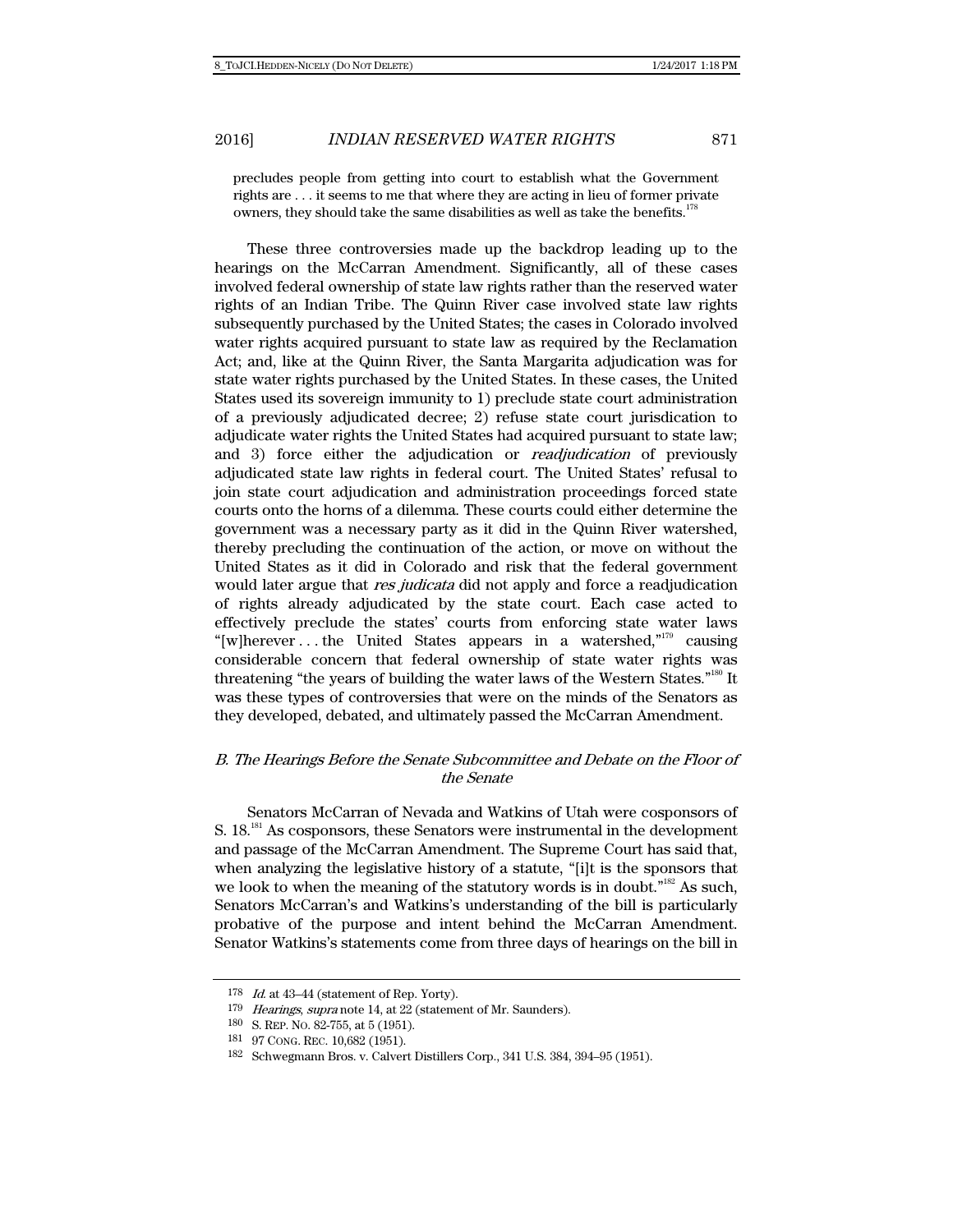the Senate Subcommittee of the Committee on the Judiciary of the United States.<sup>183</sup> Senator McCarran's statements came on the floor of the Senate during debate of the bill.<sup>184</sup>

## 1. The Hearings on the McCarran Amendment Chaired by Senator Arthur V. Watkins

The members of the Subcommittee of the Committee on the Judiciary of the United States Senate included Senator McCarran, Senator Watkins, and Senator Warren G. Magnuson (D-Wash.).185 Senator Watkins was made cosponsor of the McCarran Amendment by unanimous consent<sup>186</sup> and was overwhelmingly the person that lead the hearings and drove the questioning of witnesses during the hearings on the bill. $187$ 

Senator Watkins understood state water law. He was a lawyer in his home state of Utah and served as the director of the Provo River Water Users Association.<sup>188</sup> Part of his duties as director included the organization of metropolitan water districts along the Wasatch front.189 He also worked to develop the Deer Creek Reservoir Project, a component part of the Provo River Reclamation Project.<sup>190</sup>

More importantly, Senator Watkins understood how to abolish Indian treaty rights. As the Chairman of the Indian Subcommittee of the Interior Committee, he was the primary architect of the federal government's termination policy of the  $1950s$ <sup>191</sup> Undoubtedly, as Chairman of the Indian Subcommittee, Senator Watkins understood that Congress is presumed to be "fully aware of the means by which termination [of traditional Indian immunities] could be effected."192 Further, he would have understood that congressional abrogation of Indian property rights will not be inferred but must instead be "plain and unambiguous" or "clear and plain."193 This

191 VINE DELORIA, JR., CUSTER DIED FOR YOUR SINS 62–69 (1988) (detailing Senator Watkins's involvement with the federal government's termination policy).

192 Bryan v. Itasca County, 426 U.S. 373, 393 (1976) (quoting Mattz v. Arnett, 412 U.S. 481, 504 (1973)).

193 United States v. Santa Fe Pac. R.R. Co., 314 U.S. 339, 346, 353 (1941). This principle has been reaffirmed repeatedly. See, e.g., Minnesota v. Mille Lacs Band of Chippewa Indians, 526 U.S. 172, 202 (1999) ("Congress may abrogate Indian treaty rights, but it must clearly express its intent to do so."); United States v. Dion, 476 U.S. 734, 739–40 (1986) ("What is essential is clear evidence that Congress actually considered the conflict between its intended action on one hand and Indian treaty rights on the other, and chose to resolve that conflict by abrogating the treaty."); Washington v. Wash. State Commercial Passenger Fishing Vessel Ass'n, 443 U.S. 658, 690 (1979) ("Absent explicit statutory language, we have been extremely reluctant to find congressional abrogation of treaty rights . . . ."); Menominee Tribe of Indians v. United States,

<sup>183</sup> See infra Part V.B.1.

<sup>184</sup> See infra Part V.B.2.

<sup>185</sup> Hearings, supra note 14.

<sup>186 97</sup> CONG. REC. 10,682 (1951).

<sup>187</sup> Hearings, supra note 14.

<sup>188</sup> R. WARREN METCALF, TERMINATION'S LEGACY: THE DISCARDED INDIANS OF UTAH 26 (2002).

<sup>189</sup> Id.

<sup>190</sup> Id.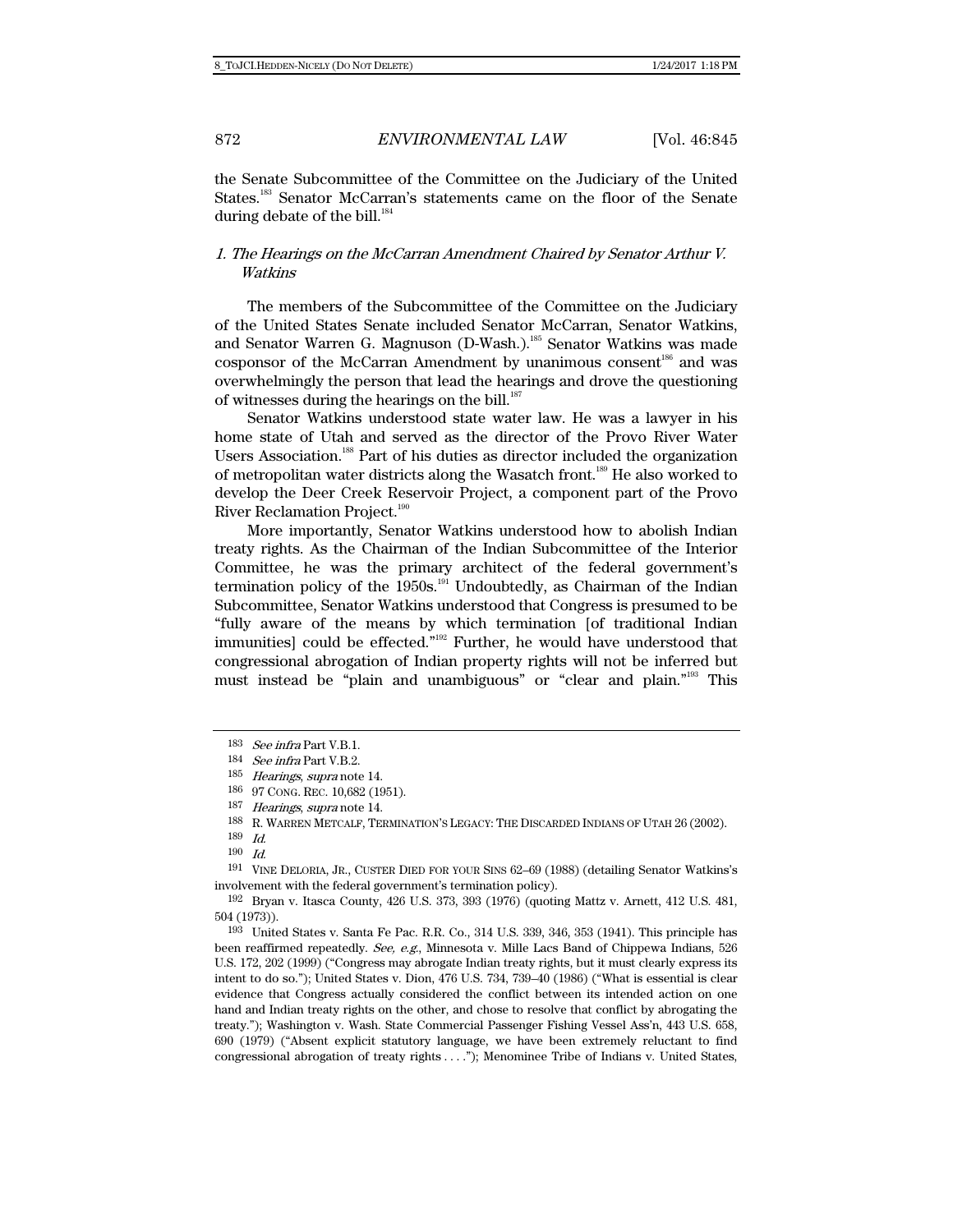requires the abrogation "be expressed on the face of the Act or be clear from the surrounding circumstances and legislative history."194 Given this, it is fair to expect at least "some mention" of Indian Tribes in the hearings on S. 18 if Senator Watkins intended for "such a sweeping change in the status of tribal government and reservation Indians" to take place.195

Just the opposite, the little discussion that did occur suggests the Senator intended the McCarran Amendment to have no impact on Indian water rights. The sole discussion regarding Indian tribes came in a dialogue regarding the Boulder Canyon Project Act<sup>196</sup> and Arizona's attempts to have the United States Supreme Court apportion the water of the Colorado River.197 Mr. Veeder argued that "[the Boulder Canyon Act] specifically provides that the largest user on the Colorado, the largest claimant on the Colorado River, is exempt from it the Indian service, the Indian rights."198 Earlier in the same proceeding Mr. Veeder highlighted "On Indian rights alone, I think there are something like . . . 1,000,000 acre-feet that they are claiming for Indian rights down there. . . . I hope the proponents of this legislation understand that this in our estimation has sufficient breadth to authorize that litigation."199 Senator Watkins dismissed this, stating "[a]ll right. They have taken care of whatever the Indians have, and they act in a trust capacity . . . for the Indians."200 Mr. Veeder responded, "[b]ut the fact remains that there is a million acre-feet of water the United States owns in there. It doesn't matter how it owns it."201 In response, Senator Watkins stated, "[y]es, it does. It makes quite a difference how it owns it. That is the point. It owns it as trustee. The beneficiaries are the Indians and they have prior right to the United States."202

This comment is the key to the proper construction of the McCarran Amendment. It exposes the confluence of the two themes that were ubiquitous throughout the hearings. First, it clarifies that the Senator wanted the applicability of the waiver to depend upon whether the United States was claiming to have a "privilege of immunity that the original owner wouldn't have."<sup>203</sup>

Second, it reveals that the Senator viewed the applicability of the bill to be limited to situations where the United States acts "in a proprietary position."204 He and other proponents of the bill repeatedly returned to the theme that when the United States ceases to act as a sovereign and steps

<sup>391</sup> U.S. 404, 412 (1968) ("[T]he intention to abrogate or modify a treaty is not to be lightly imputed to the Congress.").

<sup>194</sup> Bryan, 426 U.S. at 393 (quoting Mattz, 412 U.S. at 504–05).

<sup>195</sup> Id. at 373.

<sup>196 43</sup> U.S.C. §§ 617–617v (2012).

<sup>197</sup> Arizona v. California, 373 U.S. 546, 550–51 (1962).

<sup>198</sup> Hearings, supra note 14, at 13 (statement of Mr. Veeder).

<sup>199</sup> Id. at 6.

 $200$  *Id.* at 13 (statement of Sen. Watkins).

 $201$  *Id.* (statement of Mr. Veeder).

 $202$  *Id.* (statement of Sen. Watkins).

<sup>203</sup> Id. at 8.

 $204$  *Id.* at 9.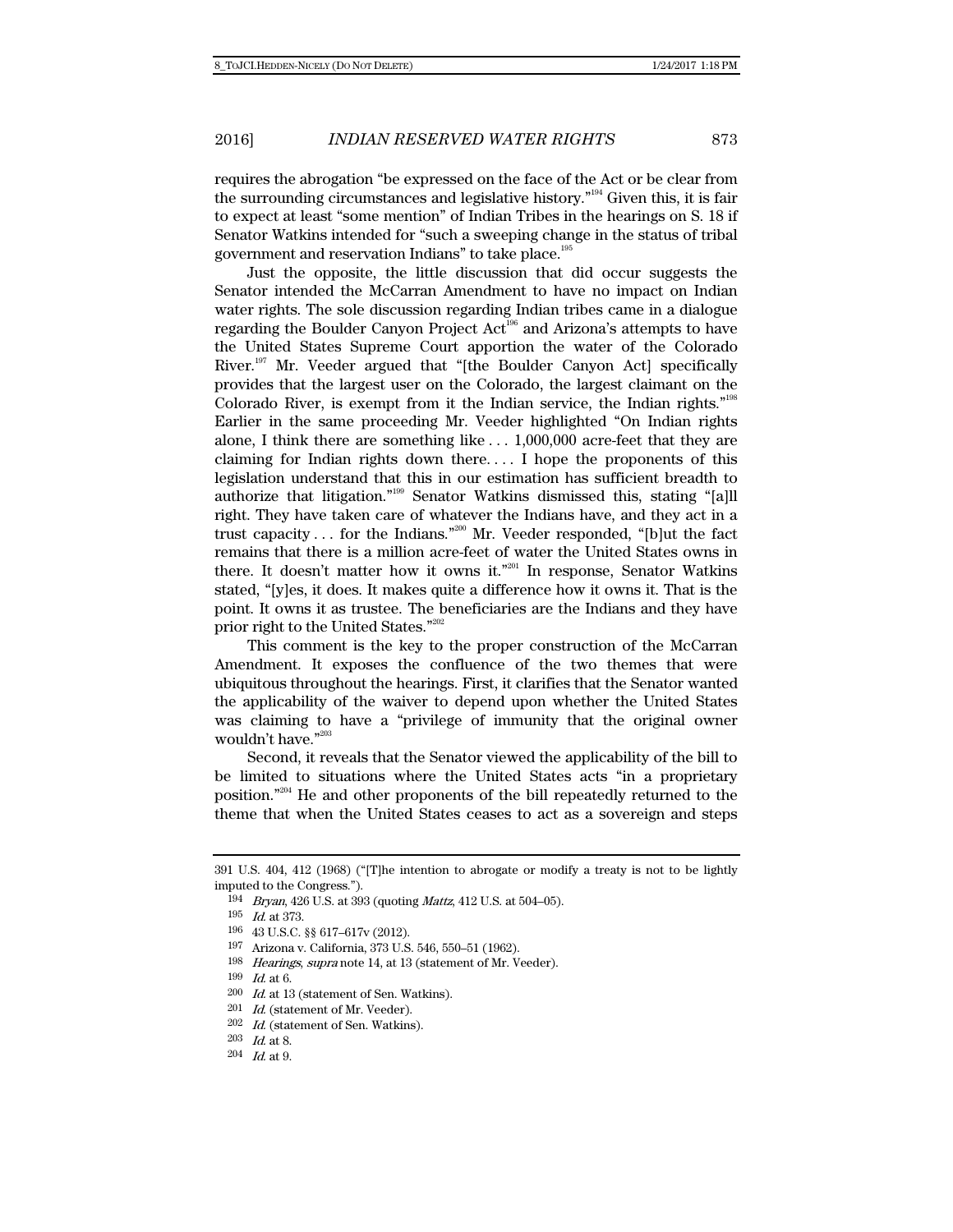into the shoes of a private appropriator by acquiring state law water rights, it should take the "disabilities as well as take the benefits" and acquire no better rights than any other appropriator.<sup>205</sup>

An overwhelming majority of Senator Watkins's comments reveal that the "policy underlying the McCarran Amendment"206 was to address the issues that were occurring in places like the Quinn River in Nevada, the Santa Margarita in California, and the adjudications in Colorado. In each of these basins, the United States—acting in a proprietary manner—had acquired state law rights, but was subsequently refusing the jurisdiction of state courts to enforce those rights. Testifying on the Santa Margarita controversy, Representative Yorty pointed out that "any rights the Government has were acquired when they purchased the Santa Margarita Rancho along about 1940."<sup>207</sup> His comments cut to the core of the purpose of S. 18:

[W]hen [the United States] bought the Rancho Santa Margarita . . . whatever rights were pertinent to that ranch were based upon the private ownership, and the rights acquired by the private owners.

. . . .

. . . [W]hy should the purchase of it by the United States . . . change the water rights to the extent of making it paramount to everybody else on the stream?<sup>2</sup>

Senator Watkins applied this same logic to scenarios similar to the Colorado experience where the United States had acquired water rights directly from the state rather than by purchase or exchange. Senator Watkins was frustrated that:

 $205$  *Id.* at 44 (statement of Rep. Yorty); see also id. at 21 (statement of Mr. Saunders) ("[T]here is . . . a universal intent that the United States should have no special advantage or preference when it acted in its proprietary capacity as an appropriator in the arid West, the cloak of sovereign immunity ... has prevented the fulfillment of this ideal."); id. at  $49$ (statement of Mr. Mathews) ("There can be no good reason why the water rights acquired by the United States for the proprietary and economic use of its departments should acquire any different status from water rights acquired by individuals . . . ."); id. at 49 (statement of Merl B. Peek, Assistant Secretary-Manager, Nat'l Reclamation Ass'n) ("The water users of the West are aware that the special advantages or preferences accorded the United States in its acts of a proprietary nature with respect to the appropriation of water . . . ."). One of the few places that indicate a contrary view was a single comment where Senator Watkins asked Mr. Veeder: "Suppose we amended the bill just to put the United States in the position that it waives its rights in cases where it was in a proprietary situation or trust relationship [pursuant to the Reclamation Act]." Id. at 9 (statement of Sen. Watkins). However, based upon the entire body of the legislative history, it seems the Senator ultimately concluded that an amendment was not necessary because he did not view S. 18 to amount to a general waiver of sovereign immunity. See id. at 14.

<sup>206</sup> San Carlos Apache Tribe, 463 U.S. 545, 570 (1983) (quoting Colorado River, 424 U.S. 800, 820 (1976)).

<sup>207</sup> Hearings, supra note 14, at 38 (statement of Rep. Yorty).

 $208$  *Id.* at 41.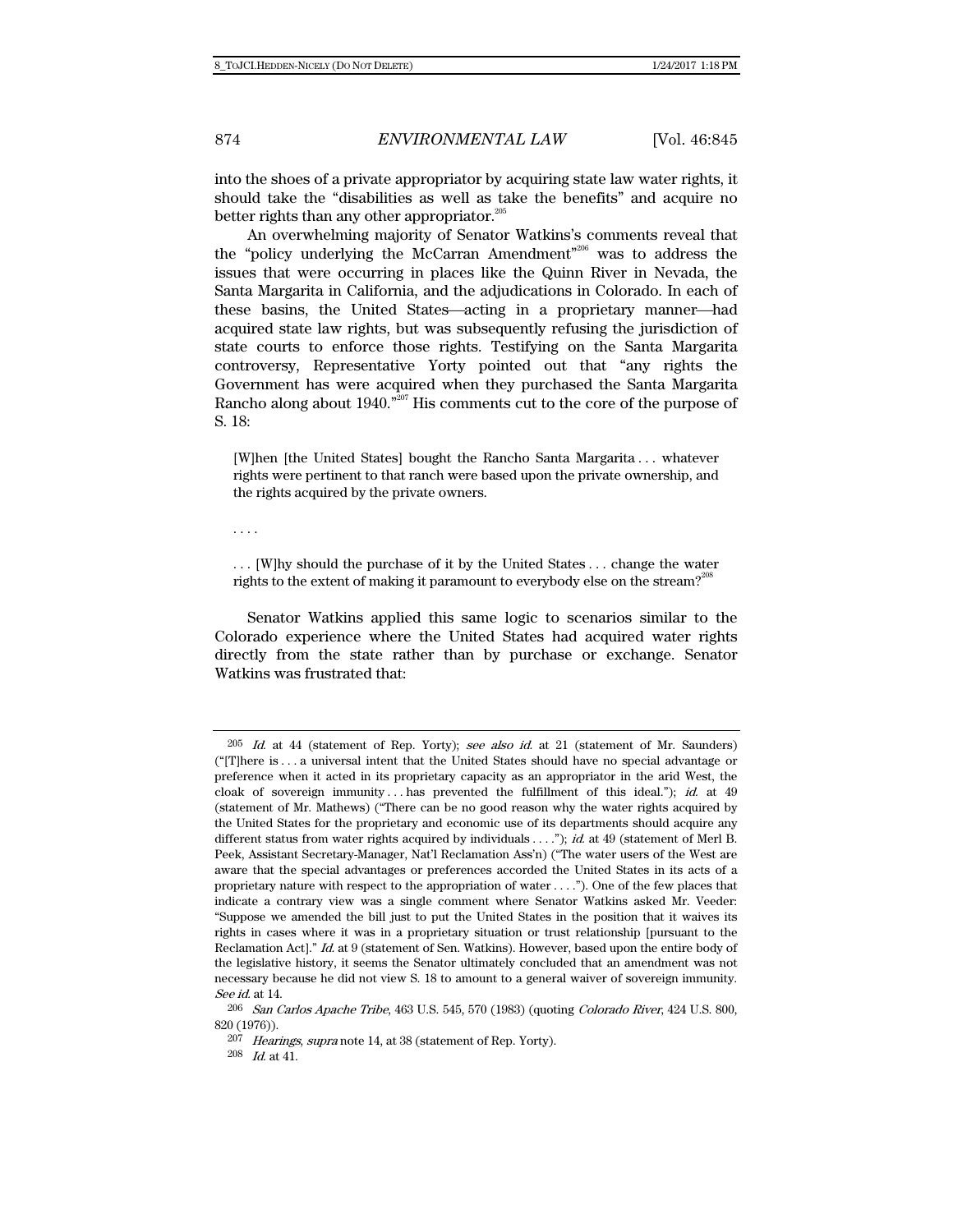The State has permitted [the United States] to file, in accordance with State law, applications to put this water to a beneficial use, and you are proceeding year after year and paying the fees. . . . You go as far as you can, get all the benefits out of the State law, and then when we get to this other point you can't be brought in. $^{20}$ 

Senator Watkins went on to point out, "in all States where you have the doctrine of appropriation, you have State engineers and you file applications, the Federal Government has followed through the Bureau of Reclamation a uniform practice of filing the application just like any other applicant."<sup>210</sup> Ultimately, this led to the rhetorical question "why shouldn't the United States in those circumstances in that type of case be perfectly willing to go into the State court just as it has gone in before the State engineer and permit an adjudication?"<sup>211</sup>

A separate but related issue was the interrelationship between the proposed McCarran Amendment and the Reclamation Act. The record repeatedly refers to the term "trustee," which is also a term of art when referring to the relationship between the United States and Indian Tribes. However, in this case, it seems that, as pointed out by Senator Watkins, the term is referring to the relationship between the United States and individuals benefitting from the Reclamation Act:

 It acts as the trustee, for instance, on the Provo River. It makes filings with the State engineer of Utah and buys water rights for the use of the Provo River project . . . . That is not actually in a sovereign sense. It is doing that in the capacity of trustee. If the beneficiary there were the actual owner, if you transferred them over, the beneficiary could be taken in and made a party, but the United States, standing in trust for these beneficiaries, can't be taken in.<sup>212</sup>

Senator Watkins highlights that the critical inquiry is 1) whether the United States is acting in a proprietary or sovereign capacity, and 2) whether the underlying beneficiary would have sovereign immunity in their own right. $^{213}$ 

The National Reclamation Association took the same view. Speaking on their behalf, Glenn Saunders argued:

[T]here is a large body of law demonstrating a universal intent that the United States should have no special advantage or preference when it acted in its proprietary capacity as an appropriator . . . the cloak of sovereign immunity . . . has prevented the fulfillment of this ideal. S. 18 is a step in the direction of completing the requirement that the United States shall act as any other

 $212$  *Id.* at 9.

 $209$  *Id.* at 10 (statement of Sen. Watkins).

<sup>210</sup> Id. at 11.

<sup>211</sup> Id. (emphasis added). Senator Watkins returned to this questions several times throughout the hearings, earlier asking "[i]f you are going in the State and file applications and take advantage of State laws and whatever benefits come from it, then why shouldn't you go into State courts for adjudication?" Id. at 7.

<sup>213</sup> Id.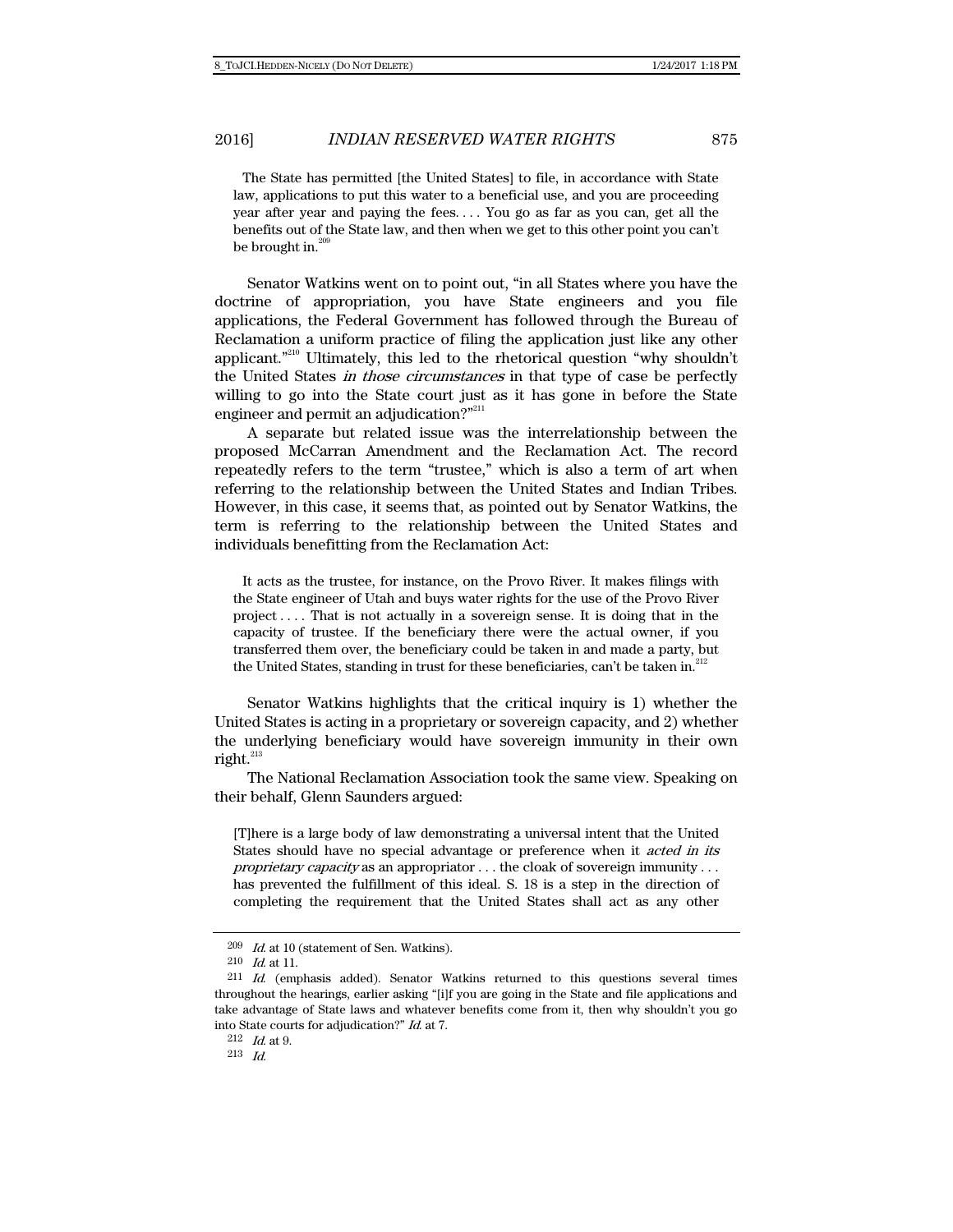appropriator . . . with respect to the limitations imposed by the appropriation system of water law which prevails in the arid West. $214$ 

The National Reclamation Association was a primary proponent of the McCarran Amendment because its members wanted "legislation be urged to strengthen the basic concept of section 8 [of the Reclamation Act] to require that the administration and distribution of such appropriated waters shall at all times be under the control, direction, and supervision of the established water officials and courts of the State."<sup>215</sup> Accordingly, the National Reclamation Association urged Congress to, through a resolution, to pass a law:

 That . . . the Congress of the United States [give consent that] the United States may sue or be sued in all suits necessary for the protection of the interests of the United States in water appropriation matters in the State courts of the State where such waters are appropriated and/or beneficially used . . . .<sup>2</sup>

Importantly, section 8, and the Reclamation Act as a whole, has nothing to do with reserved water rights. Further, the terms "appropriation" and "beneficially used," both terms of art for the state law based prior appropriation doctrine, indicates the National Reclamation Association was referring to only water rights acquired under state law. It further clarified that its concern was that the United States had been purchasing state law rights and then refusing to go into state court to defend them. From its point of view:

[W]herever the United States becomes the proprietor of a water right in the western United States, all of the supposedly settled water rights are subject to review and reexamination in a court of the United States even though the validity of all the water rights in the area may have been theretofore fully determined by action of a State court. Such an upheaval may occur at any time that the United States appears in a watershed, either as an appropriator or as a purchaser of a water right, under the present state of the law.<sup>2</sup>

Speaking on behalf of the National Reclamation Association, Glenn Saunders argued that "[t]he only possible way that we can hold the United States to the observance of *our [state] laws* is to have them amenable to our courts."218

Ultimately, Mr. Saunders argued that "[the] fundamental question here, the one thing we have been discussing, is the question of whether the United States, when it becomes an appropriator of water, should not follow through

 $214$  *Id.* at 21 (statement of Mr. Saunders) (emphasis added).

 $^{215}$   $\,$   $Id.$  (emphasis added); 43 U.S.C. § 383 (2012). By its very terms, reserved rights are not considered.

<sup>216</sup> Hearings, supra note 14, at 21.

<sup>217</sup> Id. at 22.

 $^{218}\;$   $\;ld$  at 29 (emphasis added). Recall that reserved rights are determined pursuant to federal rather than state law. See supra Part II.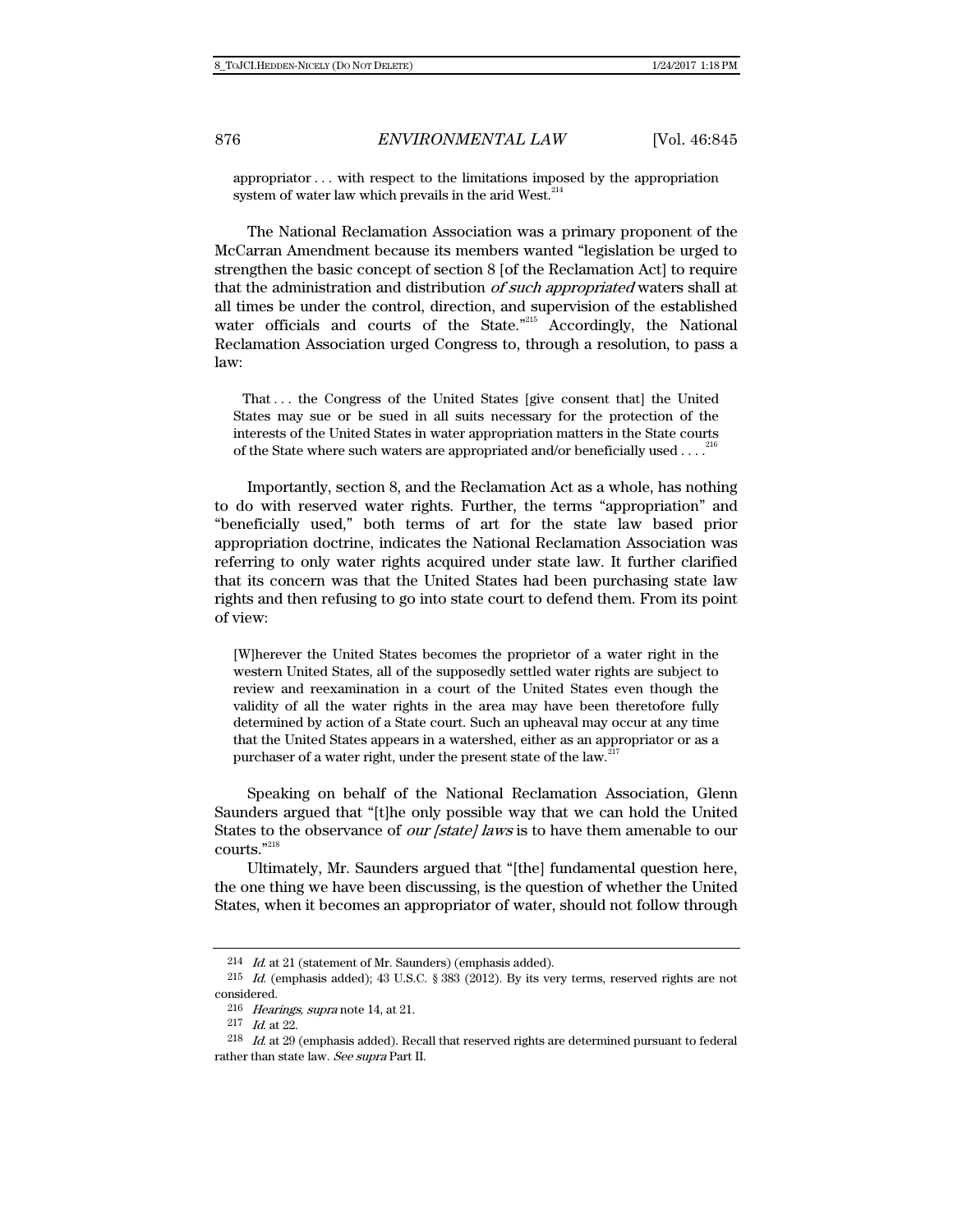all the way, just like any other private appropriator. $"^{219}$  He went on to highlight that "[S.] 18 is slanted at ... this fundamental proposition that when the United States becomes an appropriator of water in a Western State it shall take on exactly the same status and burden as any private appropriator."220 He concluded that "we really believe is that the Federal Government, when it becomes an appropriator or an owner of water on any stream, should have to submit itself to exactly the same procedures as a private appropriator in the matter of appropriation."<sup>221</sup>

To drive this point home, the Association submitted a summary of arguments:

(1) Water rights are rights of beneficial use and are vested property rights.

(2) Under Federal Acts of 1866, 1870, and 1877, the United States irrevocably and unconditionally surrendered its rights to the States to control the use of waters of the streams in the West.

(3) The failure of the United States to submit to the jurisdiction of State courts . . . for the adjudication of appropriative rights . . . leaves such State administration over such streams incomplete; and, in fact, jeopardizes such State administration.<sup>222</sup>

For his part, Senator Watkins supported the Association's point of view:

There are some phases of Government activity in relation to water rights that ought to be protected so that the United States would not be subject to waiver, forfeiture, abandonment and what not. Maybe that ought to be taken care of, but I have a strong feeling that we ought to have litigation in the direction that has been proposed by the [N]ational [Reclamation] [A]ssociation.<sup>2</sup>

Senator Watkins ultimately concluded that S. 18 didn't constitute a general waiver but instead was proposed to address a very specific and narrow situation:

[I]f the United States is going to come in there and take advantage of the laws and acquire water rights in trust for private individuals, private corporations . . . the people of Utah are vitally interested in seeing that the United States goes the full distance, and not only claims all the assets that go along but takes a few of the liabilities and subjects itself to the courts there and has those rights determined. You are not being hurt in any other capacity.

<sup>219</sup> Hearings, supra note 14, at 32.

<sup>220</sup>  $Id.$  at 25.

<sup>221</sup> Id. at 33.

 $222$  *Id.* at 50 (statement of Mr. Peek). Importantly, the Acts of 1866, 1870, and 1877 only apply to "sources of water supply upon the *public lands*." Desert Land Act of 1877, ch. 107, § 1, 19 Stat. 377, 377 (emphasis added) (codified as amended at 43 U.S.C. § 321 (2012)). They are "not applicable to . . . reserved land and waters." Fed. Power Comm'n v. Oregon, 349 U.S. 435, 448 (1955).

 $223$  Hearings, supra note 14, at 35 (statement of Sen. Watkins).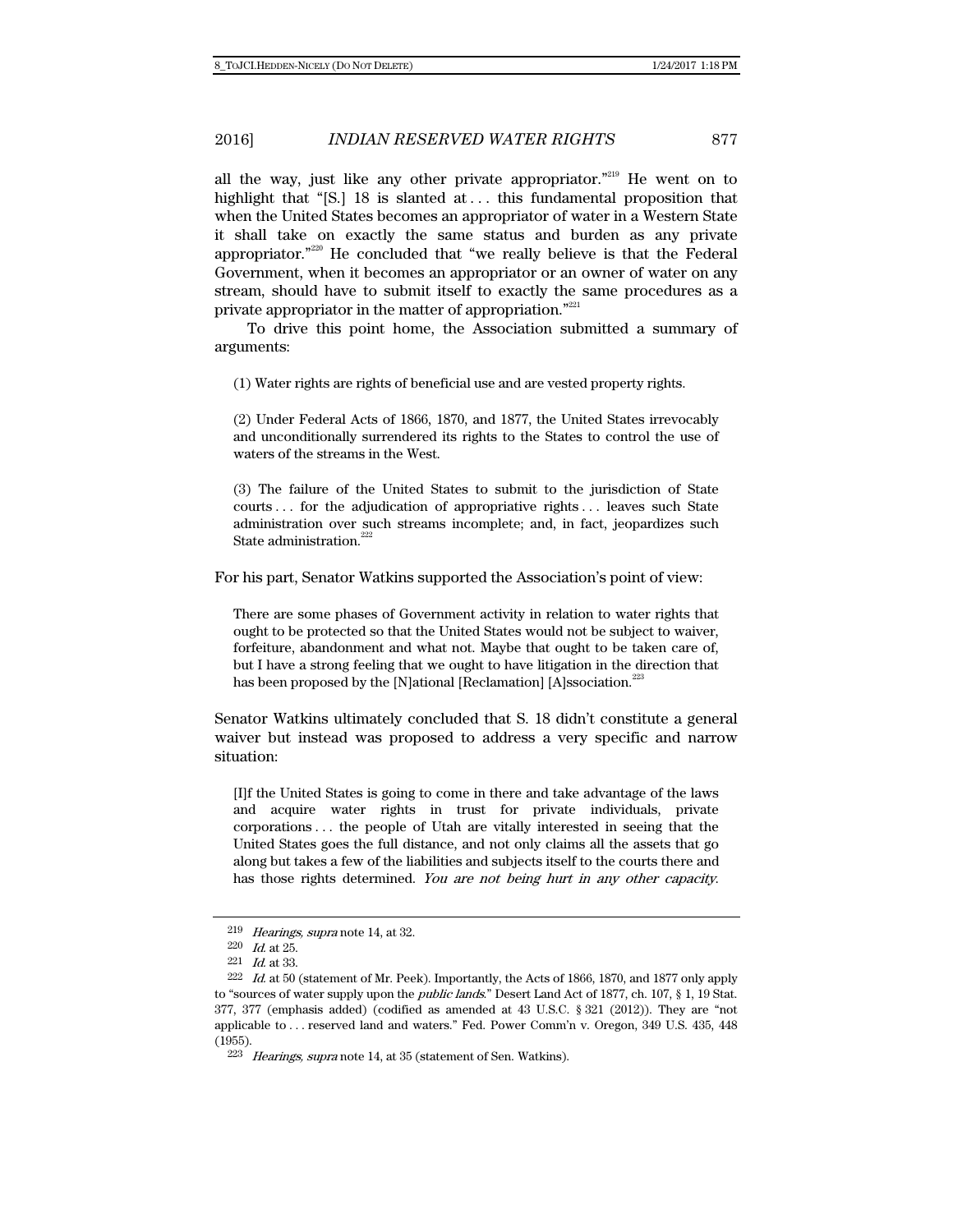When you get into the field of becoming trustee for private individuals, then you ought to be willing to submit to the same jurisdiction the individuals would be if they owned the property and had the legal title as well as the equitable title.<sup>224</sup>

This history indicates that the proponents of S. 18, particularly Senator Watkins, sought to fix a problem that did not apply to the water rights of Indian tribes. The confluence of the two primary themes of the hearings that when the United States acts in a proprietary capacity and steps into the shoes of a private appropriator it should not be able to claim a "privilege of immunity that the original owner wouldn't have"<sup>225</sup> are themes only applicable to water rights acquired pursuant to state law. When the United States reserves water rights on behalf of Indian tribes it is doing so in its sovereign capacity.<sup>226</sup> Furthermore, Indian tribes, unlike private appropriators, enjoy sovereign immunity in their own right. $227$  As such, when the inquiry is refocused on the reserved rights held in trust for the tribes the United States would not "be given a privilege of immunity the original owner wouldn't have."<sup>228</sup> Therefore, "[w]hen attention is shifted to those sources of water rights that are not available to the private users [e.g. reserved rights] . . . the applicability of the statute becomes extremely doubtful."229

#### 2. Senator Pat McCarran's Statements on the Floor of the Senate

Senator McCarran was the original sponsor of the McCarran Amendment.<sup>230</sup> However, he is strikingly silent in the legislative history on the bill. He did not participate in the subcommittee hearings. $^{231}$  In fact, his only comments come in a letter to fellow Senator Warren G. Magnuson of Washington State $^{232}$  and a brief debate on the floor of the Senate. However, his comments on the floor of the Senate give a good outline regarding his view of the scope of the McCarran Amendment:

232 Letter from Senator Pat McCarran to Senator Warren G. Magnuson (Aug. 25, 1951), in S. REP. NO. 82-755, at 9–10 (1951). Senator Magnuson was concerned the McCarran Amendment could authorize "an individual or group, having water rights on [a] stream, bringing suit to adjudicate their respective rights―thereby preventing the Bureau of Reclamation from going ahead with the Hells Canyon Project while litigation is in process or pending." Letter from Senator Warren G. Magnuson to Senator Pat McCarran (Aug. 24, 1951), in S. REP. NO. 82-755, at 9. In response, Senator McCarran made clear that "S. 18 is not intended to be used for the purpose of obstructing the project of which you speak or any similar project and it is not intended to be used for any other purpose than to allow the United States to be joined in a suit where it is necessary to adjudicate all of the rights of various owners on a given stream." Letter from Senator Pat McCarran to Senator Warren G. Magnuson, supra note 232, at 9–10.

 $224$  *Id.* at 14–15 (emphasis added).

<sup>225</sup> Id. at 8 (statement of Sen. Watkins).

<sup>226</sup> COHEN'S HANDBOOK, supra note 17, § 19.03[4]; see also DE VATTEL, supra note 31 at 160.

 $227$  See cases cited supra note 57.

<sup>228</sup> Hearings, supra note 14, at 8 (statement of Sen. Watkins).

<sup>229</sup> Dilworth & Kirgis, supra note 81, at 110.

<sup>230 97</sup> CONG. REC. 10,682 (1951).

<sup>231</sup> Hearings, supra note 14.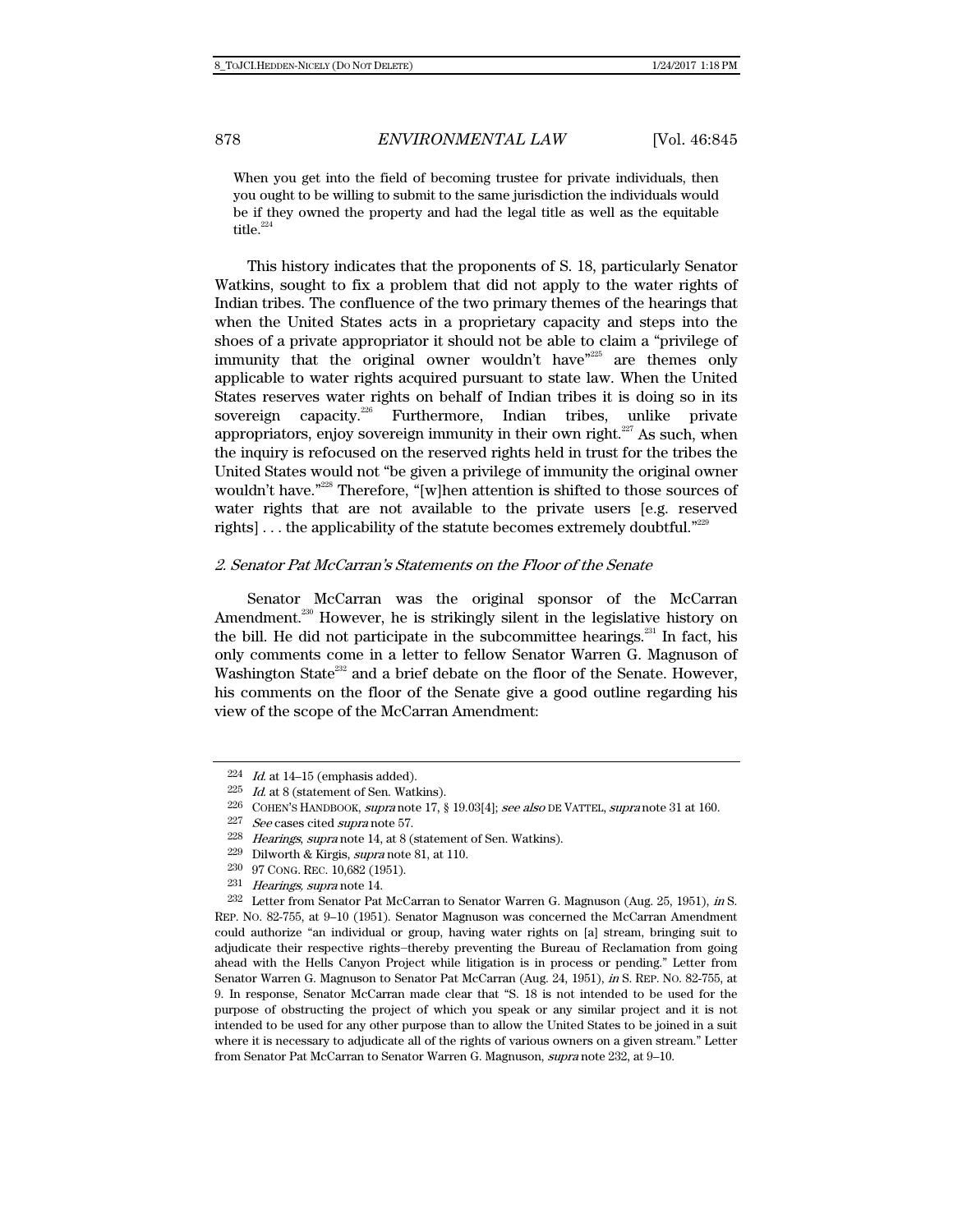Mr. President, the purpose of the proposed legislation is to permit the United States of America to be joined as a defendant in any suit for the adjudication of rights to the use of water from any water source, or for the administration of such rights, where it appears that the United States is the owner, or is in the process of acquiring ownership of rights by appropriation under State law, and where there is a showing that the United States is a necessary party to such adjudication.<sup>233</sup>

Senator McCarran also laid out the policy issue the McCarran Amendment intended to address:

The State of New Mexico, the State of Nevada, the State of Idaho, the State of California—in fact, all the western arid and semi-arid States—are interested in the bill, because the Government of the United States, during the past 15 or 18 years, has acquired on the various natural streams of the West, holdings in real estate which was formerly taken up by private citizens and in connection with which they, as private citizens, diverted water from the natural streams and applied it to the land.<sup>234</sup>

From his view, this had created a jurisdictional vacuum in the West whereby the United States was stepping into the shoes of private appropriators by acquiring state law water rights but refusing be joined to state court proceedings for the determination and/or administration of those rights.

 The necessity that all owners or claimants of water rights on a given stream be joined in a suit for the adjudication of water rights is conceded. . . .

 Particularly in view of the fact that the United States has acquired its water rights from former owners who were subject to such suits, the committee is of the opinion that to allow the United States in its own right or as trustee to have a better right than the former owner is not fair and just to the other water users on the stream.<sup>235</sup>

Importantly, Indian tribes came up during debate on the McCarran Amendment on the floor of the Senate. However, they did not come up in the context of whether their water rights were within the scope of the Congressional waiver of sovereign immunity. Instead, Senator Dennis Chávez (D-N.M.) was asking about a portion of the bill that would later be removed that required the Department of the Interior to inventory all water rights claimed by the United States.<sup>236</sup> Senator Chávez wanted to know whether "Indian rights will also be integrated [into that inventory]?"<sup>237</sup> Senator McCarran replied with an unequivocal "No. All that the bill provides

<sup>233 97</sup> CONG. REC. 12,947 (1951) (statement of Sen. McCarran).

<sup>234</sup> Id. at 12,948.

<sup>235</sup> Id.

 $^{236}\;$   $\emph{Id}$  (statement of Sen. Dennis Chávez).

<sup>237</sup> Id.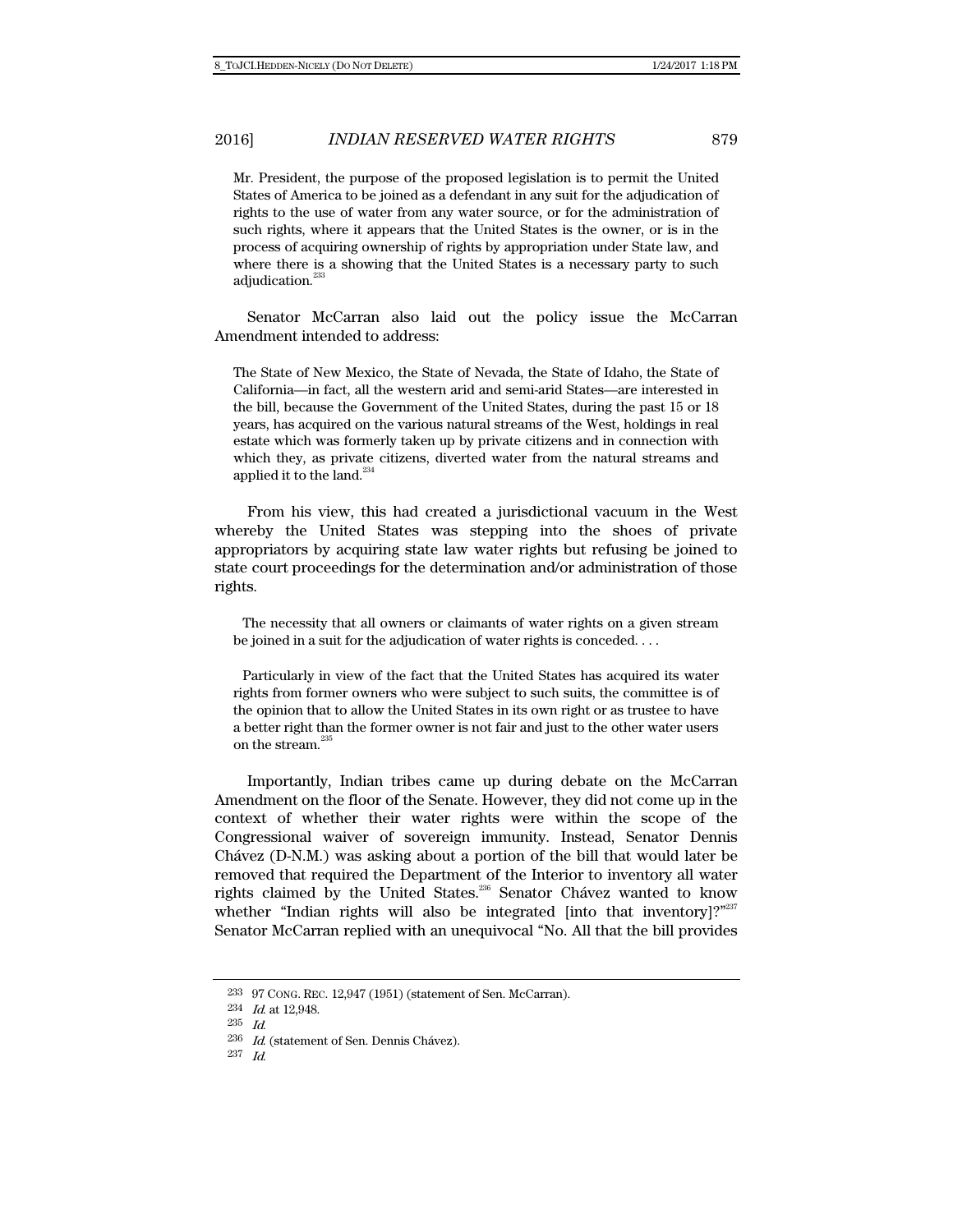is that the Interior Department shall be a repository of the rights that have been *acquired* and are held by the United States."<sup>238</sup> However, Senator Chavez went on to ask "[d]oes the Government claim those rights as the Government, or could it act as trustee, let us say, for a tribe of Indians?"<sup>239</sup> Senator McCarran replied that "[i]t could act as a trustee, I suppose. But, Mr. President, there is a deeper and more far-reaching purpose [to the inventory]."240

Unfortunately, the debate ended at this point without Senator McCarran explaining his view on this important point. Although it does not directly address the question of sovereign immunity, it does expose the Senator's state of mind vis-à-vis the interrelationship between the bill and Indian tribes. It clearly shows that Senator McCarran had not considered and did not believe the bill would include tribal water rights. As the Supreme Court has repeatedly found, "[t]he silence of the sponsors of amendments is pregnant with significance."<sup>241</sup>

Additionally, his statement regarding the United States "act[ing] as a trustee" should be viewed through the lens of Nevada's experience during the Quinn River Adjudication.<sup>242</sup> In that case, the Bureau of Indian Affairs had purchased land for the benefit of the Fort McDermitt Northern Paiute and Western Shoshone Tribes.<sup>243</sup> Along with that land, the Bureau acquired a number of state-issued water rights.<sup>244</sup> The Bureau refused to be joined to a state court adjudication to have those state-issued rights administered. In this unique instance, the government was acting as trustee for the Tribes but the water rights in question were not reserved rights. Instead, the Bureau had acquired state rights that would have otherwise been subject to state court jurisdiction.245 Although it cannot be definitively said that this is the scenario Senator McCarran had in mind when making his comments on the floor of the Senate, it is consistent with the general policy he espoused that where "the United States has acquired its water rights from former owners who were subject to such suits" it was not "fair and just" to other water users "to allow the United States in its own right or as trustee to have a better right than the former owner."246

<sup>238</sup> Id. (statement of Sen. McCarran) (emphasis added).

<sup>239</sup> Id. (statement of Sen. Dennis Chávez).

<sup>240</sup> Id. (statement of Sen. McCarran).

<sup>241</sup> Nat'l Labor Relations Bd. v. Fruit & Vegetable Packers & Warehousemen, Local 706, 377 U.S. 58, 66 (1964).

<sup>242 97</sup> CONG. REC. 12,948 (1951) (statement of Sen. McCarran); see also supra Part V.A.1 (discussing the Quinn River Adjudication).

<sup>243</sup> Act of Jan. 17, 1936, ch. 7, 49 Stat. 1094.

<sup>244</sup> Hearings, supra note 14, at 47 (statement of Mr. Mathews).

 $245$  *Id.* at  $47-48$ .

<sup>246 97</sup> CONG. REC. 12,948 (1951) (statement of Sen. McCarran).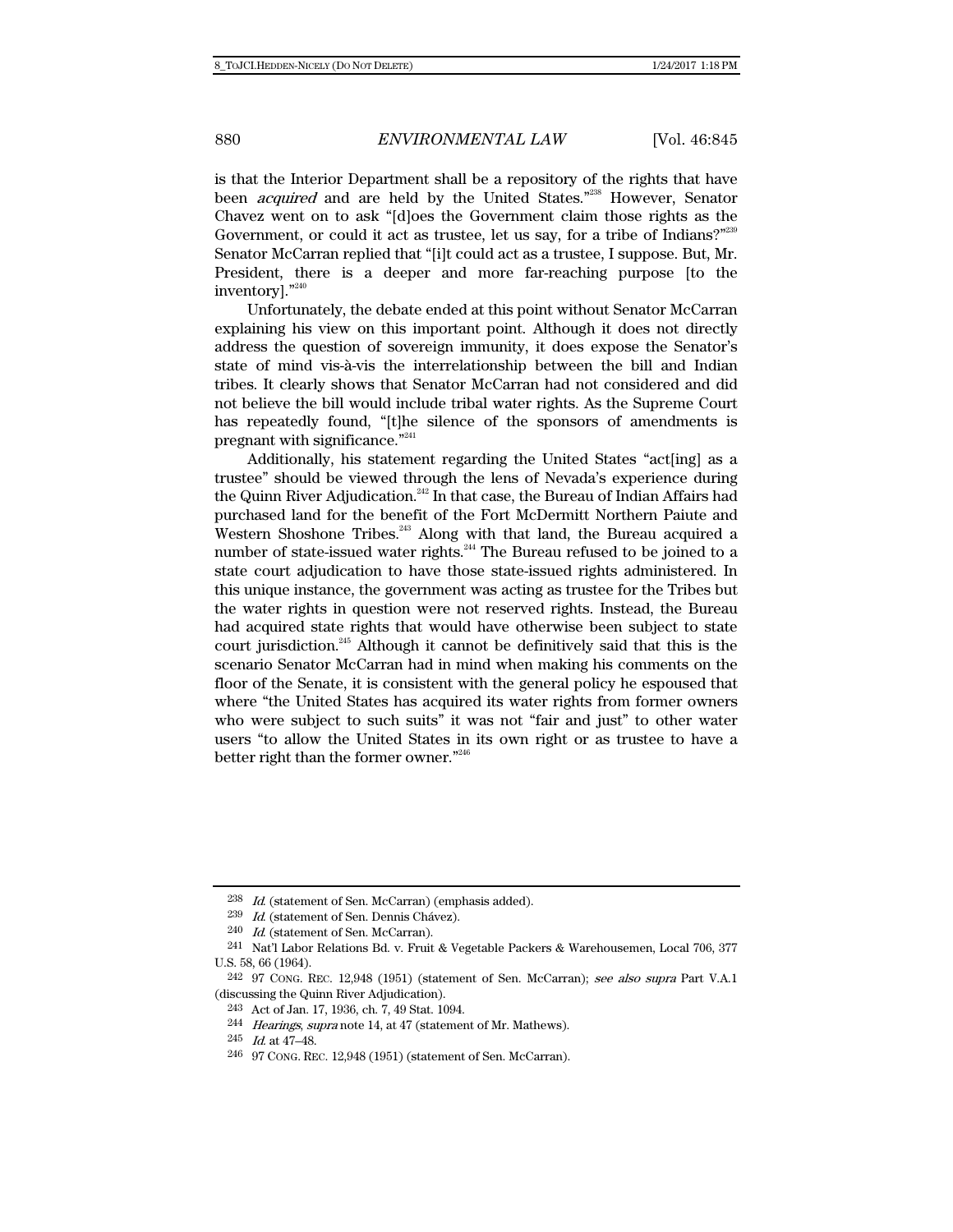## C. The Senate Report

The official Senate Report on the McCarran Amendment begins with a somewhat unhelpful statement regarding the official purpose of the McCarran Amendment:

 The purpose of the proposed legislation, as amended, is to permit the joinder of the United States as a party defendant in any suit for the adjudication of rights to the use of water of a river system or other source or for the administration of such rights where it appears that the United States is the owner or is in the process of acquiring water rights by appropriation under State law, by purchase, exchange, or otherwise and that the United States is a necessary party to such suit. $^{247}$ 

The statement of purpose is no more than a restatement of the language of the McCarran Amendment itself. As such, little information can be gleaned as to Congress's intent. However, the Report goes on to explain that "in order to understand the background of this legislation a résumé of some of the history and decisions relating to the law of water rights would be of help.<sup>"248</sup> Importantly, the history and decisions the Report refers to address only the congressional deference to *state law* water rights on the public domain:

In 1877 the Congress, in the Desert Land Act of 1877, severed the water from the land, and the effect of such statute was thereafter that the land should be patented by the United States separate and apart from the water and that all nonnavigable water should be reserved for the use of the public under the laws of the States and Territories named in the act.<sup>249</sup>

The Report goes on to clarify "Congress was most careful not to upset, in any way, the irrigation and water laws of the Western States."250 "It is therefore settled that in the arid Western States the law of appropriation is

the [Supreme] Court said in a marginal note on page 164 of the opinion:

<sup>247</sup> S. REP. NO. 82-755, at 2 (1951).

<sup>248</sup> Id.

 $^{249}$  *Id.* at 3 (internal citations omitted). The only place where Indians are specifically mentioned in the Senate Report comes on page four, wherein the drafters noted that

In this connection it is not without significance that Congress since the passage of the Desert Land Act, has repeatedly recognized the supremacy of State law in respect to the acquisition of water for the reclamation of public lands of the United States and lands of its Indian wards.

Id. at 4 (quoting Cal. Or. Power Co. v. Beaver Portland Cement Co., 295 U.S. 142, 164 (1935)). However, the language of the statement clearly refers to water rights "acquire[d]" rather than "reserved." Further, it specifically limits the statement to water acquired under the reclamation laws, which expressly require the United States to acquire water rights under state law. Reclamation Act, 43 U.S.C. § 383 (2012).

<sup>250</sup> S. REP. NO. 82-755, at 3 (1951).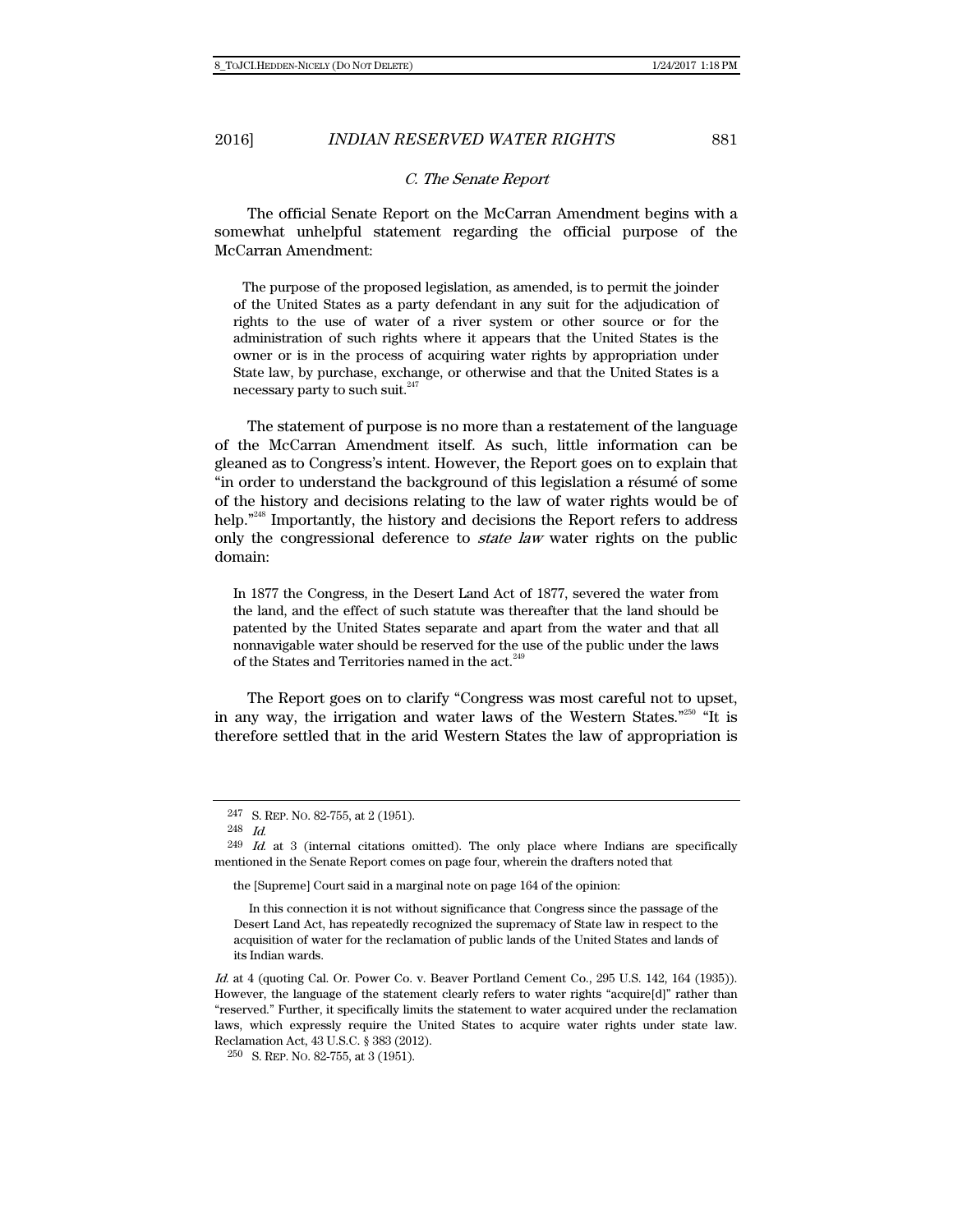the law governing the right to acquire, use, administer, and protect the public waters as provided in each such State."<sup>25</sup>

According to the Senate Report, a primary basis for the McCarran Amendment is the Desert Land Act and Congress's deference to state water law.<sup>252</sup> However, Congress knew at the time the Report was published that the Desert Land Act expressly concerned only "sources of water supply upon the *public lands*."<sup>253</sup> Further, Congress understood the "familiar principle of public land law that statutes providing generally for disposal of the public domain are inapplicable to lands which are not unqualifiedly subject to sale and disposition because they have been appropriated to some other purpose."254 Simply put, Congress understood that its deference to state water law did not apply to federal reservations of water.<sup>255</sup>

Further, the Senate Report expressly limited its scope to "acquired" water rights.<sup>256</sup> This language clarifies that the reach of the McCarran Amendment was intended to be limited to state law water rights because, even at the time of the McCarran Amendment's consideration in Congress, it was well settled that the United States does not typically acquire water rights on behalf of Indian Tribes. Rather, Indian Tribes impliedly reserve their rights pursuant to the operative documents that created each Indian reservation.<sup>25</sup>

It is worth remembering that "the report of the Senate Committee on the Judiciary on [S. 18] is based largely upon" a statement to the Senate drafted by W.T. Mathews, Attorney General for the State of Nevada.<sup>258</sup> As such, the Senate Report, and indeed, the intent of the Congress in passing the McCarran Amendment, should be considered from the perspective of the experience of western states in places like the Quinn River in Nevada. Through this lens, the portion of the Senate Report quoted by the Supreme Court in Colorado River comes into clearer view. That portion of the Senate Report, which is copied directly out of Mr. Mathew's statement, reads: "[i]n the administration and the adjudication of water rights under *State laws* ... all water users on a stream, in practically every case, are interested and necessary parties to any court proceedings."259 The actual text of Mr. Mathew's statement clarifies that the Quinn River controversy was "[a] most concrete example" of the type of problem the McCarran Amendment was

258 Dilworth & Kirgis, supra note 81, at 104.

 $^{251}$  *Id.* at 4.

<sup>252</sup> Id.

<sup>253</sup> Desert Land Act of 1877, ch. 107, § 1, 19 Stat. 377, 377 (codified as amended at 43 U.S.C. § 321 (2012)).

<sup>254</sup> United States v. O'Donnell, 303 U.S. 501, 510 (1938); see also Scott v. Carew, 196 U.S. 100, 109 (1905); Mo., Kan. & Tex. Ry. Co. v. Roberts, 152 U.S. 114, 119 (1894); Wilcox v. Jackson ex dem. McConnel, 38 U.S. (13 Pet.) 498, 499 (1839).

<sup>255</sup> United States v. Rio Grande Dam & Irrigation Co., 174 U.S. 690, 703 (1899).

<sup>256</sup> S. REP. NO. 82-755, at 2, 4–6 (1951).

<sup>257</sup> See supra Part II.

<sup>259</sup> Compare S. REP. NO. 82-755, at 4–5 (1951) (emphasis added), with Hearings, supra note 14, at 47 (statement of Mr. Mathews).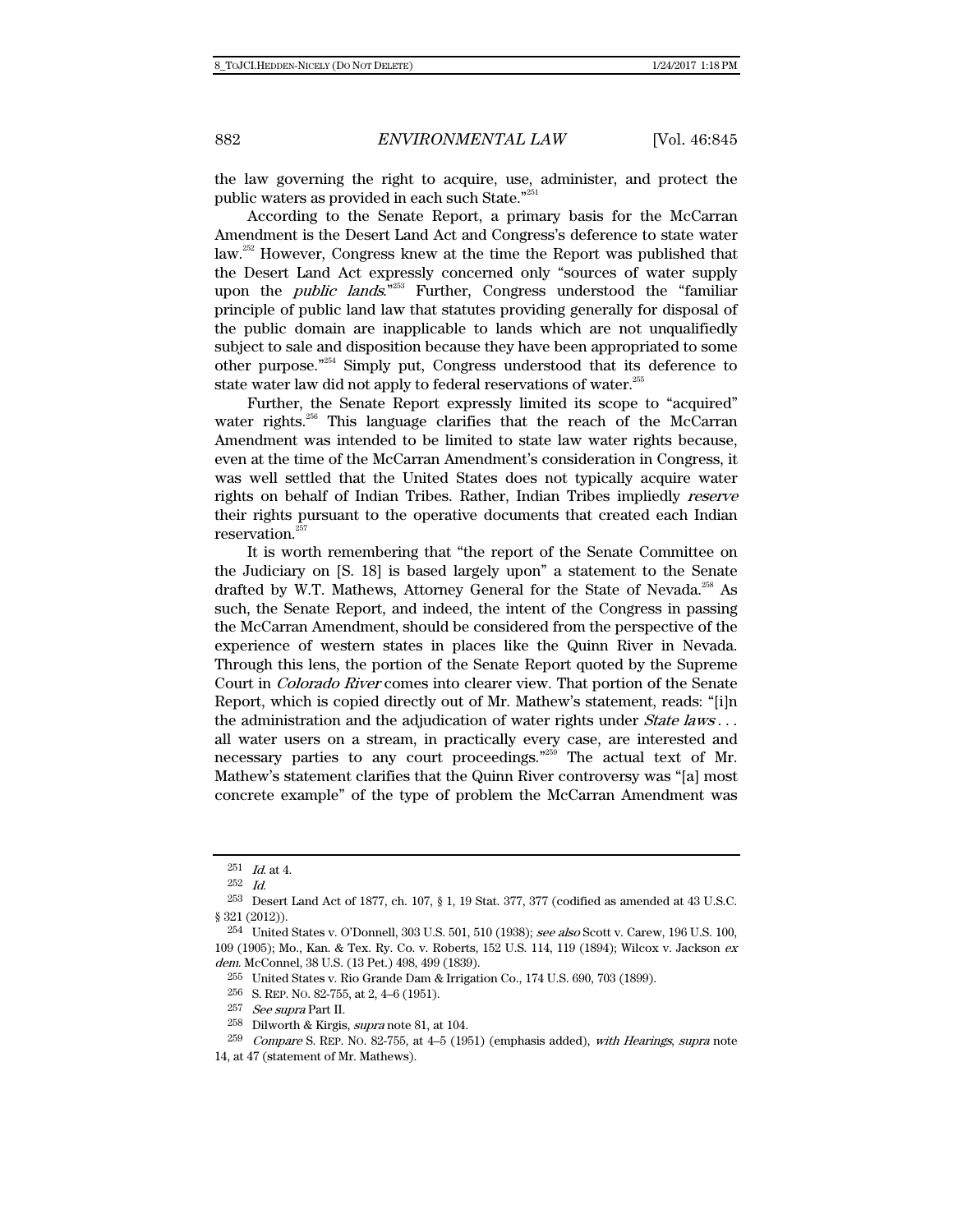intended to resolve.<sup>260</sup> That controversy arose after the United States purchased previously decreed state law water rights but refused to enter state court for the administration of those rights.<sup>261</sup> Because the United States was "a most necessary party . . . due to the interlocking nature of the adjudicated rights," the United States' refusal to join the administration proceedings precluded the state court's ability to enforce the decree and, as of the date of Mr. Mathews' statement, the "the action ha[d] not proceeded further."262

It would seem that the McCarran Amendment was designed to address the inequity caused by the federal claim of immunity in situations like the Quinn River controversy. The problem was that "[t]he United States has acquired many lands and water rights in States that have the doctrine of prior appropriation," and:

It is apparent that if any water user claiming to hold such right by reason of ownership thereof by the United States or any of its departments is permitted to claim immunity from suit in, or orders of, a State court, such claims could materially interfere with the lawful and equitable use of water for beneficial use by the other water users who are amenable to and bound by the decrees and orders of the State courts.<sup>263</sup>

#### The Report went on to highlight that:

If a water user [the United States,] possessing a decreed water right is immune from suits and proceedings in the courts for enforcement of valid decrees, then the years of building the water laws of the Western States in the earnest endeavor of their proponents to effect honest, fair and equitable division of the public waters will be seriously jeopardized.<sup>26</sup>

Ultimately, the Senate concluded that "[w]hen these lands and water rights were *acquired from the individuals* the Government obtained no better rights than had the persons from whom the rights were obtained."<sup>265</sup> This suggests that the scope of the waiver of sovereign immunity was intended to be limited to those situations where the United States was stepping into the shoes of private appropriators, because in those instances "there is no valid reason why the United States should not be required to join in a proceeding when it is a necessary party and to be required to abide by the decisions of the Court in the same manner as if it were a private individual."266

The Report concluded that "Congress has not removed the bar of immunity even in its own courts in suits wherein water rights *acquired under* 

 $260$  *Hearings, supra* note 14, at 47 (statement of Mr. Mathews).

<sup>261</sup> See supra Part V.A.1.

<sup>262</sup> Hearings, supra note 14, at 47–48 (statement of Mr. Mathews).

<sup>263</sup> S. REP. NO. 82-755, at 5 (1951).

<sup>264</sup> Id.

 $^{265}$   $\,$   $\!ld$  at 5–6 (emphasis added).

 $266$  *Id.* at 6.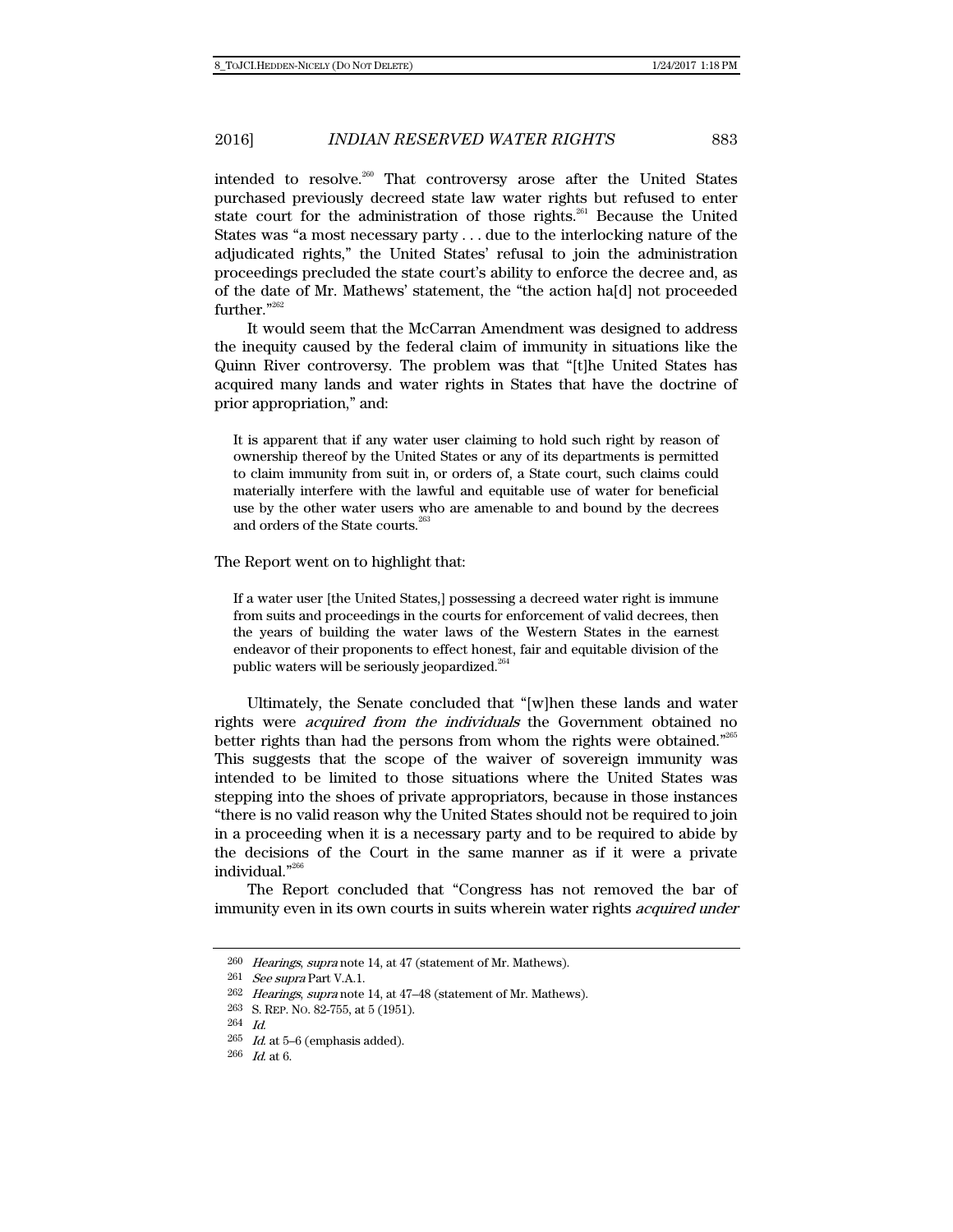State law are drawn in question. The bill (S. 18) was introduced for the very purpose of correcting this situation and the evils growing out of such immunity."<sup>267</sup>

#### D. The Interpretation of the Departments of Justice and the Interior

The Supreme Court in *Colorado River* stated the "legislative history" demonstrates that . . . [i]t was unmistakably the understanding of proponents and opponents of the legislation that it comprehended water rights reserved for Indians."268 However, the Court's analysis of the legislative history was limited to a single statement from the Senate report and that:

In the Senate hearings on the Amendment, participants for the Department of Justice and the Department of the Interior made clear that the proposal would include water rights reserved on behalf of Indians. In addition, the Senate report on the amendment took note of a recommendation in a Department of the Interior report that no consent to suit be given as to Indian rights and rejected the recommendation.<sup>26</sup>

Far from both the "proponents and opponents," the only entity that actually discussed the impact the McCarran Amendment may have on Indian water rights in any detail was the executive branch, which very clearly sought the defeat of the bill. The letter cited by the Supreme Court from Mastin G. White, Acting Assistant Secretary of the Interior, $270$  is one of the only places in the legislative history where Indian reserved water rights were specifically mentioned:

 The interests of the United States in the use of the waters of its river systems are so many and so varied . . . It is enough, I hope, for present purposes to exemplify these interests by pointing to those which it has under the commerce clauses of the Constitution; those which exist by virtue of the creation of Indian reservations under the doctrine of United States v. Winters or by virtue of the creation of, for instance, a national park; those which it has asserted by entering into international treaties; those which it may have by virtue of its present and prior ownership of the public domain . . . and those which it has acquired by purchase, gift, or condemnation from private  $_{\rm{owners.}}^{271}$ 

The Department of the Interior was concerned that "[s]ince the United States can be said, with varying degrees of accuracy, to be the 'owner' of

 $267$  *Id.* at 5 (emphasis added).

<sup>268</sup> Colorado River, 424 U.S. 800, 811 (1976).

<sup>269</sup> Id. at 810–12.

<sup>270</sup> Id. at 812 n.18 (citing Letter from Peyton Ford, Deputy Attorney Gen., U.S. Dep't of Justice, to Senator Pat McCarran (Aug. 3, 1951), in Hearings, supra note 14, at 66–67, and Letter from Mastin G. White, Acting Assistant Sec'y, U.S. Dep't of the Interior, to Senator Pat McCarran (Aug. 3, 1951), in Hearings, supra note 14, at 67–68).

<sup>271</sup> Letter from Mastin G. White to Senator Pat McCarran, supra note 270, at 67 (citations omitted).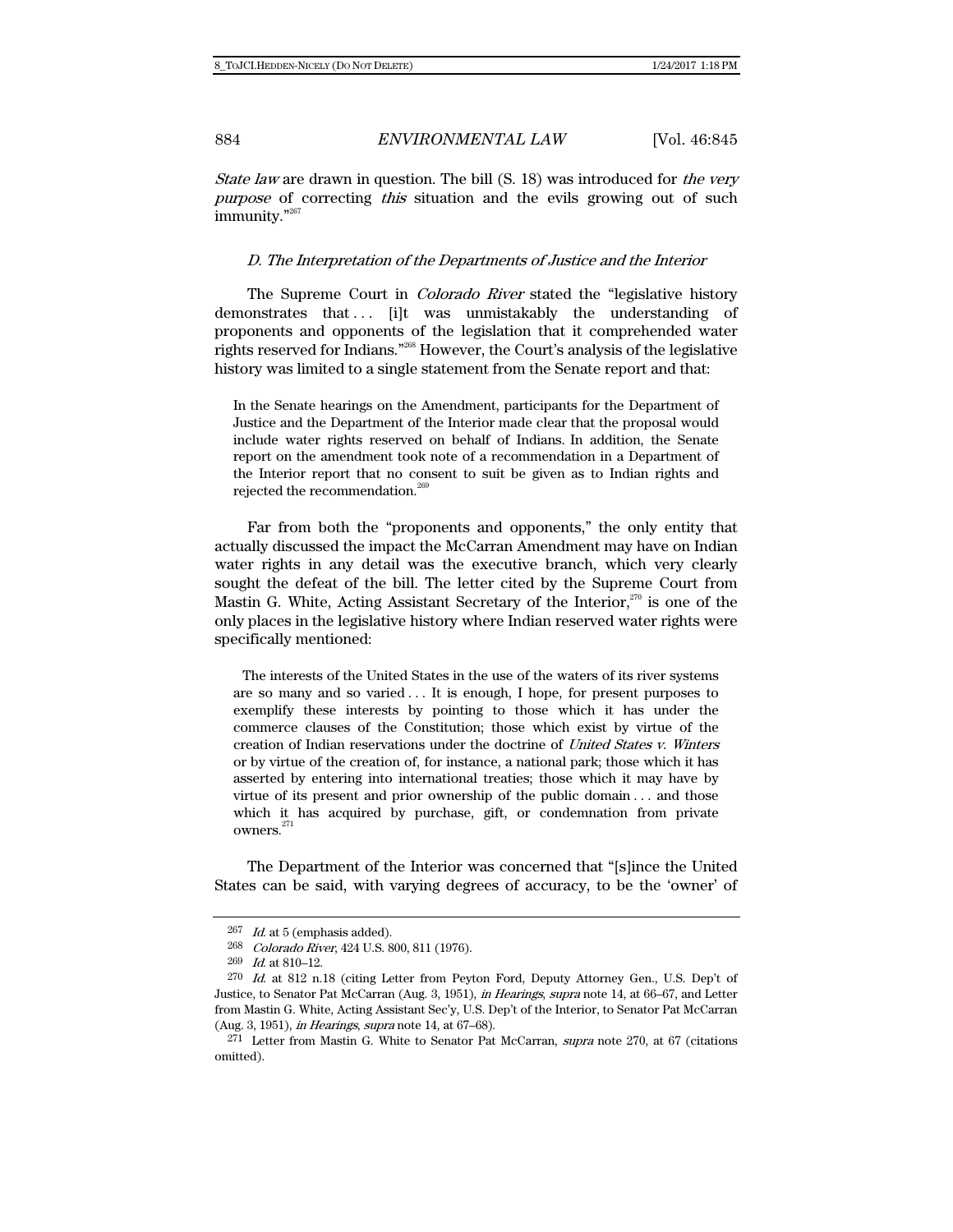rights of any or all of these types, it is clear to me that enactment of the bill could lead to a tremendous volume of unwarranted litigation."<sup>272</sup>

Mr. White went on to suggest an alternative approach:

[I]t seems to me to be proper for the United States to permit itself to be joined as a party . . . wherever—

 (1) in the course of a [state court] general adjudication . . . it is made to appear . . . that the United States is a claimant of such right and is a necessary party to the proceeding; that the right is claimed for the direct benefit of persons who, if they were themselves the claimants, would be subject to the laws of that State with respect to the appropriation, use, or distribution of water; and that the right claimed by the United States exists solely by virtue of the laws of the State and is required, by a statute of the United States, to be established by an officer or employee thereof in accordance with said laws or has been or is being acquired by the United States from a predecessor in interest whose right depends upon its having been so established . . . .

. . . .

 The qualifications spoken of above which should, I believe, be attached to such a waiver of immunity are these:  $(a)$  The waiver should in all instances be limited to an adjudication of those rights of the United States which depend solely upon their having been acquired pursuant to State law and should not extend to those that exist independently of such law or to those which have existed for a state number of years (say, 6 years); . . . (e) the waiver should not extend to rights asserted by the United States for or on behalf of Indians.<sup>27</sup>

Mr. White's comments expose a tension between the intent of the Congress in developing the McCarran Amendment and the executive branch's interpretation of the bill's scope. As the Supreme Court correctly points out, $274$  Mr. Veeder, the Department of Justice's representative at the hearings on S. 18, predicted that:

If we were sued we would have to prove our reclamation rights, our Indian rights, the Department of Defense rights . . . .

. . . .

 Where the United States is a party the United States of necessity must come in and bring in, for instance its forest service rights, its soil conservation rights, its Indian rights, and when that occurs you must have everyone in there or the decree will not be effective. $27$ 

<sup>272</sup> Id.

<sup>273</sup> Id. at 67–68.

<sup>274</sup> Colorado River, 424 U.S. at 811–12 (citing Hearings, supra note 14, at 7 (statement of Mr. Veeder)).

<sup>275</sup> Hearings, supra note 14, at 7 (statement of Mr. Veeder).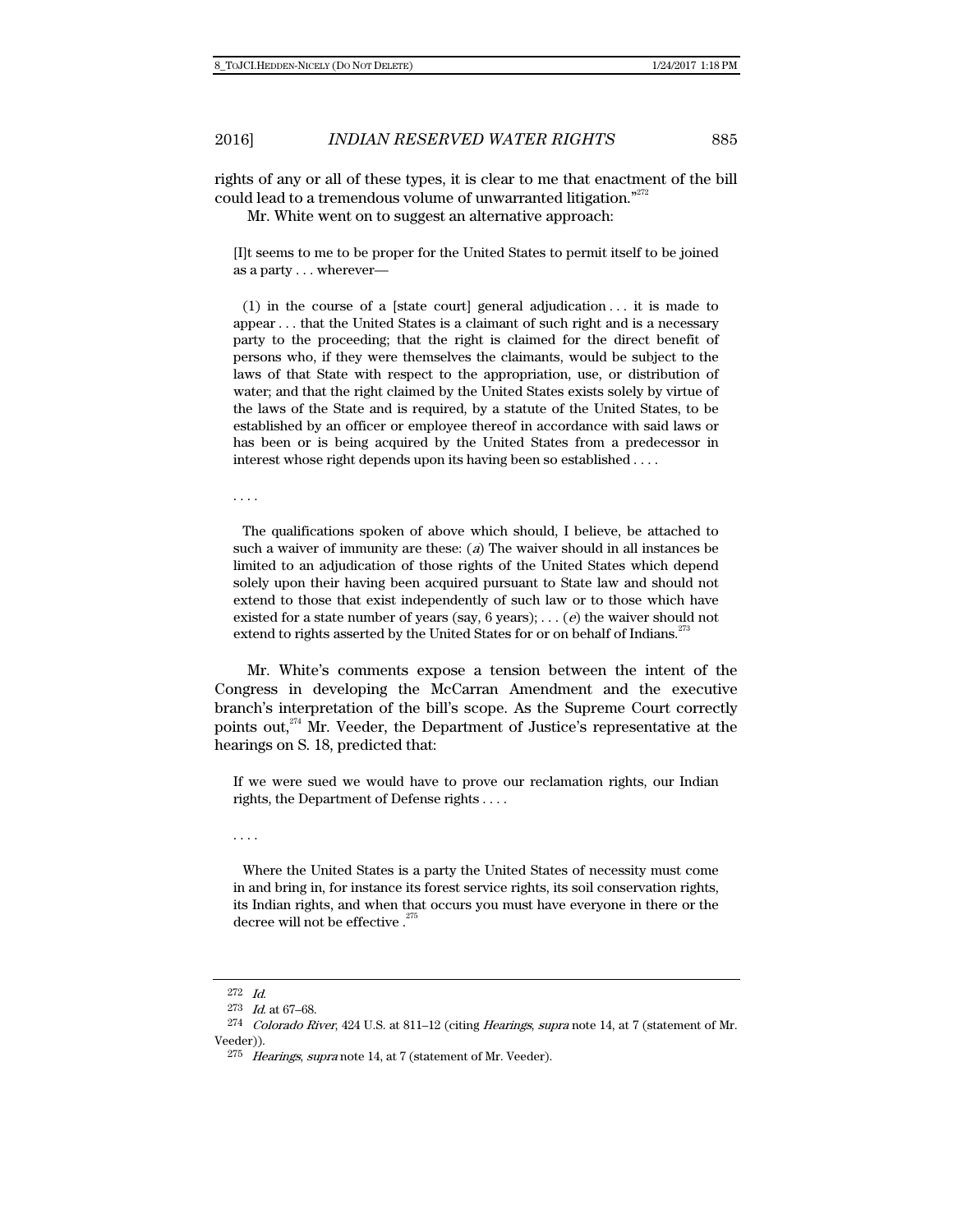Although Mr. Veeder's statement would prove prophetic, the record demonstrates the senators did not agree with his assessment of the McCarran Amendment's scope. The Supreme Court has "cautioned against the danger, when interpreting a statute, of reliance upon the views of its legislative opponents. In their zeal to defeat the bill, they understandably tend to overstate its reach."<sup>276</sup> Instead, "[i]t is the sponsors that we look to when the meaning of the statutory words are in doubt. $1277$  The legislative history demonstrates that the actual sponsors of S. 18 believed its scope was already limited to water rights acquired by the United States pursuant to state law where the United States was seeking to "be given the privilege of immunity that the original owner wouldn't have."<sup>278</sup>

Mary Wallace has pointed out that Congress's reaction to Interior's letter

can be construed in at least two ways. One, the letter served as notice to Congress that the statute could be construed to include reserved rights and Indian water rights. Thus, by not acting to limit waiver, Congress intended that these rights be included. Two, Congress thought the bill already expressed the narrow waiver proposed by the secretary and there was no need to change the  $language.$ <sup>279</sup>

Based upon the entire body of legislative history, it seems the latter interpretation more accurately reflects Congress's understanding that the scope of the McCarran Amendment was to be very narrowly tailored to address the specific problem that "[t]he United States Government has acquired many lands and water rights in States that have the doctrine of prior appropriation. When these lands and water rights were acquired from the individuals the Government obtained no better rights than had the person from whom the rights were obtained."280 In other words, the legislative history indicates that since Congress's understanding was that the McCarran Amendment did exactly what the Department of the Interior was suggesting, no changes were needed to the language.<sup>281</sup>

<sup>276</sup> Nat'l Labor Relations Bd. V. Fruit & Vegetable Packers & Warehousemen, Local 706, 377 U.S. 58, 66 (1964).

<sup>277</sup> Schwegmann Bros. v. Calvert Distillers Corp., 341 U.S. 384, 394–95 (1951).

<sup>278</sup> Hearings, supra note 14, at 8 (statement of Sen. Watkins).

<sup>279</sup> Wallace, supra note 1, at 211.

<sup>280</sup> S. REP. NO. 82-755, at 5–6 (1951) (emphasis added).

<sup>281</sup> Further, as pointed out by Professor Abrams, "Congress justifiably could have thought Indian rights exempt under principles of Indian law." Abrams, supra note 7, at 1118. "States have no power to regulate Indian affairs except that which is specifically granted by Congress". Id. at 1118 n.51. Professor Abrams goes on to point out that "subsequent acts of Congress indicate hostility to state jurisdiction over Indian rights."  $Id$  at 1118. For this proposition, he cites the Senate report of 28 U.S.C. § 1362, which "vests original jurisdiction in the federal courts for certain types of suits brought by Indian tribes." Abrams, supra note 7, at 1118 n. 52 (citing S. REP. NO. 89-1507 (1966)). Abrams writes that the Senate found that "one reason for the act is the Indians' fear that state courts resolve their suits unfavorably." Id. (citing S. REP. NO. 89-1507, at 2). "The report also credits the federal courts with 'more expertise in deciding questions involving treaties with the Federal Government as well as interpreting the relevant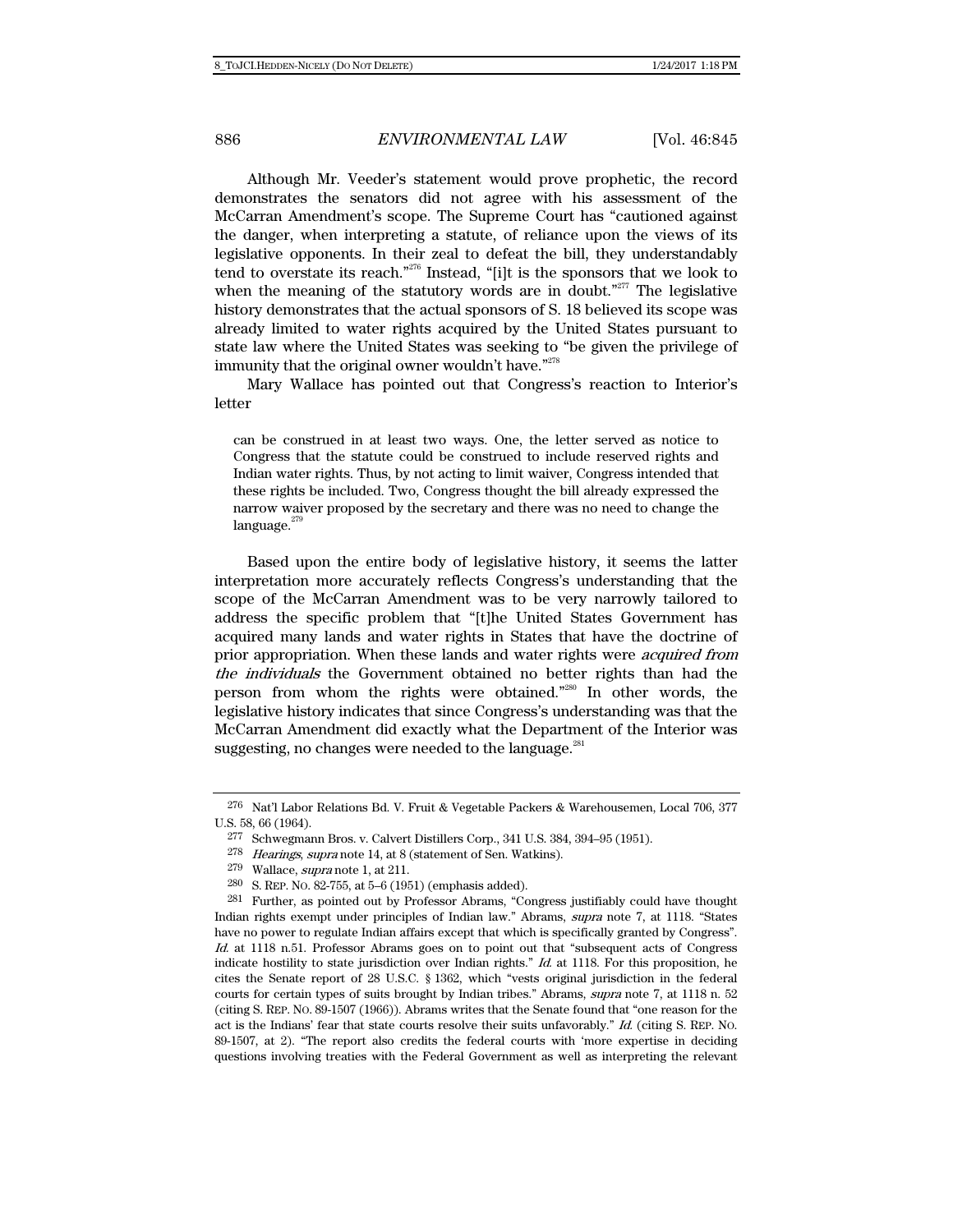### VI. REVISITING THE LANGUAGE OF THE MCCARRAN AMENDMENT

Through the lens of the legislative history, the language of the McCarran Amendment comes into sharper focus. The relevant portion of the McCarran Amendment reads:

 Consent is given to join the United States as a defendant in any suit (1) for the adjudication of rights to the use of water of a river system or other source, or (2) for the administration of such rights, where it appears that the United States is the owner of or is in the process of acquiring water rights by appropriation under State law, by purchase, by exchange, or otherwise, and the United States is a necessary party to such suit.<sup>282</sup>

It was the "or otherwise" language that was seized upon by the Supreme Court when it determined that the McCarran Amendment included reserved rights held for the benefit of Indian tribes.<sup>283</sup> However, the intersection of basic statutory construction, the special rules of construction that apply specifically to Indian tribes, and the legislative history of the McCarran Amendment suggests a different result.

In finding the "or otherwise" element included Indian reserved water rights, the Court failed to apply "the principle of ejusdem generis that would have required the court to conclude the 'or otherwise' provision does not encompass the adjudication of water right having a source in the powers over navigation and over reserved lands."<sup>284</sup> Ejusdem generis applies "when specific words are followed by a general term such as 'or otherwise' and works to limit the objects encompassed by the general term to the same class as those specifically enumerated."285 The question, therefore, is whether "water rights by appropriation under State law, by purchase, by exchange" form a specific class and, if so, whether reserved water rights would fit into that class. $286$ 

body of Federal law that has developed over the years." Id. He also points to the Act of Aug. 15, 1953, ch. 505, § 4, 67 Stat. 588, 589 (codified as amended at 28 U.S.C. § 1360 (2012)), "which further proves congressional hostility to state jurisdiction, since it granted certain states jurisdiction over disputes involving Indians if the states had jurisdiction over similar suits not involving Indians, but specifically prohibited state jurisdiction over Indian water rights." Abrams, supra note 7, at 1118 n. 52.

<sup>282 43</sup> U.S.C. § 666(a) (2012).

<sup>283</sup> Colorado River, 424 U.S. 800, 810–11 (1976).

<sup>284</sup> Wallace, supra note 1, at 211. It would perhaps be more accurate to suggest that the Court first rejected the application of *ejusdem generis* in *Eagle County* based upon its conclusion that the rights listed in section  $(a)(2)$  of the McCarran Amendment did not qualify section  $(a)(1)$  and then subsequently failed to apply the doctrine in *Colorado River* despite switching course and finding that "the Court [in *Eagle County*] held that reserved rights were included in those rights where the United States was 'otherwise' the owner." Colorado River 424 U.S. at 810; see also supra Part IV (discussing the Supreme Court's interpretation of the McCarran Amendment).

<sup>285</sup> Dilworth & Kirgis, supra note 81, at 110; see also NORMAN SINGER & SHAMBIE SINGER, 2A SUTHERLAND STATUTES AND STATUTORY CONSTRUCTION § 47.17 (7thed. 2015).

<sup>&</sup>lt;sup>286</sup> Dilworth & Kirgis, *supra* note 81, at 110 (citations omitted).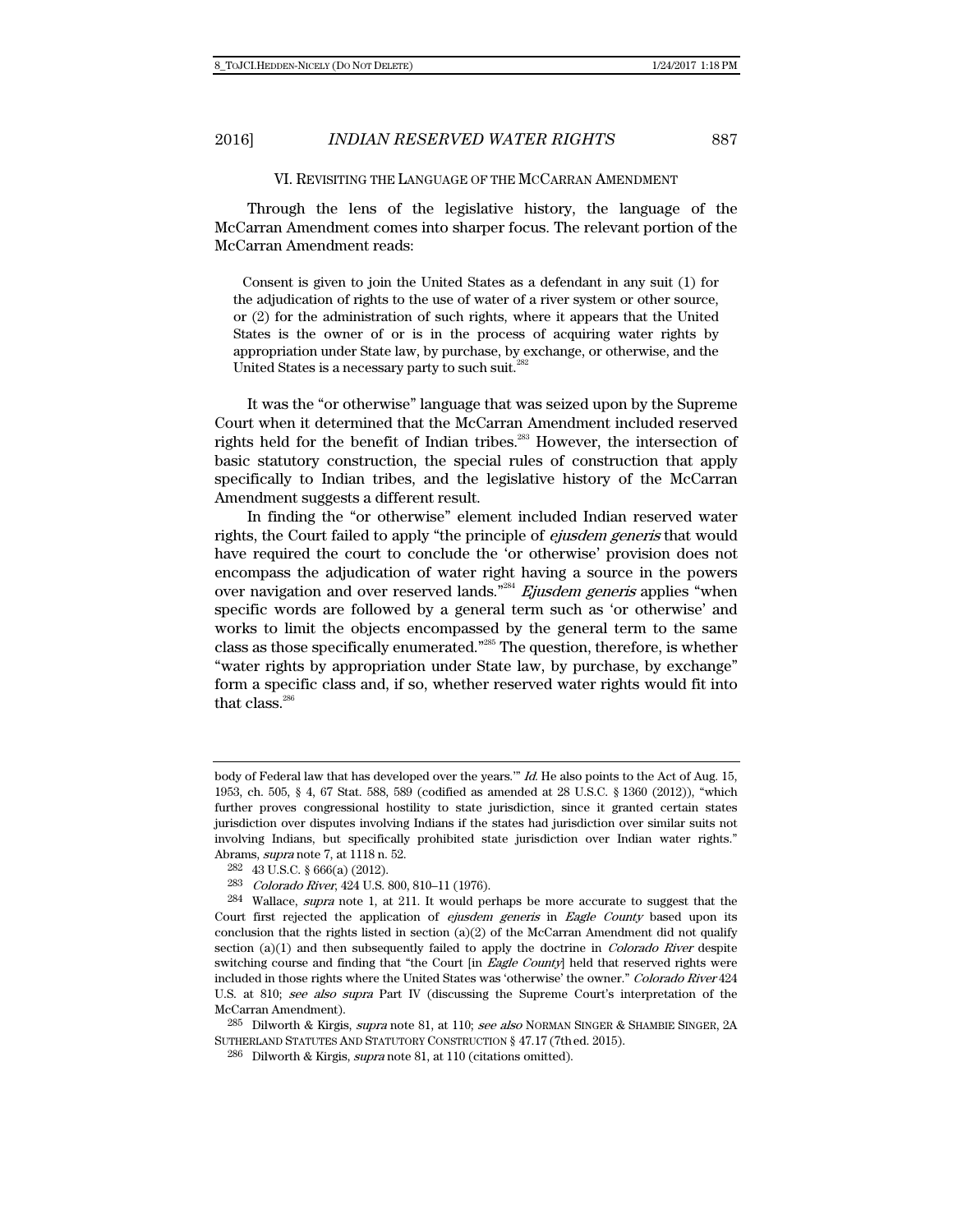First, as pointed out by Dilworth and Kirgis, "[t]he specific terms in the first sentence of the McCarran Amendment ... would seem to form a class."<sup>287</sup> Each of the water rights listed are, by definition, water rights acquired under state law. The term "appropriate" in the water law context is derived from the prior appropriation doctrine, the primary state law water rights doctrine in the west. Moreover, although state law water rights are routinely purchased or exchanged, the Nonintercourse Act<sup>288</sup> significantly limits the ability to purchase or permanently exchange reserved water rights.<sup>289</sup> Indeed, as the Supreme Court highlighted in Eagle County, the Amendment "covers rights acquired by appropriation under state law and rights acquired 'by purchase' or 'by exchange,' which we assume would normally be appropriative rights."290

Second, it is doubtful that reserved rights would fit into the class enumerated in the McCarran Amendment. Indeed, the United States does not acquire, appropriate, purchase, or exchange federal reserved water rights. Rather, federal reserved water rights are "reserved" by the United

288 Act of June 30, 1834 (Trade and Intercourse Act of 1834), ch. 161, § 12, 4 Stat. 729, 730–31 (codified at 25 U.S.C. § 177 (2012)).

 $287$  *Id.* at 111. The doctrine of *ejusdem generis* is "inapplicable if the specific enumerations do not all fit into one definable class." Id. at 110. They go on to highlight that the doctrine is also inapplicable where "the specific terms exhaust the class or if the statute shows an intent that the general term be not limited to the class."  $Id$  at  $110-11$ . Neither of these are applicable to the McCarran Amendment. First, there is no language in the McCarran Amendment that would show an intent that the general term be expanded beyond the class of water rights specifically enumerated. Second, as Dilworth and Kirgis point out, the specific terms enumerated do not exhaust the class "since the acquisition of water rights through ownership of riparian lands is not enumerated," and, as a result, it "would seem to be at least one further method of acquiring water rights available to the public." Id. at 111. The widespread presence of the Santa Margarita River controversy in the legislative history provides evidence that Congress intended the "or otherwise" language to apply to riparian rights rather than reserved rights. See supra Part V.A.3. California is a dual prior appropriation-riparian water rights state. TARLOCK, supra note 22, § 5:11. However, most western states have abolished the riparian doctrine. Since Congress believed that the McCarran Amendment's applicability "would in most instances be confined to those states in which the doctrine of prior appropriation is applicable," it could be that Congress wanted to ensure that the McCarran Amendment would apply to riparian rights but, recognizing its limited applicability in the west, chose to include it in the more general "or otherwise" term. S. REP. NO. 82-755, at 2 (1951).

<sup>289</sup> See COHEN'S HANDBOOK, supra note 17, §19.03[7][c] n.150 ("As a general proposition, the word 'land' in statutes of this type has been construed in include appurtenant waters."); Richard B. Collins, The Future Course of the Winters Doctrine, 56 U. COLO. L. REV. 481, 489 (1985) ("Water rights are real property subject to the general restraint against alienation of tribal land."). Notwithstanding the significant limitations on permanently alienating reserved water rights, there is ample precedent to support the long-term but nonpermanent leasing of reserved water rights, particularly Indian reserved water rights. See COHEN'S HANDBOOK, supra note 17, §19.03[7][a]–[b]. Another narrow exception to the general rule that reserved water rights may not be permanently alienated exists for so called Walton rights. See Colville Confederated Tribes v. Walton, 647 F.2d 42, 51 (9th Cir. 1981) (holding that since an allottee is entitled to a pro rata share of the Tribe's irrigation water right, a subsequent non-Indian purchaser is entitled to a water right for the amount of water being used by the allottee plus any water the non-Indian puts to use within a reasonable amount of time after acquiring the property, up to the allotment's pro rata entitlement).

<sup>290</sup> Eagle County, 401 U.S. 520, 524 (1971).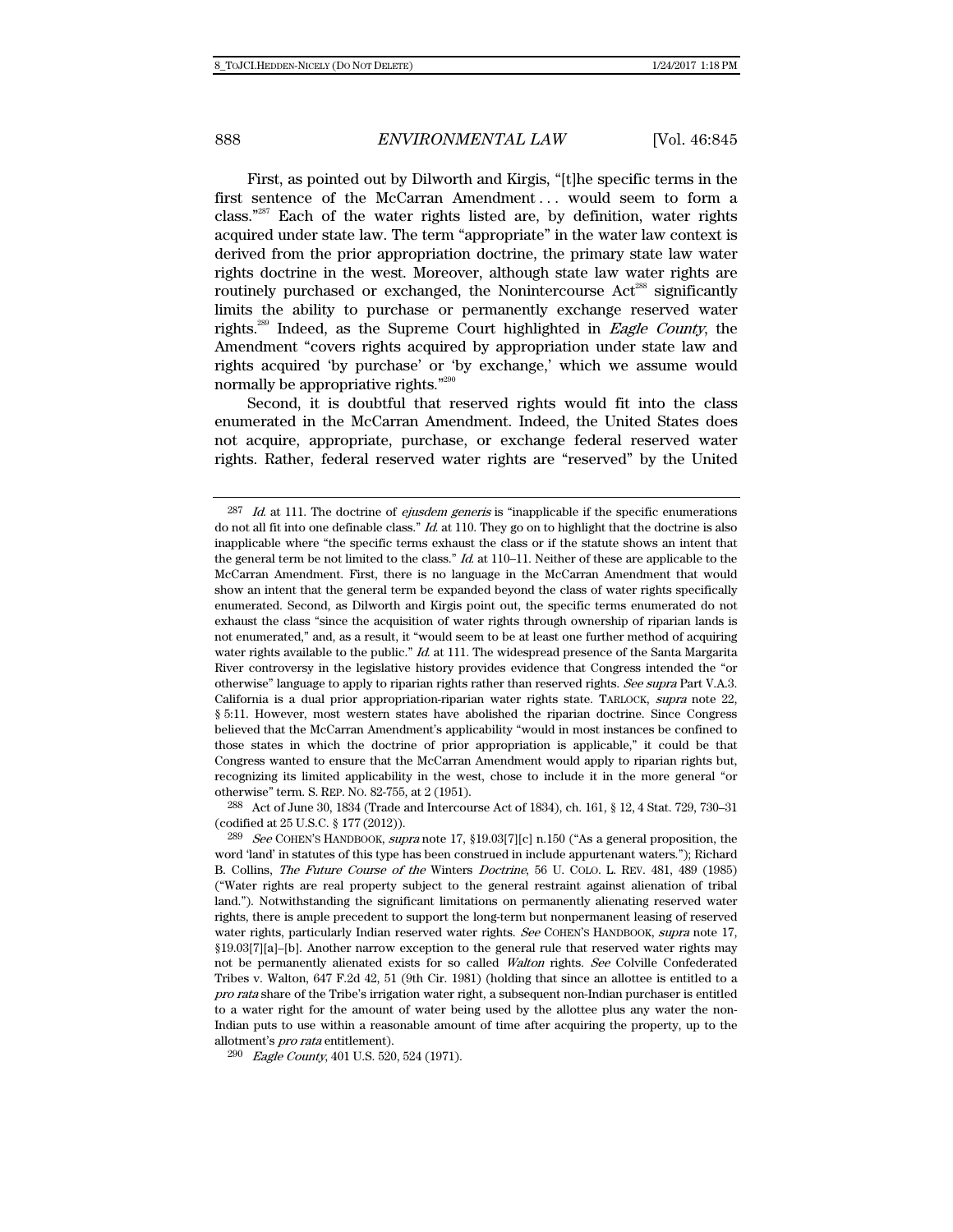States when it removes land from the public domain.<sup>291</sup> Importantly, although the United States is able to acquire water rights pursuant to state law, the public at large is not able to reserve water rights under federal law.<sup>292</sup> Accordingly, "[e]ach of [the class] describes a method of acquisition available to the public at large as well as the Government. They give no inkling of intent to include governmental sources of water such as the navigation servitude or the power over reserved lands."<sup>293</sup>

This argument becomes substantially more forceful when coupled with the Indian law canons of construction.<sup>294</sup> Although not applicable in *Eagle* County, these "eminently sound and vital canon[s]"<sup>295</sup> of interpretation should have taken center stage in Colorado River when the Court considered the issue of whether the McCarran Amendment included Indian reserved water rights. The canons require statutes affecting Indian tribes "be liberally construed [with] doubtful expressions being resolved in favor of the Indians."<sup>296</sup> Put another way, the canons require that "statutes are to be read to reserve Congress' powers [to abrogate tribal rights] in the absence of a clear expression by Congress to the contrary."297 Through this lens, the "or otherwise" language in the McCarran Amendment cannot be said to be a "clear expression by Congress" to abrogate tribal sovereignty over its water rights. At best, this language is ambiguous and its application to Indian water rights is doubtful.

This analysis of basic statutory construction, as well as the Indian canons of construction, is consistent with the legislative history of the McCarran Amendment. The events that precipitated the introduction of the McCarran Amendment involved only state law water rights that the United States had appropriated<sup>298</sup> or purchased.<sup>299</sup> Likewise, the hearings, debates, and the Senate Report on S. 18 all focused almost entirely on state law water rights that had been purchased<sup>300</sup> or appropriated consistent with state law.<sup>301</sup> In each case, the United States' ownership, along with its claims of sovereign immunity, acted to preclude state court jurisdiction over state water law "[w]herever . . . the United States appears in a watershed," subjecting "all the supposedly settled water rights . . . to review and reexamination in a court of the United States."302 Proponents of the bill feared that this would eventually

<sup>291</sup> Cappaert v. United States, 426 U.S. 128, 138 (1976); Winters v. United States, 207 U.S. 564, 577 (1908).

<sup>292</sup> Cal. Or. Power Co. v. Beaver Portland Cement Co., 295 U.S. 142, 163–64 (1935).

<sup>&</sup>lt;sup>293</sup> See Dilworth & Kirgis, supra note 81, at 111.

<sup>294</sup> See cases cited supra note 89.

<sup>295</sup> Bryan v. Itasca County, 426 U.S. 373, 392 (quoting N. Cheyenne Tribe v. Hollowbreast, 425 U.S. 649, 655 n.7 (1976)).

<sup>296</sup> Id. (quoting Alaska Pac. Fisheries v. United States, 248 U.S. 78, 89 (1918)); see also cases cited supra note 89.

<sup>297</sup> N. Cheyenne Tribe, 425 U.S. at 656.

<sup>298</sup> See supra Part V.A.2.

 $299$  See supra Part V.A.1, .3.

<sup>300</sup> E.g., Hearings, supra note 14, at 8 (statement of Mr. Veeder).

 $301$  *Id.* at 10 (statement of Sen. Watkins).

 $302$  *Id.* at 22 (statement of Mr. Saunders).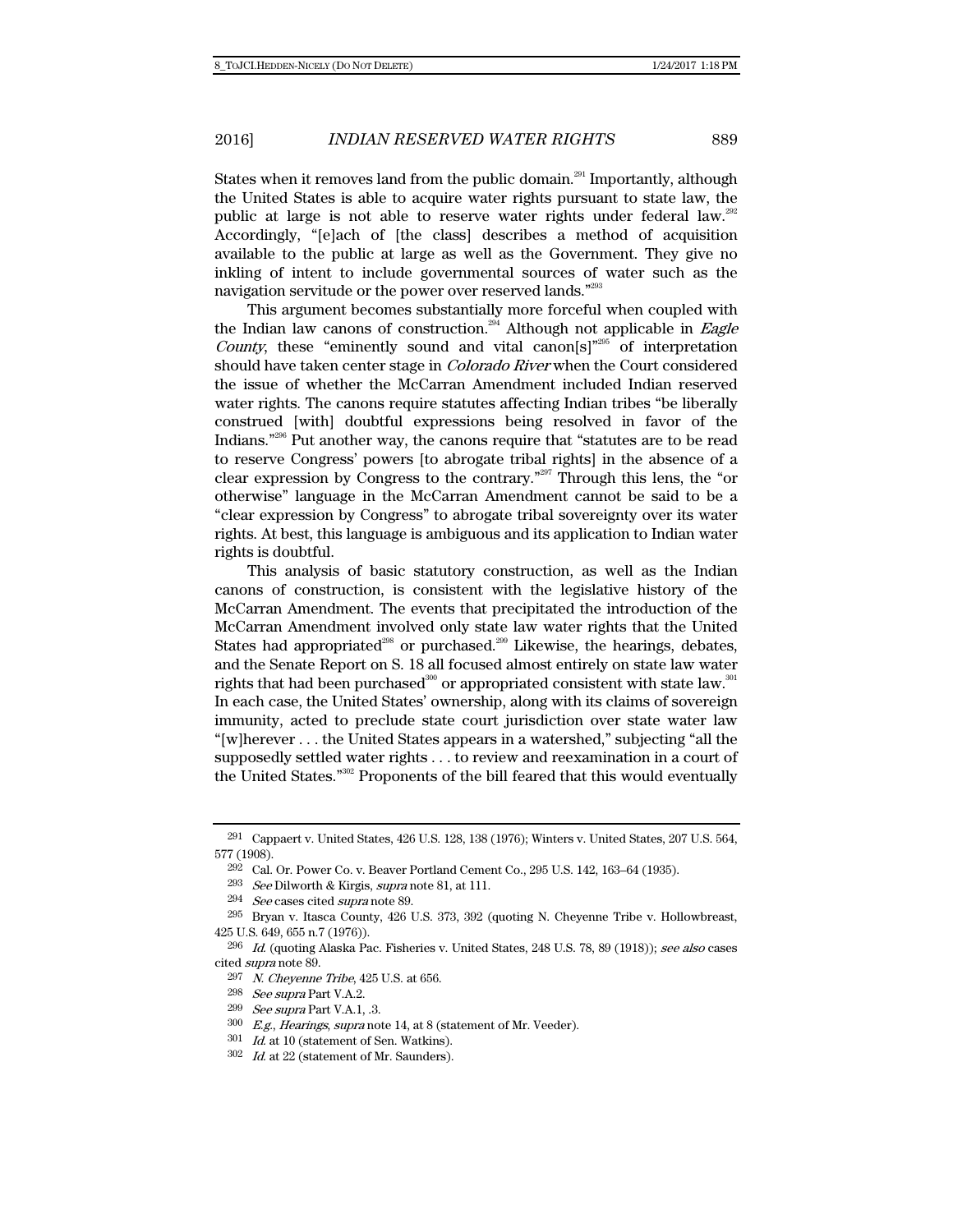lead to nullification of "the years of building the water laws of the Western States."<sup>303</sup>

In contrast to state law water rights, the reserved rights of the tribes were "virtual[ly] absen[t]" from the legislative history on the McCarran Amendment.<sup>304</sup> As the Supreme Court has noted, "[t]his omission has significance in the application of the canons of construction . . . as some mention would normally be expected if such a sweeping change in the status of tribal government and reservation Indians had been contemplated by Congress."<sup>305</sup>

Just the opposite, Senator Watkins stated unequivocally "[y]ou don't have a general waiver in this<sup>"306</sup> and, in fact, the few places where the Senators did discuss Indian reserved water rights indicate they did not intend for them to be included within the scope of the bill. In response to the statement by the representative of the Department of Justice that S. 18 would include Indian water rights and that "[i]t doesn't matter how [the United States] owns [the water right]."<sup>307</sup> Senator Watkins responded by stating, "[y]es, it does. It makes quite a difference how it owns it. That is the point. It owns it as trustee. The beneficiaries are the Indians and they have prior right to the United States."308

Senator Watkins also noted that the bill aimed to eliminate "the privilege of immunity that the original owner wouldn't have."309 These two statements read together are the key to a proper construction of the McCarran Amendment. The bill was aimed at water rights the United States can acquire when acting in its proprietary capacity similar to any other individual seeking a water right rather than its sovereign capacity, as it would when reserving land and water rights for some governmental purpose.310 In the case of Indian tribes, the United States owns Indian reserved rights in trust for the tribes in its sovereign capacity and the tribes have sovereign immunity in their own right.<sup>311</sup> Therefore, in the circumstance where the reserved rights of Indian tribes are involved, the United States would not have a privilege of immunity that the beneficial owners would not otherwise have. Accordingly, "[w]hen attention is shifted" to reserved rights held for the benefit of Indian tribes, "the applicability of the statute becomes extremely doubtful."312

<sup>303</sup> S. REP. NO. 82-755, at 5 (1951).

<sup>304</sup> Bryan v. Itasca County, 426 U.S. 373, 381 (1976).

 $305\quad \hbox{\it Id}.$ 

<sup>306</sup> Hearings, supra note 14, at 14 (statement of Sen. Watkins).

 $307$  *Id.* at 13 (statement of Mr. Veeder)

<sup>308</sup> Id. (statement of Sen. Watkins).

<sup>309</sup> Id. at 8.

<sup>310</sup> COHEN'S HANDBOOK, supra note 17, §19.03[4].

<sup>311</sup> Winters v. United States, 207 U.S. 564, 577 (1908) See cases cited supra note 57 (discussing the sovereign immunity of Indian tribes).

 $312$  Dilworth & Kirgis, *supra* note 81, at 110.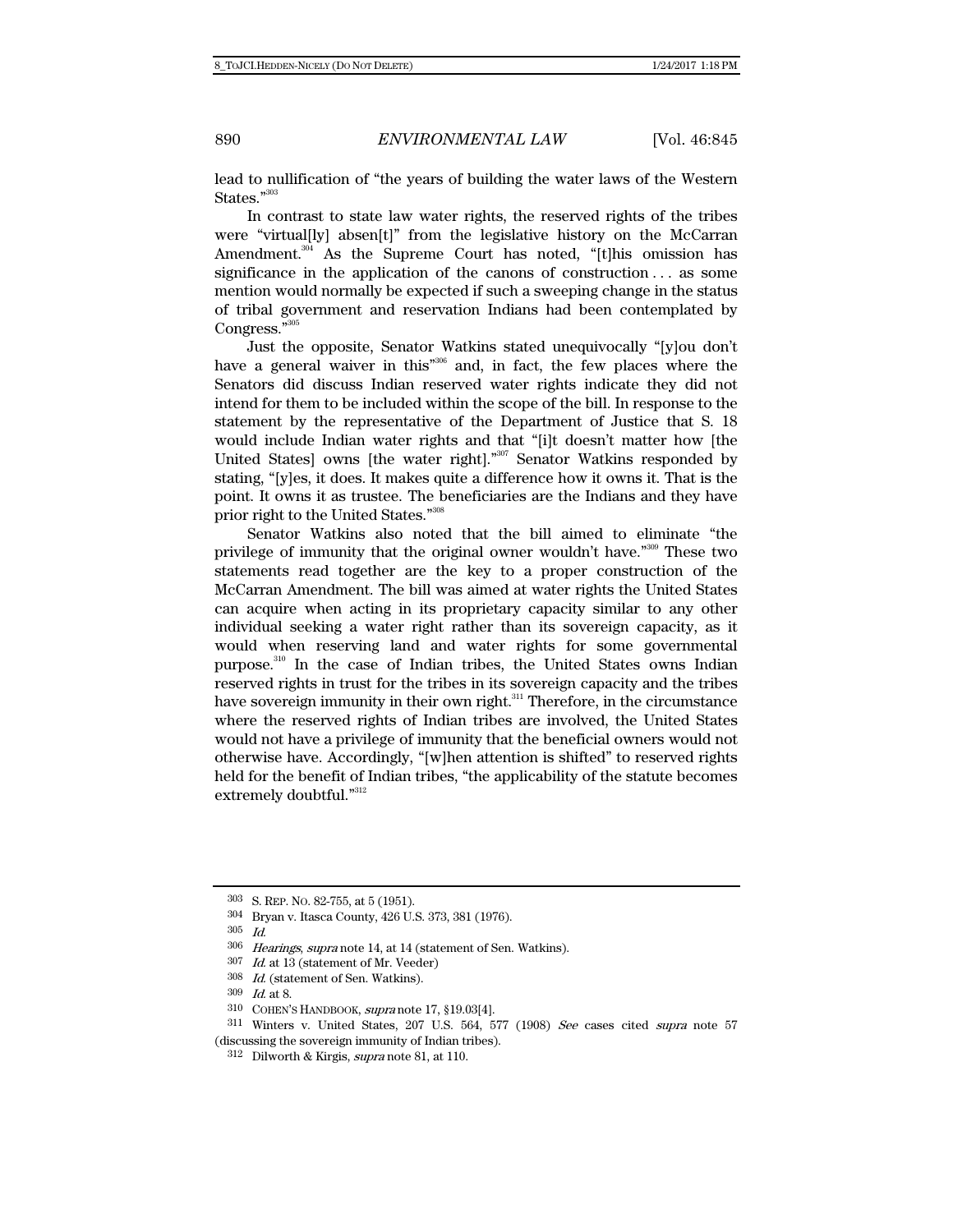### VII. CONCLUSION

The Supreme Court's decisions in Eagle County, Colorado River, and San Carlos Apache Tribe have had dramatic and detrimental consequences in Indian country. By allowing state courts to determine reserved water rights, the Court has moved away from the "deeply rooted" federal policy of leaving Indian tribes free from state court jurisdiction.<sup>313</sup> This has proven problematic because Indian tribes often have senior but unused water rights, and state courts are "ill-equipped to deal with the political pressures arrayed against tribal efforts to reclaim water that ha[s] been used by the non-Indian community."314 As a result, tribes are now forced into "hostile" state court forums for the determination of their water rights "in which [they] must be prepared to compromise their claims."<sup>315</sup>

The Court's decision that the "or otherwise" language in the McCarran Amendment includes reserved water rights was ultimately driven by its conclusion that "[t]he clear federal policy evinced by [the McCarran Amendment] is the avoidance of piecemeal adjudication of water rights in a river system."316 However, the legislative history indicates a different policy. One that was designed to address a narrow but unfair and politically untenable situation that was occurring throughout the west at the time: the United States was acquiring state law water rights and subsequently refusing to be joined to state court proceedings seeking to either adjudicate or administer those rights. Little in the legislative history of the McCarran Amendment indicates Congress intended to deviate from its deeply rooted policy of "leaving the Indians free from state jurisdiction."317

The legislative history is packed with events leading up to the introduction of the McCarran Amendment that exemplify the problem the McCarran Amendment seems to have been designed to fix. The United States was purchasing state law rights in places like the Quinn River in Nevada and the Santa Margarita River in California. Similarly, the government was appropriating water rights pursuant to state law consistent with the Reclamation Act throughout the west. Every instance discussed in the available legislative history involved the United States' acquisition of water rights pursuant to state law. The acquisition of these state law water rights by the United States was compromising the states' ability to manage water within their borders because federal claims of sovereign immunity was effectively precluding state court enforcement of state water laws. As a result, water users in the West were becoming increasingly alarmed that "the long years of travail through which the water laws of our Western States have pased [sic]  $\dots$  have been in vain."<sup>318</sup>

<sup>313</sup> Rice v. Olson, 324 U.S.786, 789 (1945).

<sup>314</sup> McElroy & Davis, supra note 7, at 599–600.

<sup>315</sup> Blumm et al., The Mirage of Indian Reserved Water Rights, supra note 7, at 1161.

<sup>316</sup> Colorado River, 424 U.S. 810, 823 (1976).

<sup>317</sup> Rice, 324 U.S. at 789.

<sup>318</sup> Hearings, supra note 14, at 48 (statement of Mr. Mathews).